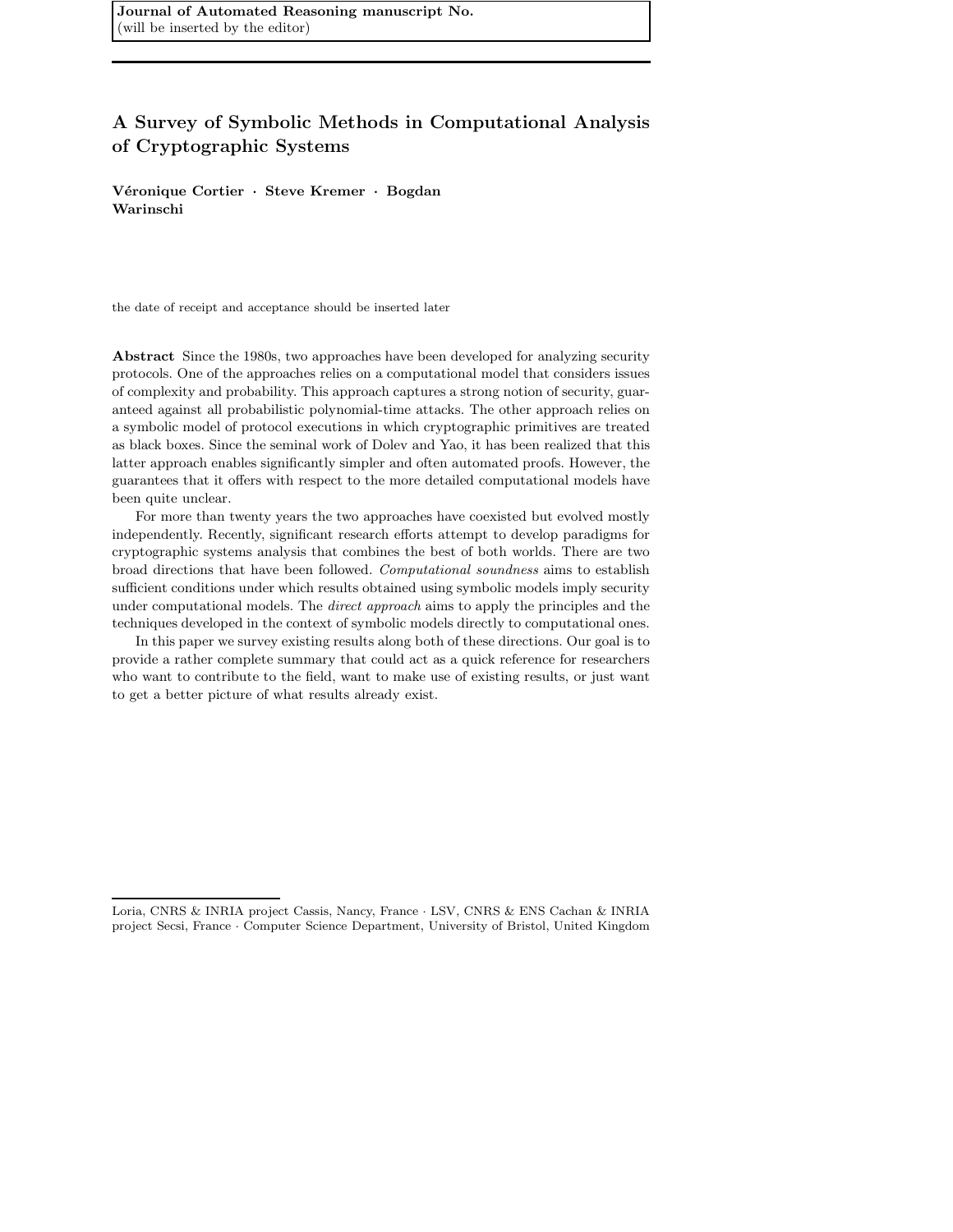# Contents

| $\mathbf{1}$   |                                                                                                                          | 3  |
|----------------|--------------------------------------------------------------------------------------------------------------------------|----|
| $\overline{2}$ |                                                                                                                          | 7  |
|                | $2.1\,$                                                                                                                  | 7  |
|                | Extensions of the Abadi-Rogaway result $\hfill\ldots\ldots\ldots\ldots\ldots\ldots\ldots\ldots\ldots\ldots\ldots$<br>2.2 | 10 |
|                | Soundness of static equivalence $\ldots \ldots \ldots \ldots \ldots \ldots \ldots \ldots$<br>2.3                         | 14 |
|                | 2.4                                                                                                                      | 16 |
| 3              | Computational soundness: the active adversary case<br>$\hfill\ldots\ldots\ldots\ldots\ldots\ldots\ldots\ldots$           | 17 |
|                | The trace-mapping based approach $\ldots \ldots \ldots \ldots \ldots \ldots \ldots \ldots \ldots$<br>3.1                 | 17 |
|                | 3.2                                                                                                                      | 19 |
|                | 3.3                                                                                                                      | 22 |
|                | 3.4                                                                                                                      | 22 |
|                | 3.5                                                                                                                      | 24 |
|                | Towards automated proofs of simulatability $\ldots \ldots \ldots \ldots \ldots \ldots \ldots$<br>3.6                     | 26 |
| 4              | Computational sound proof systems and logics $\ldots \ldots \ldots \ldots \ldots \ldots \ldots$                          | 27 |
|                | Computational Protocol Composition Logic $\ldots \ldots \ldots \ldots \ldots \ldots \ldots$<br>4.1                       | 27 |
|                | 4.2                                                                                                                      | 29 |
| 5              | Computationally sound implementation of higher level symbolic constructs                                                 | 29 |
| 6              |                                                                                                                          | 30 |
|                | Conclusion                                                                                                               | 31 |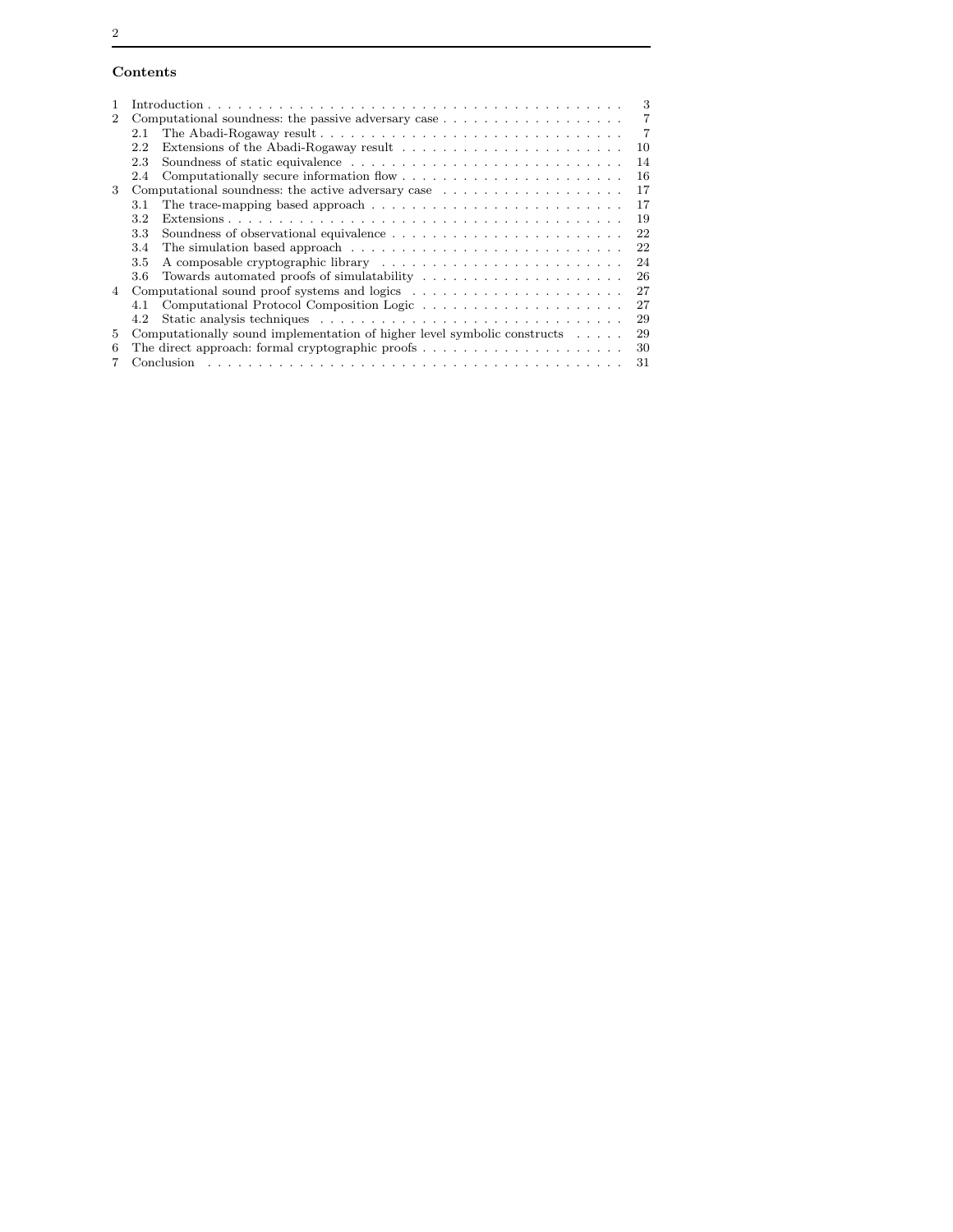#### 1 Introduction

Background. Security protocols are short distributed programs designed to achieve various security goals, such as data privacy and data authenticity, even when the communication between parties takes place over channels controlled by an attacker. Their ubiquitous presence in many important applications makes designing and establishing the security of cryptographic protocols a very important research goal. Two distinct approaches that have evolved starting with the early 1980's attempt to ground security analysis of protocols on firm, rigorous mathematical foundations. These two approaches are known as the computational (or the cryptographic) approach and the symbolic (or the Dolev-Yao, or the formal methods) approach. Each approach relies on mathematical models for the executions of protocols/primitives in adversarial environments, formally define security properties expected from cryptographic systems, and develop methods for rigorously proving that given constructions meet these requirements.

The central features of the computational approach are detailed, bit-level models for system executions and a powerful adversary: security is assessed against *arbitrary* probabilistic polynomial time machines. It is generally acknowledged that security proofs in this model offer powerful security guarantees. A serious downside of this approach however is that proofs for even moderately-sized protocols are usually long, difficult, tedious, and highly error prone.

In contrast, symbolic methods employ a highly abstract view of the execution where the messages exchanged by parties are symbolic terms. Furthermore, primitives are assumed absolutely secure, which in turn leads to severe restrictions on the power of the adversary. For instance, it is postulated the plaintext underlying a ciphertext can only be recovered if the adversary has or can derive the appropriate decryption key. The resulting models are considerably simpler than those of the computational approach, proofs are therefore also simpler, and can sometimes benefit from machine support. An important problem with this approach is that the high level of abstraction renders unclear the security guarantees that this approach offers.

A recent synergy. Due perhaps to the widely different set of tools and techniques, the two approaches have coexisted and developed independently for many years. The lack of interaction between the two communities also meant that the relation between models, security results and guarantees using the two approaches was only superficially understood. Abadi and Rogaway were the first to demonstrate that establishing close relations between the models is not only possible, but also that it holds significant promise. Through their work it became clear that it is possible to employ the tools and methods specific to the symbolic approach to directly obtain computational security guarantees. The crucial implication is that such guarantees can be obtained without making use of the typical computational proofs. This realization motivated a significant amount of follow-up work. We now know of several different approaches that leverage on technologies specific to the symbolic approach to simplify, avoid, or simply improve the rigorousness of computational proofs. The aim of this paper is to survey the plethora of papers that tackle this problem and briefly summarize their contribution. We hope that this survey will help researchers working in this field to get a better picture of all the different results. In addition, this survey should act as a fast reference for those researchers who want to enter the field or want to make use of existing results.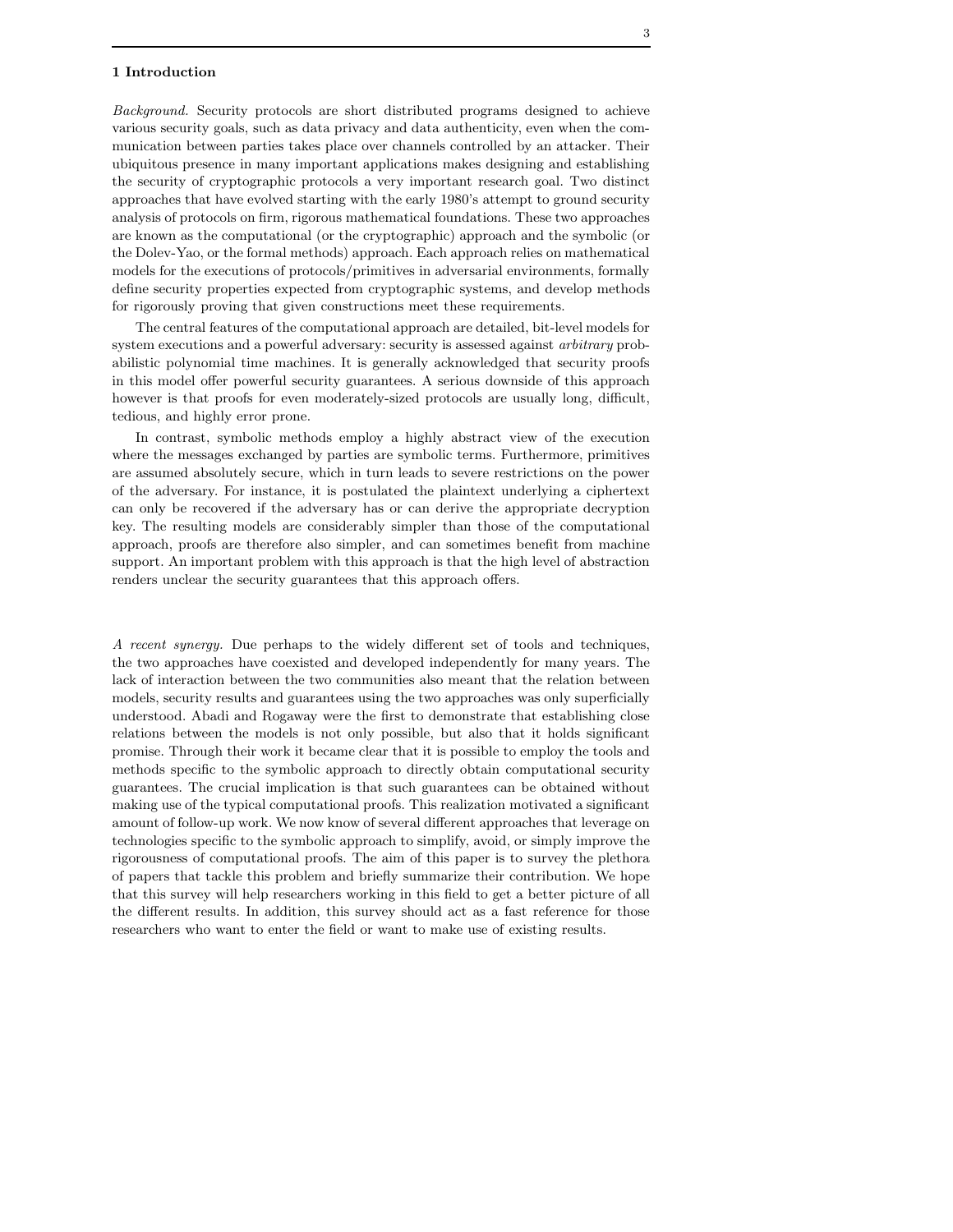This survey. Existing results that span the gap between computational and symbolic security fall along two general directions. The first approach is known as the "computational soundness" approach. Here, the idea is to show that under certain conditions symbolic models are sound abstractions of cryptographic models, w.r.t. certain security properties. The second direction is called the "direct approach". In this line of research symbolic methods are applied directly to computational models. Although we survey both of these directions, we place more emphasis on computational soundness. This line of research is the "older" of the two, and had received significantly more attention. Next we describe the structure of our paper.

Computational soundness. Research on computational soundness was initiated by Abadi and Rogaway [AR00]. They considered the case of a passive adversary that eavesdrops on communication between honest parties. The basic question that they answer is under which conditions messages that are equivalent symbolically are also equivalent computationally. The setting they consider only uses symmetric encryption. Follow-up work treats variations of this questions with respect to different notions of symbolic equivalence, different sets of primitives, slightly more powerful adversaries, and within the context of particular applications. We describe the results for the passive adversary case in Section 2.

In Section 3 we survey results on computational soundness in the presence of active adversaries. These are adversaries who have absolute control over the communication network, and who may actively interfere with the execution of the protocol. There are two main approaches and a few variations and generalizations that we discuss. All of these are based on faithfulness results that show deep connections between computational and symbolic executions of protocols: essentially, assuming appropriately strong secure implementations, the actions of a computational adversary do not go beyond those of a symbolic one. One set of results that we describe in Section 3.1 and Section 3.2 are based on so-called trace mapping lemmas. Such lemmas state that each computational execution trace is the image of a symbolic execution. Using trace mapping, certain security properties proved using symbolic models find immediate translation in computational ones. A recent result described in Section 3.3 goes even further: not only traces can be transferred but it is shown that whenever two symbolic processes are observationally equivalent then the corresponding computational processes are computationally indistinguishable. This extends the scope of such results to an even larger set of security properties.

A second important direction uses the concept of *simulatability*. Roughly speaking, in such settings security is defined by relating a real system with an idealized version of the same system. The idea is to show that for any attack against the real system there exists an analogous attack against the idealized one. Since the ideal system is secure by construction it follows that no attack is possible against the real system. The desired connection between symbolic and computational models can therefore be obtained by showing a simulatability relation between an idealized, symbolic cryptographic system and a real, cryptographic implementation of such a system. In Section 3.4 we give some background regarding the general notion of simulatability. Then, in Section 3.5, we describe how simulatability had been applied in the context of a cryptographic library. In the same section we describe various applications of the simulatable cryptographic library.

THE DIRECT APPROACH. In the remaining sections we describe a different direction for getting "the best of both worlds". These approaches aim at applying symbolic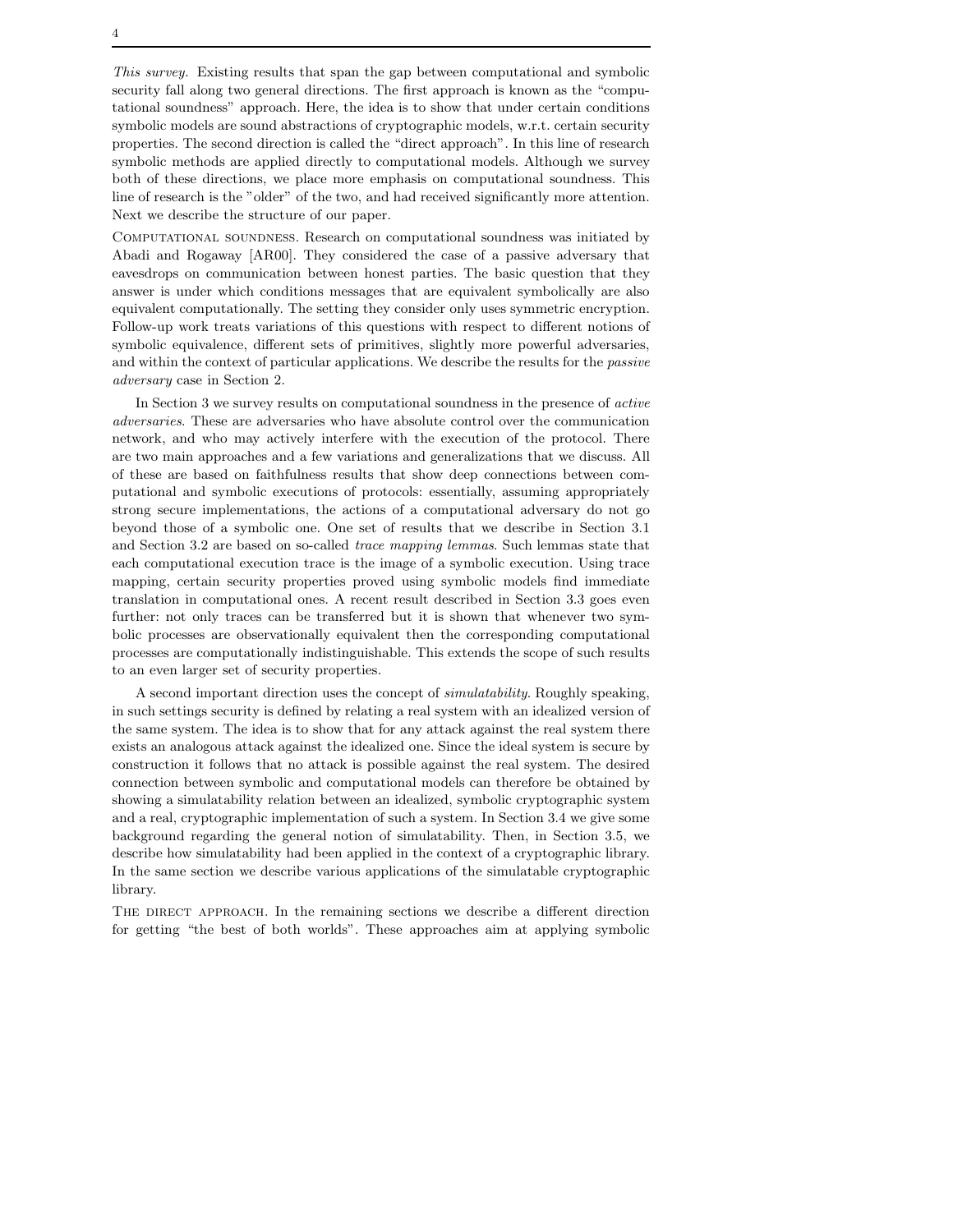5

techniques directly to obtain computational security guarantees, without making use of abstract models.

One direction that we describe in Section 4 is to design logics with semantics given in terms of computational models. Proofs can then be carried out using well-designed proof rules which are shown to be computationally sound. Such a logic is obviously not complete and there might be security properties which hold but cannot be proven using the axioms of the logic. Nevertheless, the proof rules turn out to be powerful enough to allow proofs of a large range of properties and protocols. In the same section we describe work on a type system which ensures computational security. Then, in Section 5 we discuss a second technique which consists in introducing symbolic calculi that can be (provably) securely implemented at the cryptographic level. These symbolic calculi do not make explicit use of cryptography but provide high-level constructs such as confidential and authentic channels which are implemented using a secure cryptographic protocol. Finally, in Section 6 we discuss work using proof assistants for cryptographic proofs. We describe work that relies on the general purpose proof assistant Coq which mainly checks the correctness of the proof as well as work on the special purpose tool CryptoVerif which moreover achieves a high level of automation. Concluding remarks can be found in Section 7.

The survey is summarized in Table 1. This table gives a convenient overview of the paper with references to the results that are included in this survey.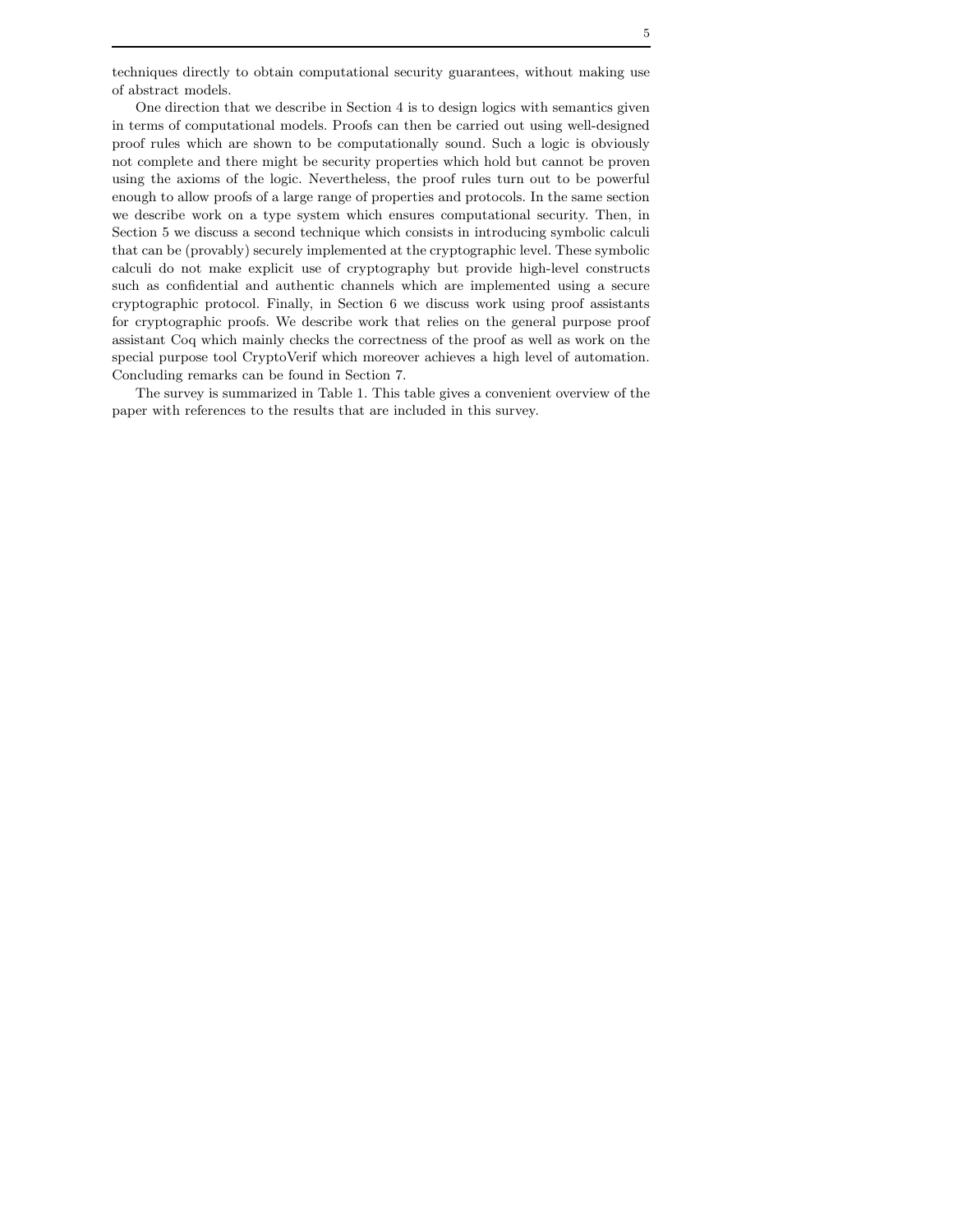| Security proof in symbolic models implies proof in computational ones                                                                                                                                                          |                                                                                                                                                                                                                                    |  |  |  |
|--------------------------------------------------------------------------------------------------------------------------------------------------------------------------------------------------------------------------------|------------------------------------------------------------------------------------------------------------------------------------------------------------------------------------------------------------------------------------|--|--|--|
| Passive adversary                                                                                                                                                                                                              | Active adversary                                                                                                                                                                                                                   |  |  |  |
| Soundness of pattern equivalence                                                                                                                                                                                               | Soundness of trace-based properties                                                                                                                                                                                                |  |  |  |
| - Symmetric encryption AR00<br>- Completeness result [MW02, MW04a,<br>HG03<br>- Public key encryption [Her03, Her05]<br>- Symmetric encryption with composed<br>keys [LC04]                                                    | - Public key encryption MW04b<br>$-$ with signatures [CW05, JLM05]<br>- with hash functions [CKKW06, JLM06]<br>$-$ Non-malleable commitment [GGvR08]<br>- Zero-knowledge proofs [BU08]                                             |  |  |  |
| - Handling key cycles [Lau02, ABHS05]<br>- Key dependent message [BHHO08]<br>- Information-theoretic security [ABS05]<br>- Hash functions [GvR06] and complete-<br>$ness$ [ $GvR08$ ]<br>- Modular exponentiation [BLMW07] and | indistinguishability-<br>Soundness of<br>based properties<br>- Nonce indistinguishability for public key<br>encryption and signatures [CW05]<br>- Nonce indistinguishability for public key<br>encryption and hash [JLM05, CKKW06] |  |  |  |
| bilinear pairings [Maz07, KM09]                                                                                                                                                                                                | - Soundness of observational equivalence                                                                                                                                                                                           |  |  |  |

 $-$  Offline guessing attacks  $[\text{AW05a}]$ – Cryptographically controlled access to

– Framework and application to ciphers, lists and, xor [BCK05,BCK09]  $-$  Offline guessing attacks [ABW06]<br> $-$  Formal indistinguishability

indistinguishability rela-

XML [AW05b,AW08] – Adaptive adversary [MP05] Soundness of static equivalence

tions [BMS06]

tion [Lau01,Lau03]

– Adaptive adversary [KM07]

tion [LV05,SA06,CEL07]

Soundness of secure information flow – static analysis; symmetric encryp-

– type system; symmetric encryp-

– cryptographically masked flows [Lau08]

for symmetric encryption [CLC08]

# A universally composable cryptographic library

- Public key encryption and signatures [BPW03a]
- MACs [BPW03b]
- Symmetric encryption [BP04b]
- Nonce indistinguishability [BP05b]
- Impossibility results for XOR [BP05a] and hash functions [BPW06]
- Key dependent message security [BPS08]
- Case studies of protocols [BP03, BP04a,Bac04,BP06a,BD05,BMP+06,  $BCJ+06$ ]
- Towards automated proofs [Lau05, BL06,SBB+06,SB08a,SB08b,CH06]

| Computational security proof using formal methods                                                                                                                                                                                                                                                                                                          |                                                                                                                                                                                                                                                                                                                    |  |
|------------------------------------------------------------------------------------------------------------------------------------------------------------------------------------------------------------------------------------------------------------------------------------------------------------------------------------------------------------|--------------------------------------------------------------------------------------------------------------------------------------------------------------------------------------------------------------------------------------------------------------------------------------------------------------------|--|
| Computationally sound proof systems<br><b>Protocol Composition Logic</b><br>- Public key encryption [DDM+05]<br>- Key usability [DDMW06]<br>- Indistinguishability and key usabil-<br>ity [RDDM07, RDM08]<br>- Diffie-Hellman exponentiation [GS05,<br>GS <sub>06</sub><br>Static analysis<br>- Symmetric encryption [Lau04]<br>$-$ with signatures [LT05] | Automated computational proofs<br>CryptoVerif<br>$-$ Secrecy properties [Bla06, Bla07b]<br>- Correspondence assertions [Bla07a]<br>- Case study of Kerberos [BJST08]<br>Security of the primitives<br>- Formalization the random oracle<br>model in Coq [BCT04]<br>encryption<br>- Asymmetric<br>schemes [CDCEL08] |  |
| Computationally sound implementations of high level languages                                                                                                                                                                                                                                                                                              |                                                                                                                                                                                                                                                                                                                    |  |
| - Process calculus with signatures [AF06]<br>- Process calculus with secure channels [ACF06]<br>Language with information flow policies [ED09]                                                                                                                                                                                                             |                                                                                                                                                                                                                                                                                                                    |  |

– Language with information flow policies [FR08]

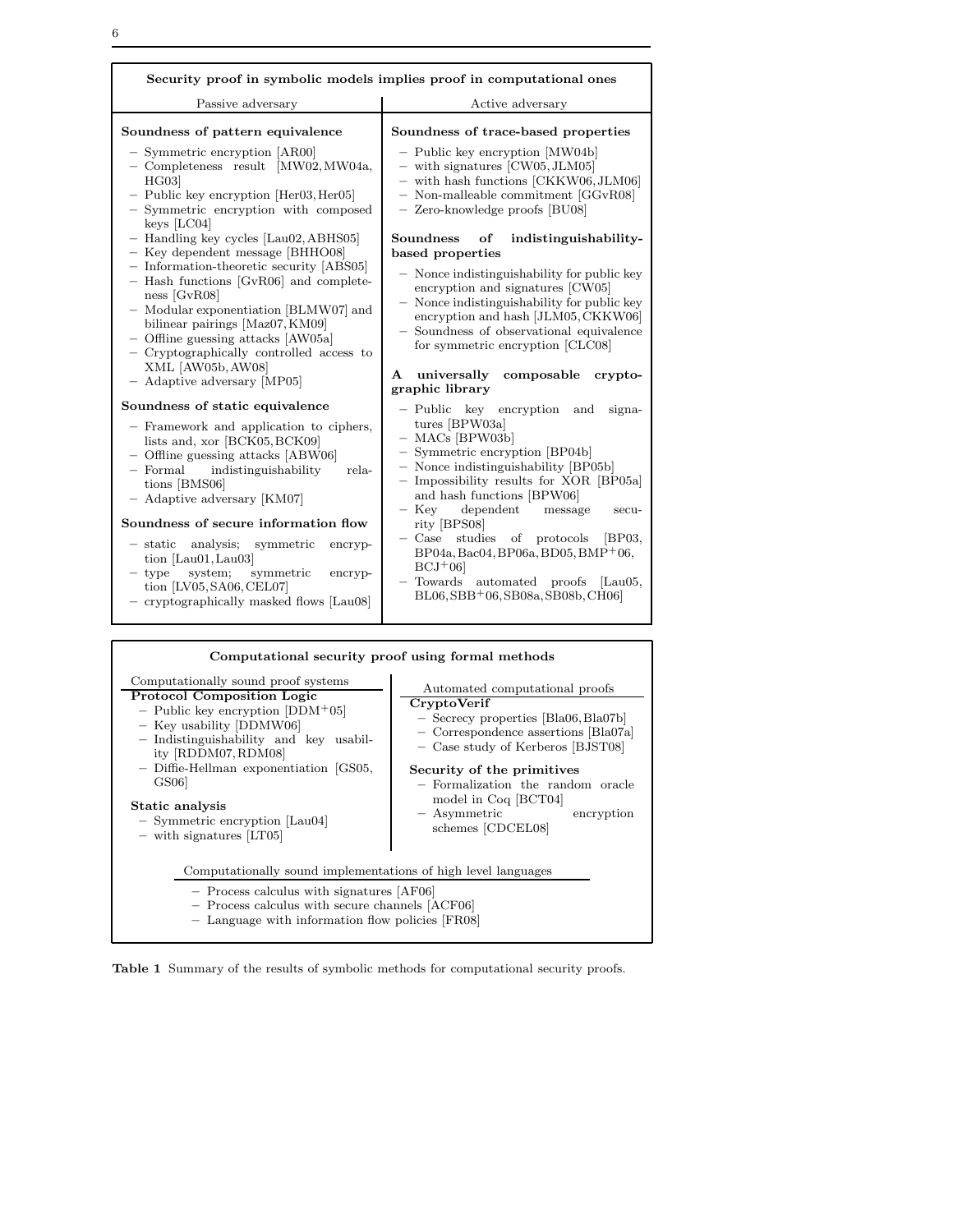#### 2 Computational soundness: the passive adversary case

The most basic setting for computational soundness is that of passive adversaries who can only observe the network traffic but cannot interfere with the execution of the protocol. This is the setting considered in seminal result of Abadi and Rogaway who were the first to show that links between symbolic and computational models can be established [AR00,AR02]. We give the details of their work in Section 2.1 and survey the many extensions that followed in Section 2.2. We also discuss results regarding a slightly more powerfull adaptive adversary who is allowed to adaptively choose the sequence of symbolic terms.

#### 2.1 The Abadi-Rogaway result

The result of Abadi and Rogaway shows that if a symbolic notion of secrecy of data that occurs in a message is satisfied, then a computational notion is also satisfied [AR00, AR02]. Their result holds for a class of messages constructed as in the following section.

Formal expressions and equivalence. On the formal side, one considers a simple grammar for expressions. The expressions consider two base types for keys and Booleans which are taken from two disjoint sets **Keys** and **Bool**. Keys and Booleans can be paired and encrypted.

| $M, N ::=$             | expressions                        |
|------------------------|------------------------------------|
| ĸ                      | key $(K \in \mathbf{Keys})$        |
| $\dot{i}$              | bit $(i \in \mathbf{Bool})$        |
| $\langle M, N \rangle$ | pair                               |
| ${M}_K$                | encryption $(K \in \textbf{Keys})$ |

For example the formal expression  $\langle K_1, \{ \langle 0, K_2 \rangle \}_{K_1} \rangle$  represents a pair: the first component of this pair is the key  $K_1$ , the second, the encryption with key  $K_1$  of the pair consisting of the boolean constant 0 and the key  $K_2$ .

Before defining the equivalence relation between terms we first need to define the deducibility relation ⊢. Intuitively,  $M \vdash N$ , if the adversary can learn the expression N from the expression M. Formally,  $\vdash$  is the smallest relation, such that

$$
\begin{array}{ll} M \vdash M & M \vdash 0 & M \vdash 1 \\ \text{if $M \vdash N_1$ and $M \vdash N_2$ then $M \vdash \langle N_1, N_2 \rangle$} \\ \text{if $M \vdash \langle N_1, N_2 \rangle$ then $M \vdash N_1$ and $M \vdash N_2$} \\ \text{if $M \vdash \{N\}_K$ and $M \vdash K$ then $M \vdash N$} \\ \text{if $M \vdash N$ and $M \vdash K$ then $M \vdash \{N\}_K$} \end{array}
$$

For example, if  $M = \langle K_1, \{ \langle 0, K_2 \rangle \}_{K_1} \rangle$ , then we have that  $M \vdash K_2$ . Moreover,  $M \vdash 1$ , as the constants 0 and 1 are always known to the attacker.

The equivalence relation between terms is based on the equality of the patterns associated to each term. A pattern represents the adversary's view of a term. Patterns extend the grammar defining terms by the special symbol  $\Box$ . The pattern of a term replaces encryptions for which the key cannot be deduced by  $\Box$ . This idea is formally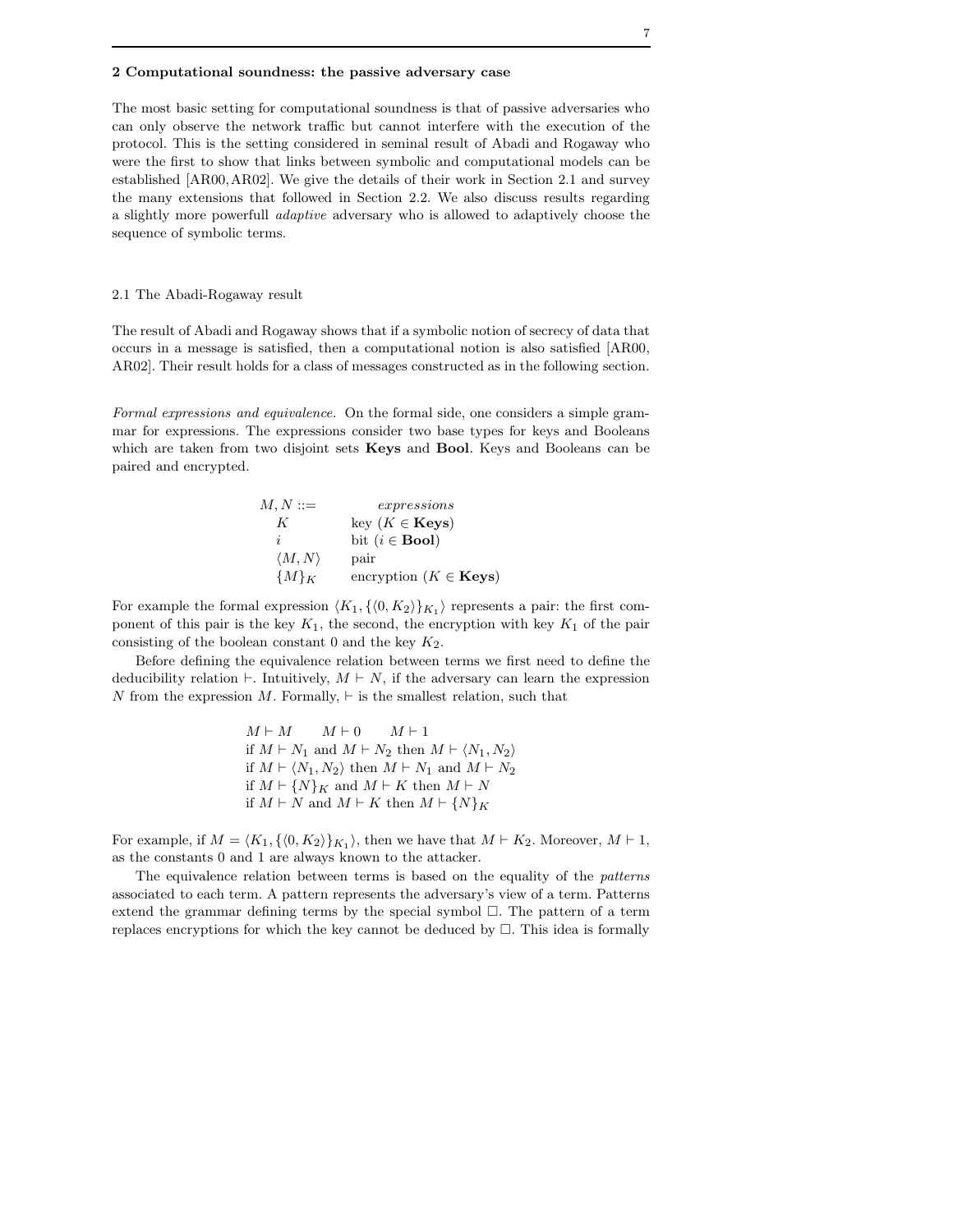captured by the following function p. The function takes as arguments a term and a set T of keys and is defined inductively as follows.

$$
p(K,T) = K \qquad (K \in \textbf{Keys})
$$
  
\n
$$
p(i,T) = i \qquad (i \in \textbf{Bool})
$$
  
\n
$$
p(\langle M, N \rangle, T) = \langle p(M, T), p(N, T) \rangle
$$
  
\n
$$
p(\{M\}_K, T) = \begin{cases} \{p(M, T)\}_K & \text{if } K \in T \\ \Box & \text{else} \end{cases}
$$

The pattern of an expression  $M$  is defined by

$$
pattern(M) = p(M, \{K \in \textbf{Keys} \mid M \vdash K\}).
$$

For instance  $pattern(\langle K_1, {\{\langle 0, {1} \}_{K_2}} \rangle \}_{K_1}) = \langle K_1, {\{\langle 0, \Box \rangle \}_{K_1}} \rangle.$ 

Furthermore, expressions M and N are formally indistinguishable, written  $M \equiv N$ if and only if  $pattern(M) = pattern(N)\sigma$ , where  $\sigma$  is a bijective renaming of keys. For example, we have that  $0 \neq 1$ ,  $K_0 \equiv K_1$ ,  $\{0\}_{K_1} \equiv \{1\}_{K_0}$  and  $\langle K_0, K_0 \rangle \neq \langle K_0, K_1 \rangle$ .

Computational setting and hypotheses on the implementation. In the computational setting, one reasons at the level of bitstrings and algorithms executed on Turing Machines, rather than on abstract terms. Expressions are interpreted as bitstrings by instantiating each of the symbolic operations (including the constants) via appropriate algorithms. In particular we assume a computational pairing function that takes as input two bitstrings  $m_1$  and  $m_2$  and outputs their concatenation  $\langle m_1, m_2 \rangle$ . The function is such that  $m_1$  and  $m_2$  are easily extractable from  $\langle m_1, m_2 \rangle$ . Furthermore, we use a concrete encryption scheme, which is a triple of polynomial time algorithms  $K, \mathcal{E}, \mathcal{D}$  for key generation, encryption and decryption respectively. The key generation algorithm is parameterized by a security, or complexity parameter  $\eta \in \mathbb{1}^*$ . Intuitively,  $\eta$  defines the key length. As expected we require that  $\mathcal{D}_k(\mathcal{E}_k(m,r)) = m$  for any  $k \in \mathcal{K}(\eta)$ , message  $m$ , and random bitstring  $r$  (that represents the coins of the probabilistic encryption algorithm).

The Abadi-Rogaway result relies on a security notion for encryption schemes termed "type-0" in the original paper [AR00]. Here, we call schemes that satisfy this notion, which we recall bellow, simply *secure*. Informally, secure schemes hide all information about encrypted plaintexts (including their length) and hide all information about the encryption key. This notion is significantly stronger than more standard ones which allow for ciphertexts to reveal the length of the underlying plaintext as well as partial information about the encryption key. The stronger assumption is used for simplicity as the Abadi-Rogaway framework can be further refined to only rely on the more standard notions.

An encryption scheme is *secure* if for any security parameter  $\eta$  and any probabilistic polynomial time Turing machine  $A$  (the adversary) the advantage

$$
Adv(\mathcal{A}) = \Pr[k, k' \stackrel{R}{\leftarrow} \mathcal{K}(\eta) : \mathcal{A}^{\mathcal{E}_k(\cdot), \mathcal{E}_{k'}(\cdot)}(\eta) = 1] -
$$

$$
\Pr[k \stackrel{R}{\leftarrow} \mathcal{K}(\eta) : \mathcal{A}^{\mathcal{E}_k(0), \mathcal{E}_k(0)}(\eta) = 1]
$$

is a negligible function of  $\eta$ . Here,  $x \stackrel{R}{\leftarrow} \mathcal{D}$  denotes the random sampling of an element of distribution D and  $\mathcal{A}^{\mathcal{O}}$  is the Turing Machine A that has access to a set of oracles O. Intuitively, one requires that an adversary cannot distinguish the case where he is given two encryption oracles encrypting with two different keys from the case where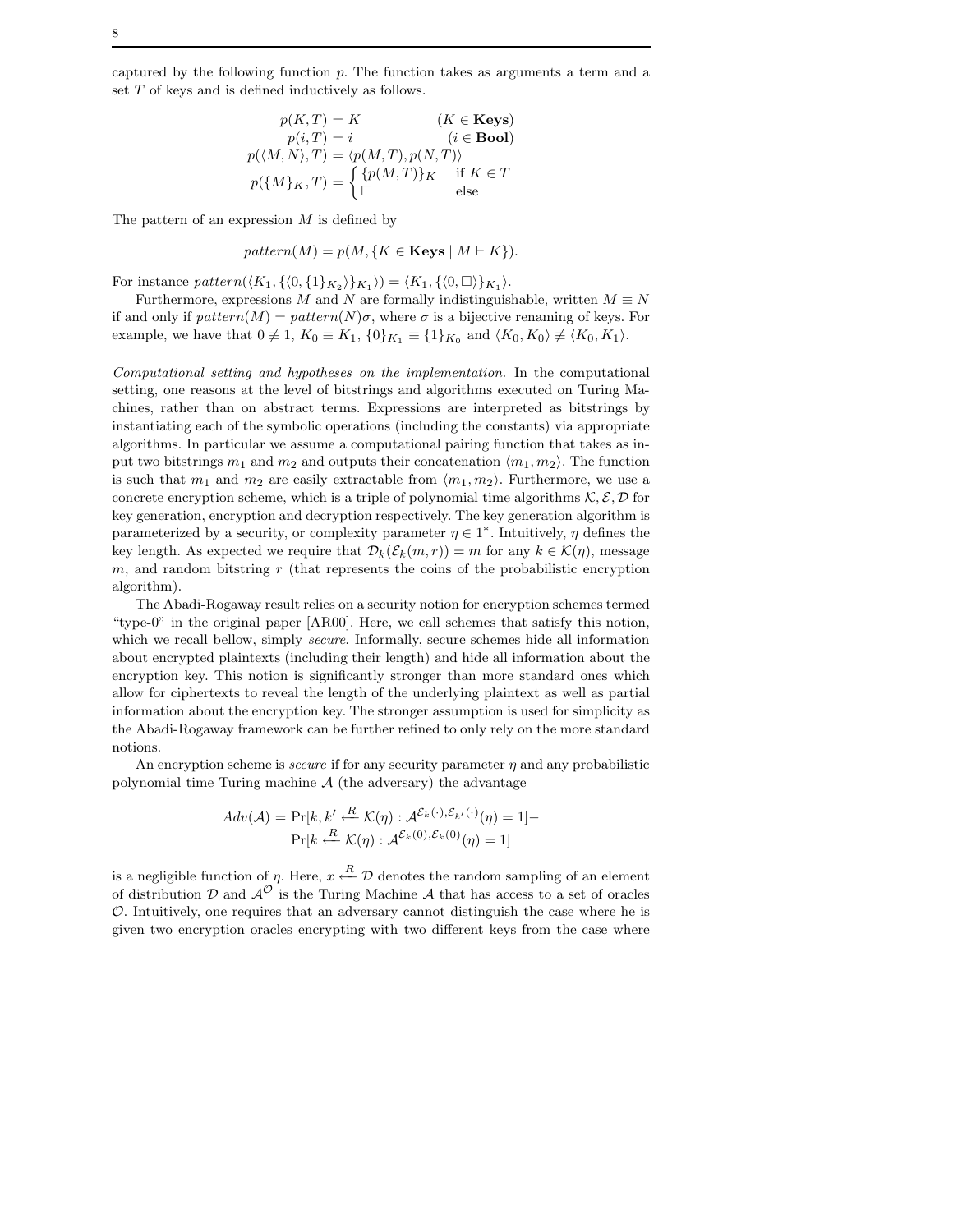he is given twice the same encryption oracle always encrypting the constant bitstring representing 0 with the same key. Note that this security under this notion implies that encryption needs to be randomized, so that an adversary does not see identical answers when confronted with the second pair of (identical) oracles. In [AR02], the authors provide constructions for such schemes from standard cryptographic assumption.

A recurrent theme in computational soundness is that of acyclic expressions. The reason is that an encryption scheme respecting the above security definition may be insecure as soon as the adversary is given a key cycle. We say that a key  $K_1$  encrypts a key  $K_2$  in a formal expression M if M contains a subexpression  $\{N\}_{K_1}$  and  $K_2$  occurs in  $N$ . In this way any expression  $M$  defines a binary relation encrypts on keys. We say that an expression contains a key cycle if and only if the corresponding encrypts relation is cyclic. For instance  $M_1 = \{K\}_K$  contains a key cycle as K encrypts K. In  $M_2 = \{\{K_1\}_{K_2}\}_{K_3}$  we have that  $K_3$  encrypts  $K_1$ ,  $K_3$  encrypts  $K_2$  and  $K_2$  encrypts  $K_1$  and hence  $M_2$  does not contain any key cycle. In Abadi and Rogaway's main result, key cycles are therefore forbidden. Similar conditions can be found in most soundness results. To better understand the problem of key cycles suppose that  $\mathcal{S}\mathcal{E} = (\mathcal{K}\mathcal{G}, \mathcal{E}, \mathcal{D})$ is a secure encryption scheme and let  $\mathcal{SE}' = (\mathcal{KG}', \mathcal{E}', \mathcal{D}')$  be defined as follows:

$$
\mathcal{KG}' = \mathcal{KG}, \quad \mathcal{E}'_k(m,r) = \left\{ \begin{matrix} \mathcal{E}_k(m,r) & \text{if } m \neq k \\ \langle \text{const}, k \rangle & \text{if } m = k \end{matrix} \right., \quad \mathcal{D}'_k(c) = \left\{ \begin{matrix} \mathcal{D}_k(c) & \text{if } c \neq \langle \text{const}, k \rangle \\ k & \text{if } c = \langle \text{const}, k \rangle \end{matrix} \right.
$$

where const is a constant such that for any key k, the concatenation const  $\cdot k$  does not belong to the set of possible ciphertexts obtained by  $\mathcal E$ . Obviously, if the attacker is given a key cycle of length 1, e.g.,  $\mathcal{E}'_k(k,r)$ , the attacker directly learns the key. It is also easy to see that  $\mathcal{SE}'$  is a secure encryption scheme as it behaves as  $\mathcal{SE}$  in nearly all cases (in the security experiment the adversary can make a query for encrypting  $k$ with itself only with negligible probability).

The notion of computational indistinguishability requires that an adversary cannot distinguish two (families of) distributions, with better than negligible probability. Let  $\mathcal{D} = {\mathcal{D}_{\eta}}$  and  $\mathcal{D}' = {\mathcal{D'}_{\eta}}$  be two families of probability distributions. D and  $\mathcal{D}'$  are computationally indistinguishable, written  $\mathcal{D} \approx \mathcal{D}'$  if for any  $\eta$  and any probabilistic polynomial time Turing machine A, the advantage

$$
Adv(\mathcal{A}) = \Pr[x \stackrel{R}{\longleftarrow} \mathcal{D}_{\eta} : \mathcal{A}(\eta, x) = 1] - \Pr[x \stackrel{R}{\longleftarrow} \mathcal{D}'_{\eta} : \mathcal{A}(\eta, x) = 1]
$$

is a negligible function of  $\eta$ .

Interpretation of formal expressions and soundness result. The Abadi-Rogaway result links the notion of pattern equivalence on expressions defined in the previous section with an appropriate notion of computational equivalence defined on distributions. These distributions are associated to expressions using the following algorithms that convert formal expressions into bitstrings.

Bitstrings are tagged using types "key", "bool", "pair" and "ciphertext". The Initialize procedure uses  $K$  to generate actual keys for each of the key symbols that occurs in M (that is for each key  $K \in Keys(M)$ ). Then, then **Convert** procedure implements encryption using algorithm  $\mathcal{E}$ .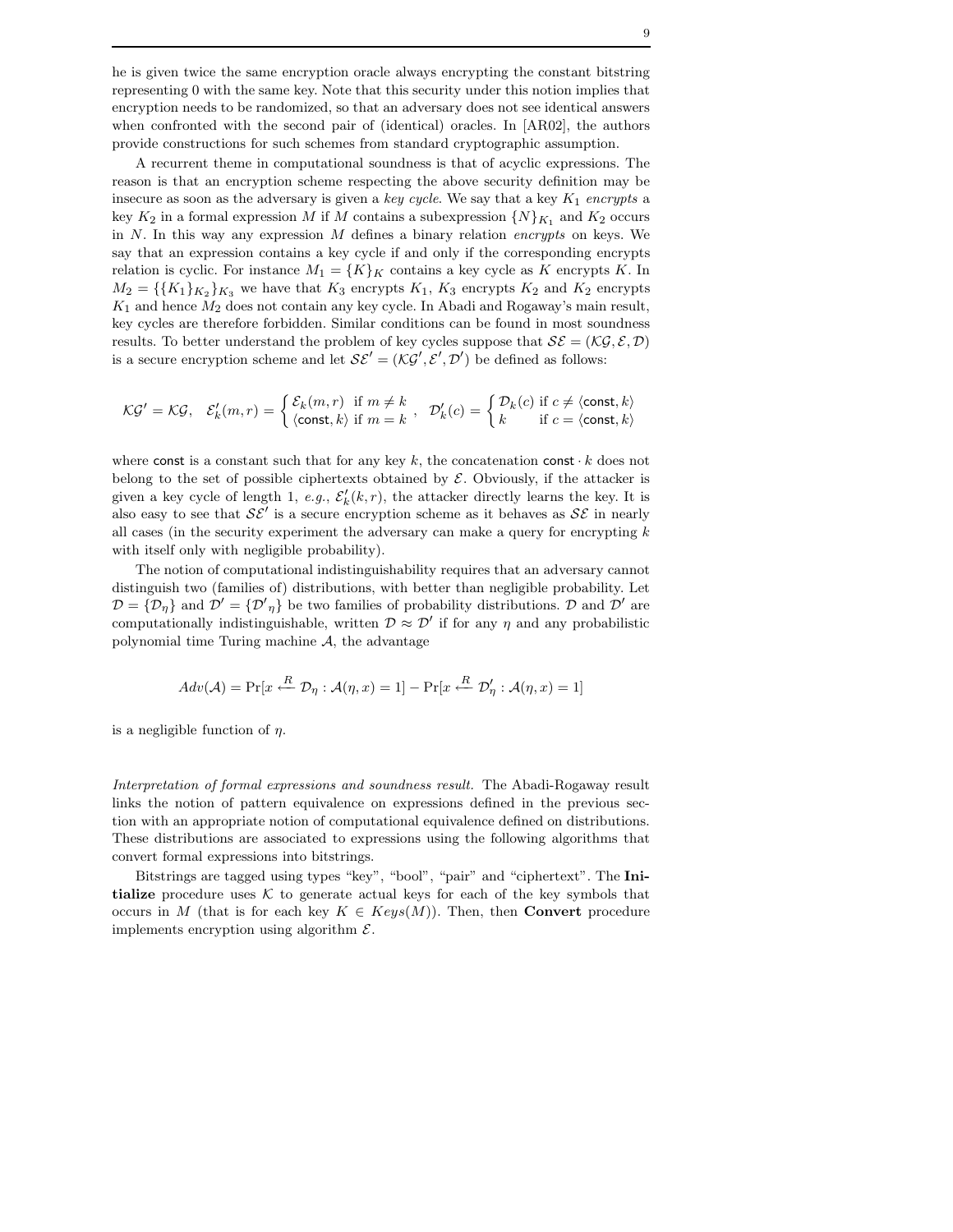Initialize<sub>n</sub> $(M)$ for  $K \in Keys(M)$  do  $\tau(K) \stackrel{R}{\leftarrow} \mathcal{K}(\eta)$ 

 $$ if  $M = K$  ( $K \in \mathbf{Keys}$ ) then return  $\langle \tau(K), \text{``key''}\rangle$ if  $M = b$  ( $b \in \textbf{Bool}$ ) then return  $\langle b, \text{``bool''}\rangle$ if  $M = \langle M_1, M_2 \rangle$  then return  $\langle \langle \mathbf{Convert}(M_1), \mathbf{Convert}(M_2) \rangle$ , "pair") if  $M = \{M_1\}_K$  then  $x \stackrel{R}{\longleftarrow} \mathbf{Convert}(M_1)$  $y \stackrel{R}{\longleftarrow} \mathcal{E}_{\tau(K)}(x)$ return  $\langle y, "ciphertext"\rangle$ 

The Initialize and Convert procedures associate to a formal term  $M$  a family of probability distributions  $[M] = \{\llbracket M \rrbracket_{\eta}\}.$ 

Abadi and Rogaway's main result is that for any formal expressions  $M$  and  $N$  that do not contain key cycles, whenever the computational interpretation of the terms uses a secure encryption scheme (as defined above), then  $M \equiv N$  implies that  $\llbracket M \rrbracket \approx \llbracket N \rrbracket$ . In other words, they show that pattern-based equivalence is a sound abstraction of cryptographic indistinguishability.

# 2.2 Extensions of the Abadi-Rogaway result

The initial result of Abadi and Rogaway has given rise to many extensions. Some of these extensions consider the question of completeness of their logic. Other extensions consider different implementations of encryption (with variants of the initial patterns) as well as other cryptographic primitives.

Completeness of the Abadi-Rogaway logic. In [MW02,MW04a], Micciancio and Warinschi show that the Abadi-Rogaway logic is not complete as presented in the original paper. Here, by completeness we mean that  $M \not\equiv N$  implies that  $\llbracket M \rrbracket \not\approx \llbracket N \rrbracket$ , i.e., whenever two formal expressions are not equivalent, then the computational interpretation of these two messages should be distinguishable. Micciancio and Warinschi exhibit a counter-example by constructing a secure encryption scheme and two symbolic expressions that are not symbolically equivalent, which yet give rise to indistinguishable probability distribution ensembles.

They show that completeness can be recovered by implementing encryption with a scheme that is authenticated. Informally, an encryption scheme is authenticated if an adversary cannot produce a valid ciphertext different from ciphertexts honestly produced by the parties that posses the encryption key. Gligor and Horvitz [HG03] further refine this completeness result. They introduce a new security criterion for encryption schemes, weak key-authenticity test for expressions (WKA-EXP), which is strictly weaker than authenticated encryption. WKA-EXP is both sufficient and necessary for completeness.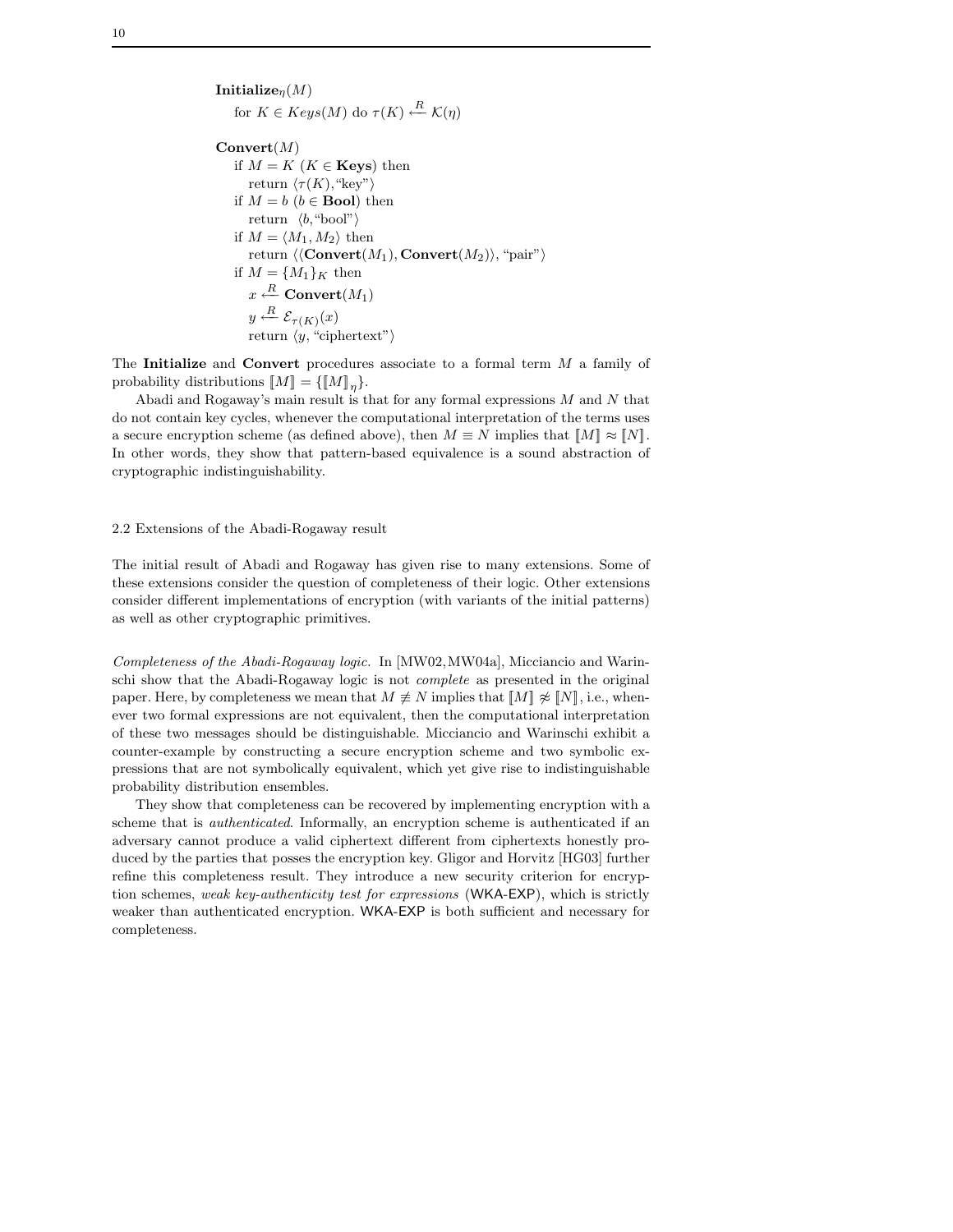Composed keys. In [LC04], Laud and Corin extend the original soundness theorem to allow arbitrary expressions as keys. The tricky part is again to handle key-cycles correctly. As arbitrary expressions are used in the position of keys, the definition of what is a key cycle is not obvious. Rather than giving an explicit definition of what is a key-cycle, the symbolic adversary is strengthened and the formal equivalence relation directly captures key-cycles. More precisely, an expression is not formally equivalent to its pattern whenever a "key-cycle" is present. For instance,  $\{\langle K_1, K_2 \rangle\}_{\langle K_1, K_2 \rangle} \neq$  $\Box$  and  $\langle {K_1} \rangle_{\langle K_1, K_2 \rangle}, {K_2} \rangle_{\langle K_1, K_2 \rangle} \not\equiv \langle \Box, \Box \rangle$  while  ${K_1} \rangle_{\langle K_1, K_2 \rangle} \equiv \Box$ , because the second part of the key  $K_2$  does not occur anywhere else. The last equivalence may seem surprising as it is an artefact of the particular cryptographic implementation of composed keys. Specifically, such keys are derived using a hash function modeled as a random oracle, and in consequence is completely random as long as a large enough part of it (in this case  $K_2$  is not known.

Handling key cycles. Key cycles have gained a lot of attention in the context of computational soundness. The reason is that there is an inherent difference between their treatment in symbolic models (where such cycles do not cause any troubles) and the computational model (where standard security definitions do not guarantee security in presence of key-cycles.) There are two natural approaches to reconcile this apparent difference.

One possibility is to strengthen the symbolic attacker. This is the direction explored by Laud in [Lau02]. The idea is to modify the symbolic deduction relation so that whenever a key occurs in a key cycle then it becomes known to the attacker. Laud shows an unconditional soundness theorem in the style of Abadi and Rogaway (unconditional in the sense that formal expressions may contain key cycles).

The second possibility is to strengthen the computational notion as to guarantee security even in the presence of key-cycles. This is the approach adopted in [ABHS05], Adão et al. They consider a stronger security notion, called key-dependent message (KDM) security which demands security even in the presence of such cycles. They show that soundness holds in a public-key setting in the presence of key cycles when a KDM secure encryption scheme is used for the computational interpretation of encryption. They also prove a separation between standard security notions (IND-CCA2) and KDM security and demonstrate that **IND-CCA2** security is not sufficient to provide soundness in the presence of key-cycles. Schemes secure under the KDM notion can be easily constructed in the random oracle model, but schemes secure in the standard model seem much harder to construct. Recently, Boneh et al. [BHHO08] demonstrated the existence of an asymmetric encryption scheme secure under key dependent message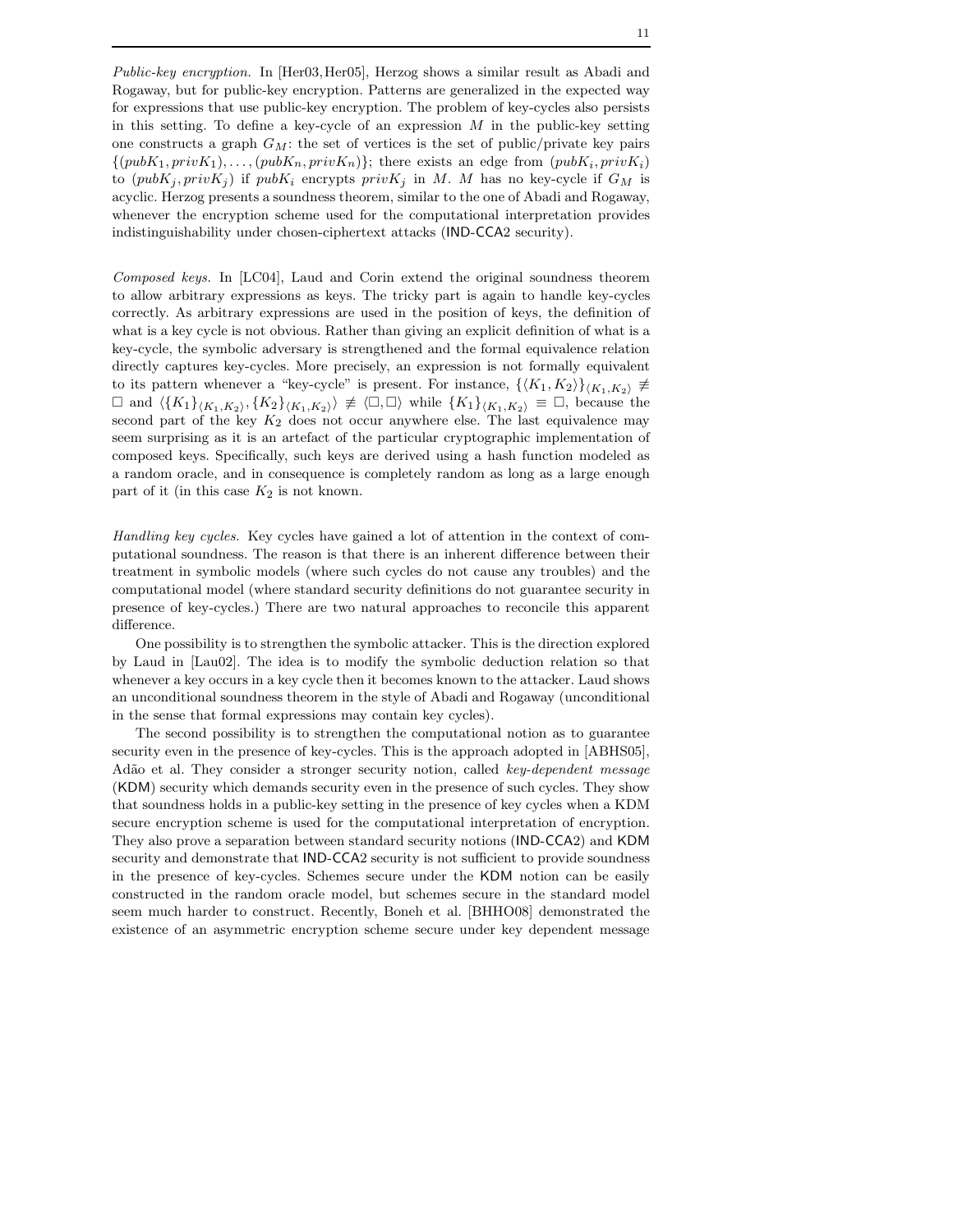attacks in a restricted sense: their scheme does not permit the encryption of messages that depend in arbitrary ways on the set of secret keys.

In most of the other approaches, one has to assume that key cycles cannot be generated, even when the adversary interacts arbitrarily with the protocol. Whether a key cycle can be generated is undecidable in the general case but it has been shown to be NP-complete in the symbolic setting, for an active adversary and a bounded number of sessions [CZ06].

Partial information leakage and information theoretic security. Adão et al. [ABS05] consider different computational implementations of the encryption function. In particular they show soundness and completeness when which-key and length-key revealing encryption schemes are used. A which-key revealing encryption scheme allows the adversary to detect when two ciphertexts have been encrypted with the same key. At the symbolic level this is reflected by indexing the boxes with the encryption key, yielding a more precise equivalence relation. For instance,  $pattern({0})_K) = \Box_K$  and hence we have that  $\langle \{0\}_K, \{1\}_K \rangle \not\equiv \langle \{0\}_K, \{1\}_K \rangle$ . A length-key revealing encryption scheme allows the attacker to learn the length of the plaintext. At the symbolic level the boxes are indexed with the length of the plaintext to reflect this partial information leakage.

The authors also consider the case where encryption is implemented by a onetime pad. Whenever encryption keys are only used once they show that one obtains soundness and completeness with respect to an information-theoretic setting. In such a setting the equivalence is the equality of the probability distributions rather than indistinguishable by a polynomial-time bounded adversary.

Hash functions. Garcia and van Rossum [GvR06] extend the Abadi-Rogaway logic to hash functions. Soundness theorems for hash functions are particularly tricky as in the symbolic model, hash functions do not leak any partial information about the hashed message. Typical computational security definitions for hash functions provide weaker guarantees, such as one-wayness. Garcia and van Rossum show a soundness result when hash functions are implemented using oracle hashing. Oracle hashing has been introduced by Canetti: it is a probabilistic hash function which requires a verification algorithm to check whether a hash corresponds to a given message. These are hash functions that do hide all partial information about the message that is being hashed. In the journal version [GvR08], they extend Micciancio and Warinschi's completeness result to hash functions in a similar way.

Modular exponentiation. Bresson et. al [BLMW07] give an extension of the Abadi-Rogaway logic with modular exponentiation. They show how to extend the notion of patterns in order to capture the information that is leaked through exponentiation, which are essentially linear dependencies between the various exponents. For example, the symbolic secrecy notion captures the idea that an adversary can observe that in the expression  $(g^x, g^y, g^{2x+y})$  the third term can be obtained by squaring the first one and multiplying it with the second. Non-linear relations, as in the expression  $(g^x, g^y, g^{x+xy})$ , cannot be observed by the adversary. The soundness for the resulting language relies on a generalization of the Diffie-Hellman assumption which in most relevant cases is implied by the latter.

In the same vein than [BLMW07], Mazaré [Maz07, KM09] presents an extension the Abadi-Rogaway logic with a bilinear pairing operation. Their soundness result assumes the hardness of the bilinear decisional Diffie-Hellman problem and an IND-CPA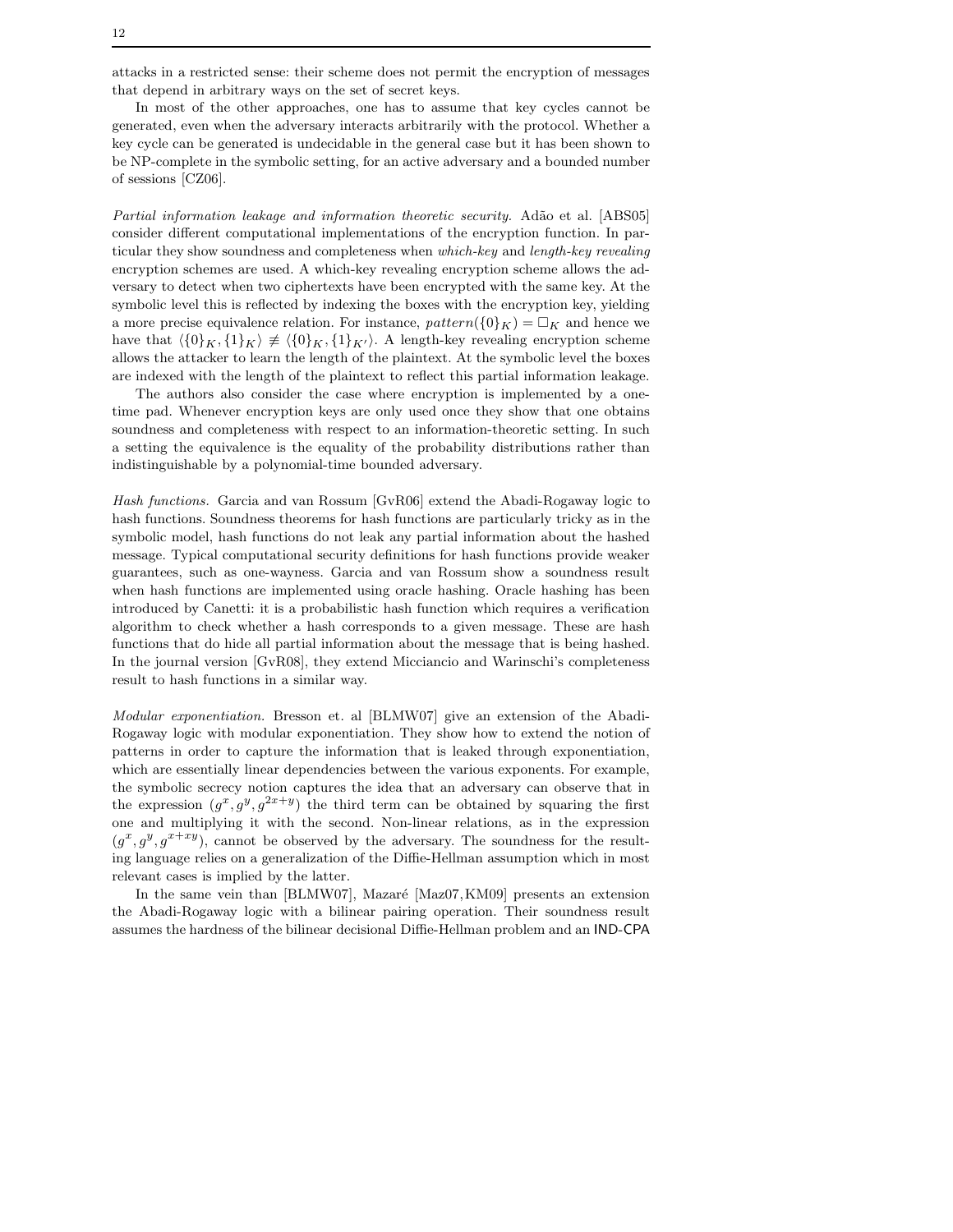encryption scheme. The soundness result is illustrated on the Joux tripartite Diffie-Hellman protocol, as well as the TAK-2 and TAK-3 protocols.

Offline guessing attacks. In security protocols passwords or other weak data are often used as encryption keys. For such protocol an important security property is resistance to offline guessing attacks. In such attacks an attacker first collects (possibly by interacting with the protocol) some data. In a second phase, he guesses a password out of a dictionary. If the attacker has a means to verify that his guess was correct using the data he had gathered, then the protocol is subject to a guessing, or dictionary attack. In [AW05a], Abadi and Warinschi have shown soundness results for protocols that use password encryptions. They define the computational security of a password encryption primitive: for any two passwords, any polynomially bounded adversary, that is given these two passwords and given access to an oracle, encrypting samples drawn from a plaintext distribution, is not able to distinguish whether the oracle uses the first or the second password for encryption. They also define formal and computational security of expressions against offline guessing attacks in terms of indistinguishability. Then for symmetric, asymmetric and password encryptions with secure implementation they show two soundness theorems. The first one is an extension of the Abadi-Rogaway soundness theorem for indistinguishability. The second theorem states that whenever a formal expression  $E$  hides passwords, then its computational interpretation also hides passwords. These results hold for IND-CPA secure symmetric and asymmetric schemes, and for password-based encryption schemes that "securely" encrypt keys and ciphertexts of the symmetric and asymmetric schemes. In addition, it only holds for expressions that do not contain key cycles.

Cryptographically controlled access control to XML. A compelling application of computational soundness against passive adversaries was given by Abadi and Warinschi [AW05b, AW08]. The focus of that work is the security of a scheme that uses encryption to enforce access control policies to XML documents. The scheme, designed by Miklau and Suciu [MS03] explains how to obtain from a given XML document and a given access policy a so-called protection: a partially encrypted XML document which enforces the original access policy. The guarantees for the scheme were rather informal.

Abadi and Warinschi formalize the scheme using a symbolic language for expressions that extends the one of Abadi and Rogaway with secret sharing schemes. Then, they show that secrecy as demanded by the policy used to create a certain protection on an XML document is satisfied in a symbolic sense: data that should be secret according to the policy is symbolically secret in the expression that describes the protection. It then follows using the computational soundness of the language for expressions that the same data is also computationally secret. The soundness results hold for implementations that use IND-CPA encryption schemes and  $n$ -out-of-n secure secret sharing schemes.

Soundness against an adaptive adversary. Micciancio and Panjwani [MP05] show a soundness result for encryption and pairing in the presence of a slightly stronger, *adap*tive adversary. Soundness is defined through the following experiment. An adversary has access to a left-right oracle, which given on input two terms  $M_1$  and  $M_2$ , returns a sample of the computational interpretation of  $M_b$ , where b is the challenge bit of the oracle. The adversary can interact with the oracle but is only allowed to submit queries such that the sequence of queries  $(M_1^1, M_2^1), \ldots, (M_1^{\ell}, M_2^{\ell})$  sent to the oracle is such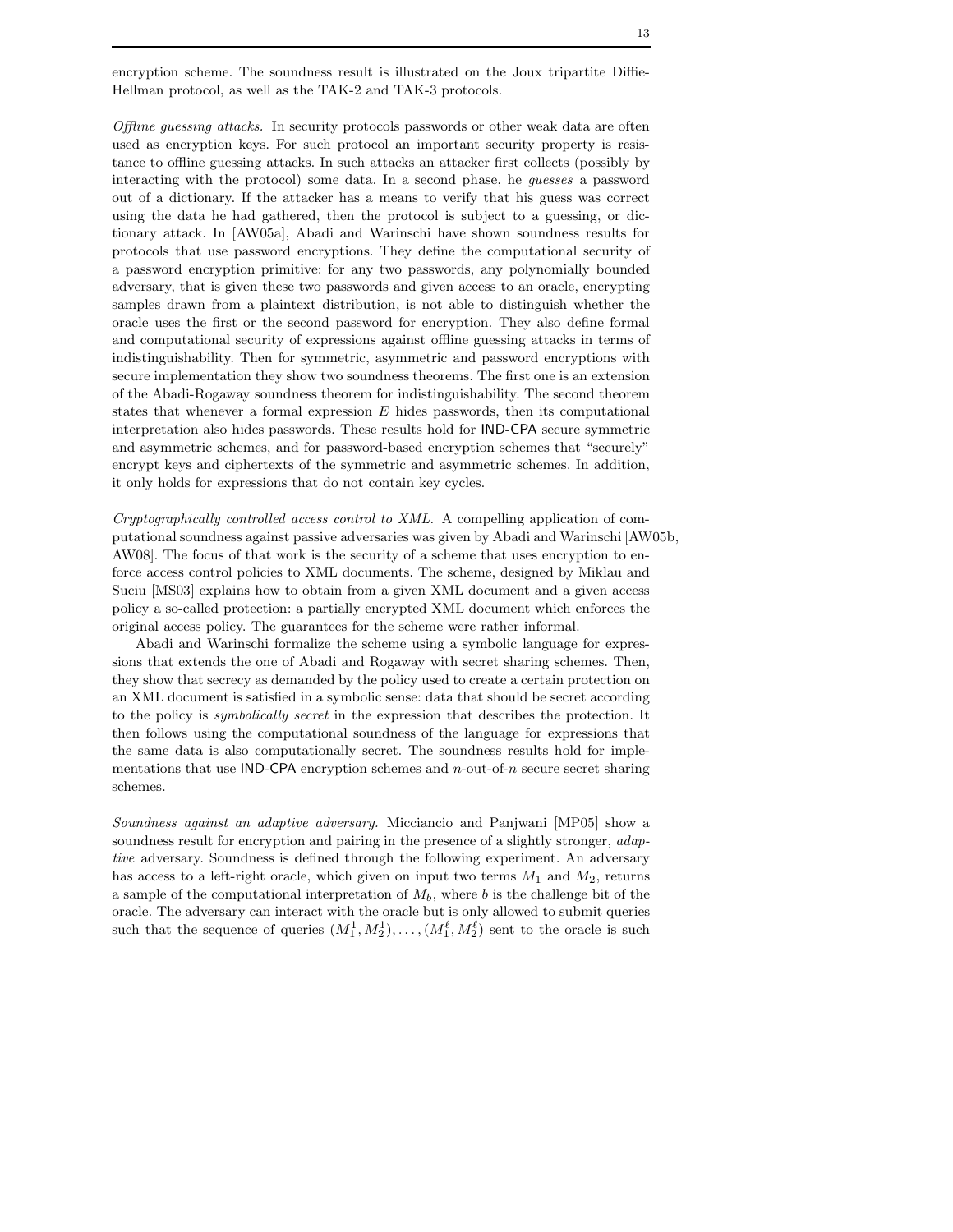that  $\langle M_1^1, \ldots, M_1^{\ell} \rangle$  is formally equivalent, i.e. has the same pattern up to renaming, to  $\langle M_2^1, \ldots, M_2^{\ell} \rangle$ . The adversary wins if he succeeds in outputting b with non-negligible probability. Note that the oracle is stateful and implements terms in a consistent way, i.e. if a key has been drawn in a previous query the same value is reused in subsequent queries. An adaptive adversary is strictly stronger than a purely passive one as he can choose his queries after having already obtained the implementation of some terms. On the technical level, the fact of having an adaptive adversary raises the problem of selective decommitment which is overcome by imposing the following condition: if a key is used to encrypt a message it either must have been sent previously in plaintext or it never appears in plaintext. The usefulness of an adaptive adversary is illustrated by deriving computationally sound symbolic model for the analysis of multicast key distribution protocols. In this model, the adversary cannot directly interact with the protocol participants, but he can influence the control flow.

## 2.3 Soundness of static equivalence

Baudet, Cortier, and Kremer have considered a more general alternative to the approach described in the previous sections. They develop a framework in which symbolic secrecy is expressed in terms of static equivalence, a well-established equivalence relation from cryptographic pi-calculi[BCK05,BCK09]. This approach is more general in that it does not depend on a particular set of primitives.

Abstract and computational algebras. Independence from a particular primitives is reflected in their use of an arbitrary abstract algebra to describe the messages exchanged in a protocol. The algebra is defined over a many-sorted first-order signature equipped with an *equational theory*. For instance, symmetric, deterministic encryption is modeled by the theory  $E_{enc}$  generated by the classical equation  $dec(enc(x, y), y) = x$ . Equality between two terms is generally interpreted modulo the equational theory (denoted  $=_E$ for an equational theory E). For example,  $dec(enc(m, k), k) =_{E_{enc}} m$ . Given an abstract signature a computational algebra A is defined by associating to every sort s of the abstract algebra a set of bitstrings  $[s]_A \subseteq \{0,1\}^*$  with an efficient procedure for drawing random elements, and to every function f a computational function  $\llbracket f \rrbracket$  A. Given a symbolic term T, a distribution  $\llbracket T \rrbracket_A$  is associated by drawing a random element of the corresponding sort for each name and replacing each function symbol by its computational counterpart.

Security notions, soundness, and faithfulness. The two security notions which are considered are deducibility and static equivalence. Deducibility formalizes which are the terms that an attacker can compute from a given sequence of terms. Static equivalence models whether two sequences of terms can be distinguished. Both deducibility and static equivalence are parameterized by an equational theory. In this approach, static equivalence replaces the pattern-based formal equivalence.

To reason about the soundness of implementations Baudet et al. define soundness for the three relations  $=$   $E$ ,  $\vdash$   $E$  and  $\approx$   $E$ . Soundness of  $=$   $E$  means that whenever two terms are symbolically equal (modulo  $E$ ), any sample drawn from the distribution implementing those terms should be equal with overwhelming probability. Soundness of  $=_E$  is generally a hypothesis which reflects that the equational theory is a reasonable abstraction of the primitives. Similarly, they define soundness for deducibility and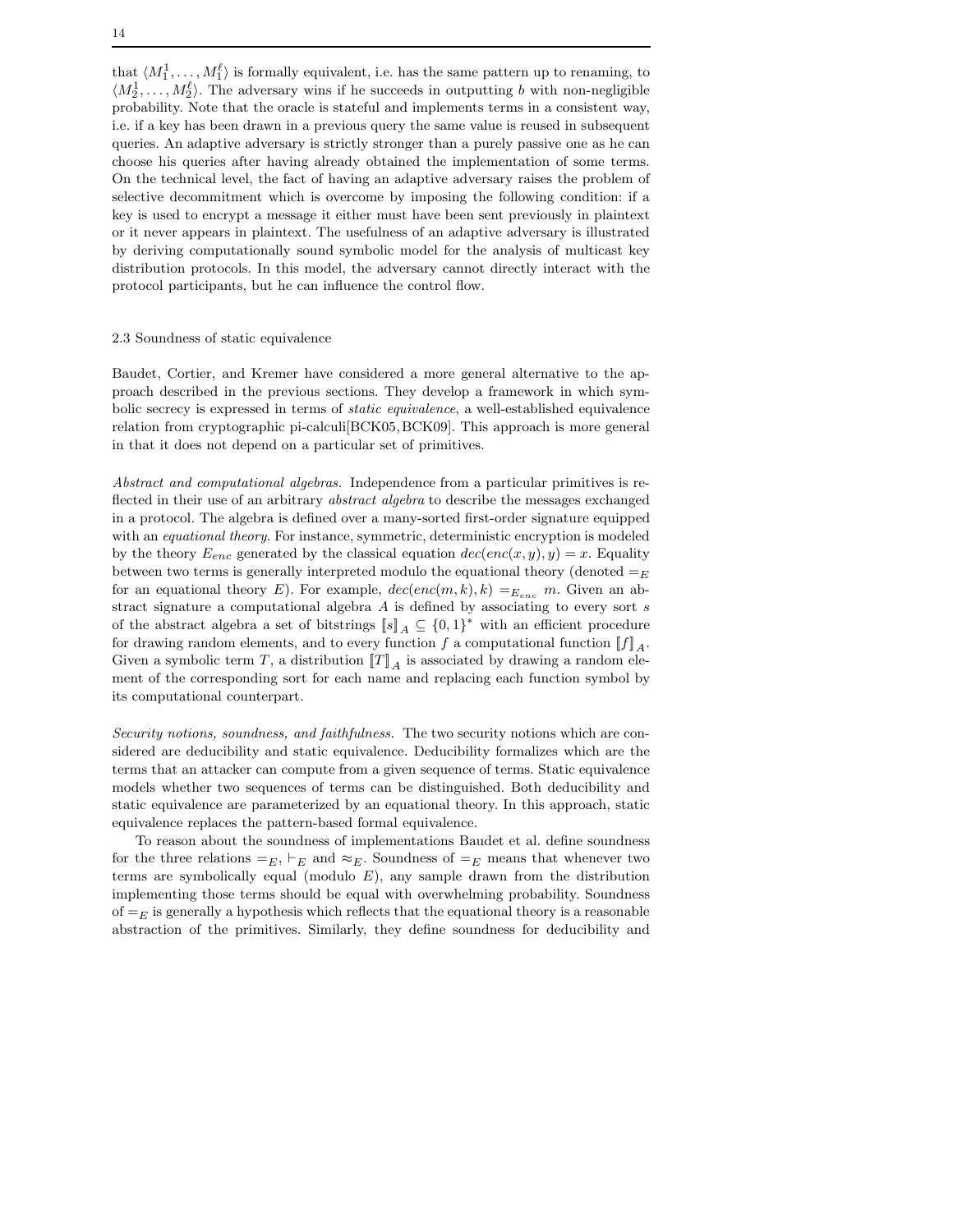static equivalence. When a term is not deducible from a sequence of terms, then an attacker given the distribution implementing the given sequence of terms, should be able to output a sample of the distribution implementing the term with only negligible property. When two sequences of terms are statically equivalent, then the distributions associated to these sequences should be indistinguishable.

Faithfulness of those three relations on the other hand represents a strong version of completeness. Whenever two terms are not equal, a term is deducible or two sequences of terms are not statically equivalent, a computational adversary can show this with overwhelming probability (rather than non-negligible probability which would be completeness). Intuitively, when the relations are faithful, for any symbolic attack there exists an efficient computational attack.

It is shown that for many theories  $\approx_E$ -soundness implies all other notions of soundness and faithfulness. This emphasizes the importance of  $\approx_E$ -soundness.

Examples: groups, XOR, ciphers and lists In [BCK05,BCK09], Baudet et al. consider several equational theories to illustrate their framework. First they show the  $\approx$ E-soundness of an equational theory modeling groups implies the hardness of several classical cryptographic problems: the discrete logarithm, computational Diffie-Hellman, decisional Diffie-Hellman and RSA problems. Note that this is not a soundness result. It shows that any candidate implementation for  $\approx_E$ -soundness requires at least the hardness of the usual cryptographic problems. Second, they show the unconditional  $\approx$ E-soundness of a theory of XOR. The soundness proof reflects the unconditional security (in the information-theoretic sense) of the One-Time Pad. Finally, they show  $\approx_E$ soundness of a theory of ciphers and lists (ciphers are deterministic, length-preserving, symmetric encryption schemes).

Soundness of offline guessing attacks and static equivalence. In [ABW06], Abadi, Baudet and Warinschi use the framework of [BCK05, BCK09] to show  $\approx_E$ -soundness for an equational theory useful in the context of offline guessing attacks. This theory includes symmetric, and asymmetric encryption as well as pairing. A consequence of this soundness result is its applicability to defining and reasoning about off-line guessing attacks in terms of static equivalence. The result is an intuitively appealing implication to computational security against off-line attacks.

Static equivalence vs formal indistinguishability relations. In [BMS06], Bana, Mohassel and Stegers argue that the notion of static equivalence is too coarse and not sound for many interesting equational theories. They introduce a general notion of formal indistinguishability relation. This highlights that soundness of static equivalence only holds for a restricted set of well-formed frames (in the same vein Abadi and Rogaway used restrictions to forbid key cycles). They illustrate the unsoundness of static equivalence for modular exponentiation.

Adaptive soundness of static equivalence. The analogue of [MP05], but for the setting where pattern based equivalence is replaced with static equivalence, has been provided by Kremer and Mazaré [KM07] who extend the framework of [BCK05]. In this case, adaptive soundness is defined through an experiment. The adversary interacts with a left-right oracle, which given two symbolic terms, returns either a sample of the concrete implementation of the first or the second term, according to the oracle's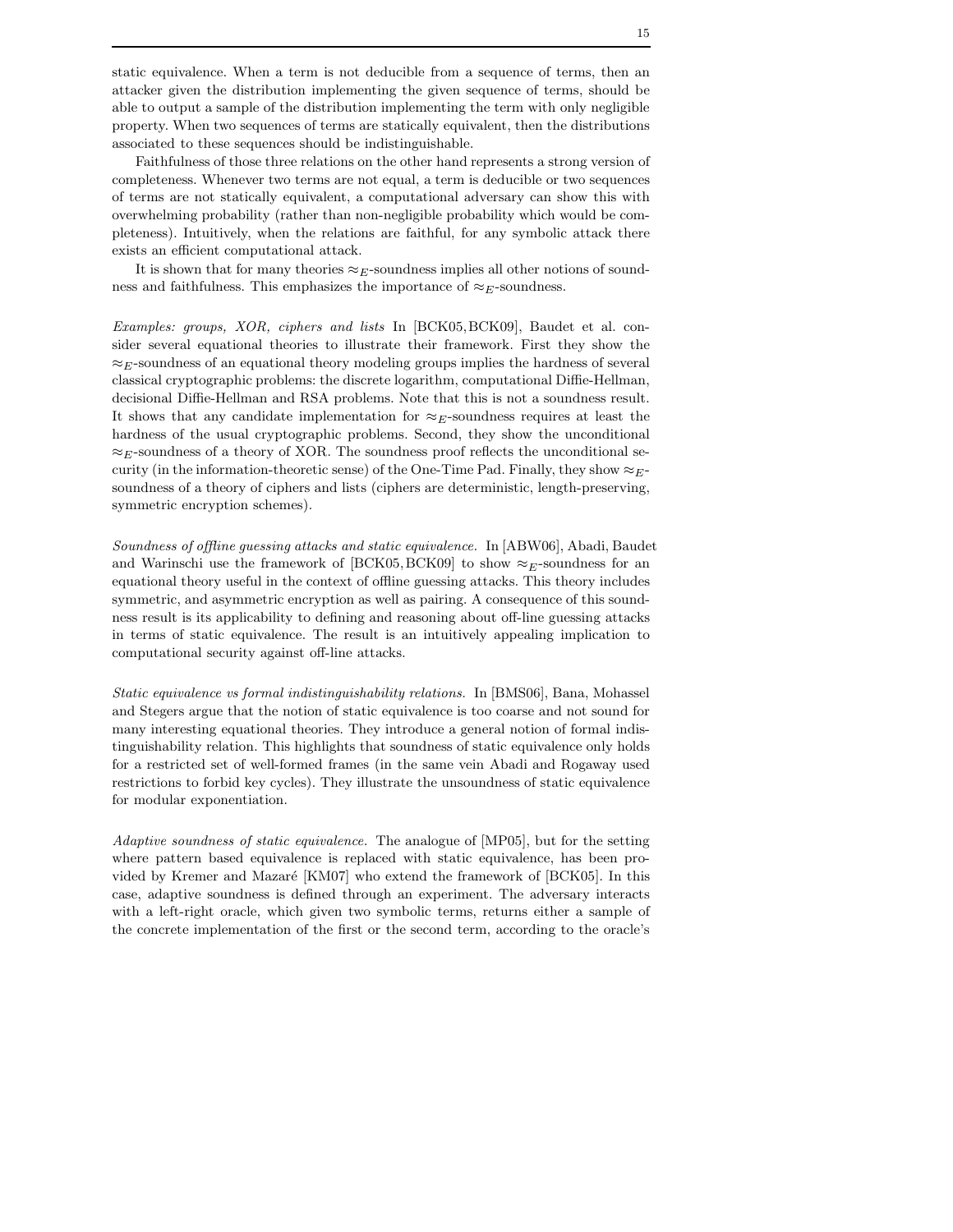16

challenge bit. As in [MP05], the adversary is restricted to only provide queries such that the left-hand terms and the right-hand terms form two statically equivalent sequences, rather than pattern-equivalent sequences. They show adaptive soundness of static equivalence for an equational theory modeling modular exponentiation (for a class of well-formed frames, hence not contradicting [BMS06] and under similar assumptions as in [BLMW07]), as well as symmetric encryption with composed keys which can be computed using modular exponentiation or exclusive or.

# 2.4 Computationally secure information flow

A different kind of soundness results have been obtained in the area of information flow. Informally, a program has secure information flow if the public outputs of the program do not leak information about its confidential inputs. Classically, information flow is defined as non-interference requiring that no information, in the information-theoretic sense, is leaked. In particular such a definition forbids publishing the encryption of a confidential value. Allowing encrypted confidential values to be published is generally refered to as cryptographic declassification.

Laud [Lau01] pioneered the area of computationally secure information flow. He proposes a computational definition of secure information flow in the presence of a probabilistic polynomial time adversary. The programming language he considers contains assignment, loops, conditional, sequential composition and application of some operators. In particular the operators contain symmetric encryption and key generation. Laud presents a static analysis which ensures computational secure information flow assuming an implementation that uses a which-key and repetition-concealing IND-CPA encryption scheme. Two limitations of the paper are that keys can only be used at a key position, and not as data, as well as the fact that one must be able to decide statically whenever two variables contain the same encryption key. These two restrictions are relaxed in [Lau03] by refining the static analysis.

In [LV05], Laud and Vene propose a computationally sound type system which ensures secure information flow. A similar approach is presented by Smith and Alpízar [SA06]. A difference is that Smith and Alpízar allow an explicit decryption operator (and hence require IND-CCA security to achieve soundness). However, they do not manipulate keys, but only consider a single key which is used for encryption and decryption, but never as plaintext. Courant, Ene and Lakhnech [CEL07] also design a cryptographically sound type system. The basic data contain constants and uniformally sampled bitstrings. Operations include exclusive or and applications of deterministic, length preserving encryption, i.e. ciphers. As Smith and Alpízar they consider a single key which is only used for encryption and decryption. Due to the deterministic nature of ciphers, which do not hide repetitions, subtle flows may still arise. Courant et al. show cryptographic soundness of their typing system under the hypothesis that encryption scheme respects the pseudo random permutation, PRP for short, security notion. Moreover, the soundness result is shown in the concrete (or exact) model, rather than being asymptotic.

An abstract model for reasoning about secure information flow is the framework of Askarov, Hedin and Sabelfeld for dealing with cryptographically-masked flows [AHS06]. Here, they consider an imperative language with encryption and decryption operations which comes with a non-deterministic semantics, avoiding reasoning about probabilities. In [Lau08], Laud investigates the computational soundness of cryptographically masked flows and identifies the necessary restrictions and cryptographic assumptions.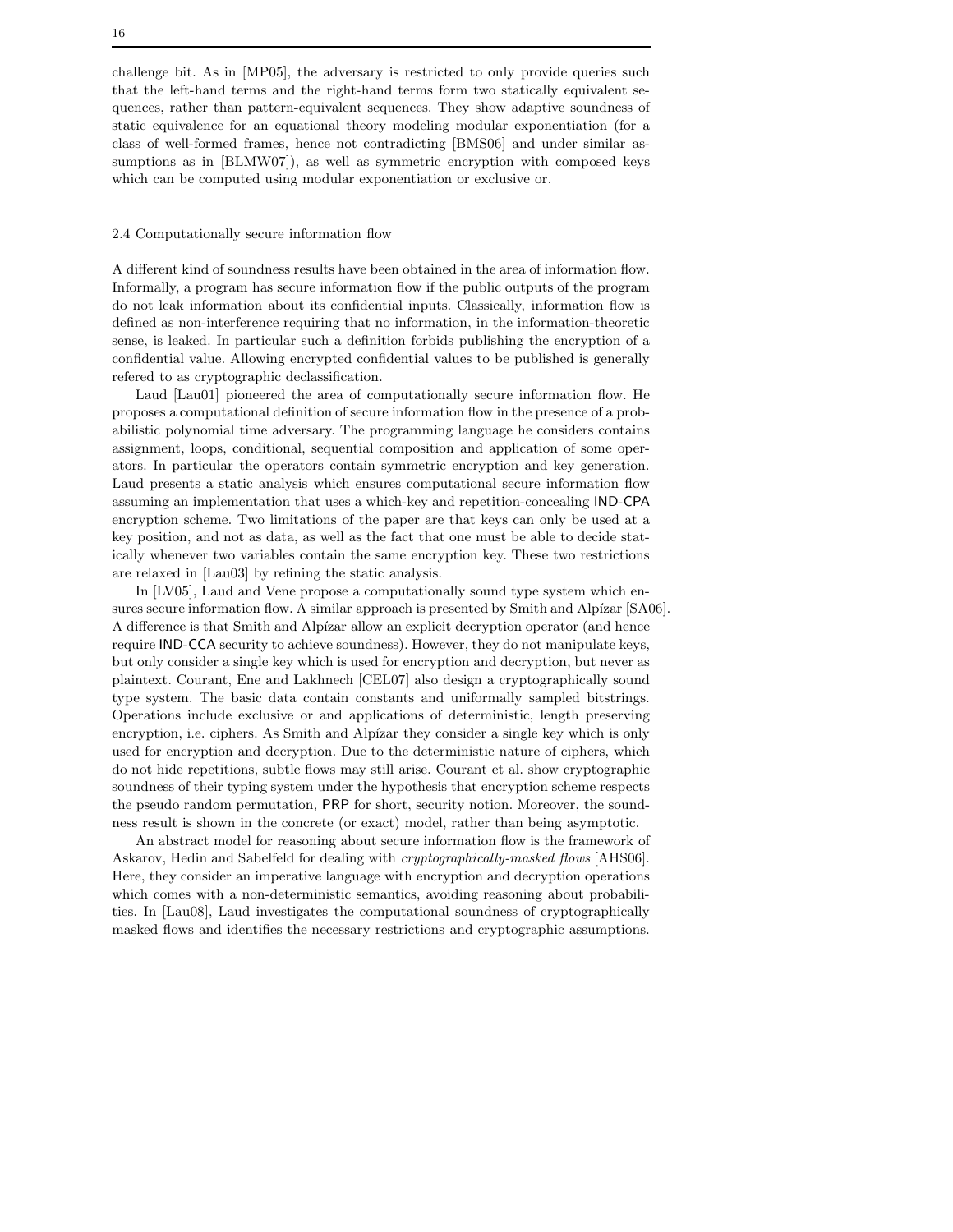In particular, symmetric encryption needs to satisfy length- and which-key concealing KDM, as well as a key-dependent message variant of plaintext integrity. Laud also suggests a simpler but equivalent model with a completely deterministic abstract semantics. The security definition in this model is based on Abadi and Rogaway's pattern equivalence. The soundness result directly follows from [ABHS05], discussed earlier in this survey.

#### 3 Computational soundness: the active adversary case

The focus of the previous section was on the case where the adversary only observe the network traffic and tries to gain information about the secrets used in an execution. In this section we shift attention to the case of active adversaries, namely adversaries that can interfere with the execution of protocols.

As explained in the previous sections the main abstraction used by symbolic models is to represent messages (that is bitstrings) by symbolic terms. A second abstraction which is quite important for the active setting is given by how adversarial capabilities are treated.

In symbolic models, the adversary can build new messages using an a priori fixed set of symbolic inference rules. For example, he can get information from a encrypted messages only if he has the appropriate decryption key. On the other hand, in computational models the adversary is a probabilistic polynomial-time (p.p.t. for short) Turing machine. This captures the idea that a potential adversary can perform arbitrary computations while tampering with the protocol, provided it takes a reasonable, that is polynomial, time. In particular, this assumption captures the possibility that the adversary may try to guess secrets (e.g. keys). Note that in both models it is assumed that the adversary has complete control of the network: he can intercept, send and block messages. An additional gap between the symbolic and the computational models is in how security properties are specified. For example, secrecy is usually stated in symbolic models as a reachability property while in computational models, it is formalized as the indistinguishability of adversary views.

In this section we survey three approaches developed to bridge the gap between symbolic and computational models. Recall that the goal is to understand when security proved using symbolic models implies meaningful security properties for protocols with respect to computational ones. These approaches are the trace mapping approach, the process mapping approach, and the simulation based approach.

## 3.1 The trace-mapping based approach

Syntax. Messages are modeled by a term algebra, given with sorts. For example, the algebraic signature  $\Sigma$  may contain sorts Nonce, Label, Ciphertext, Signature, and Pair for respectively nonces, labels, ciphertexts, signatures, and pair. Typical operations are pairing  $\langle \cdot, \cdot \rangle$ , public key encryption  $\{\cdot\}$ , and signing  $[\cdot]$ . One may already notice a difference with the passive case as described by Abadi and Rogaway. Probabilistic primitives like encryption or signatures are now represented with ternary symbols instead of binary symbols. The third argument explicitly models the randomness used in these primitives and allows one for instance to capture the fact that encrypting twice the same message  $m$  with the same key  $k$  yields different ciphertexts represented by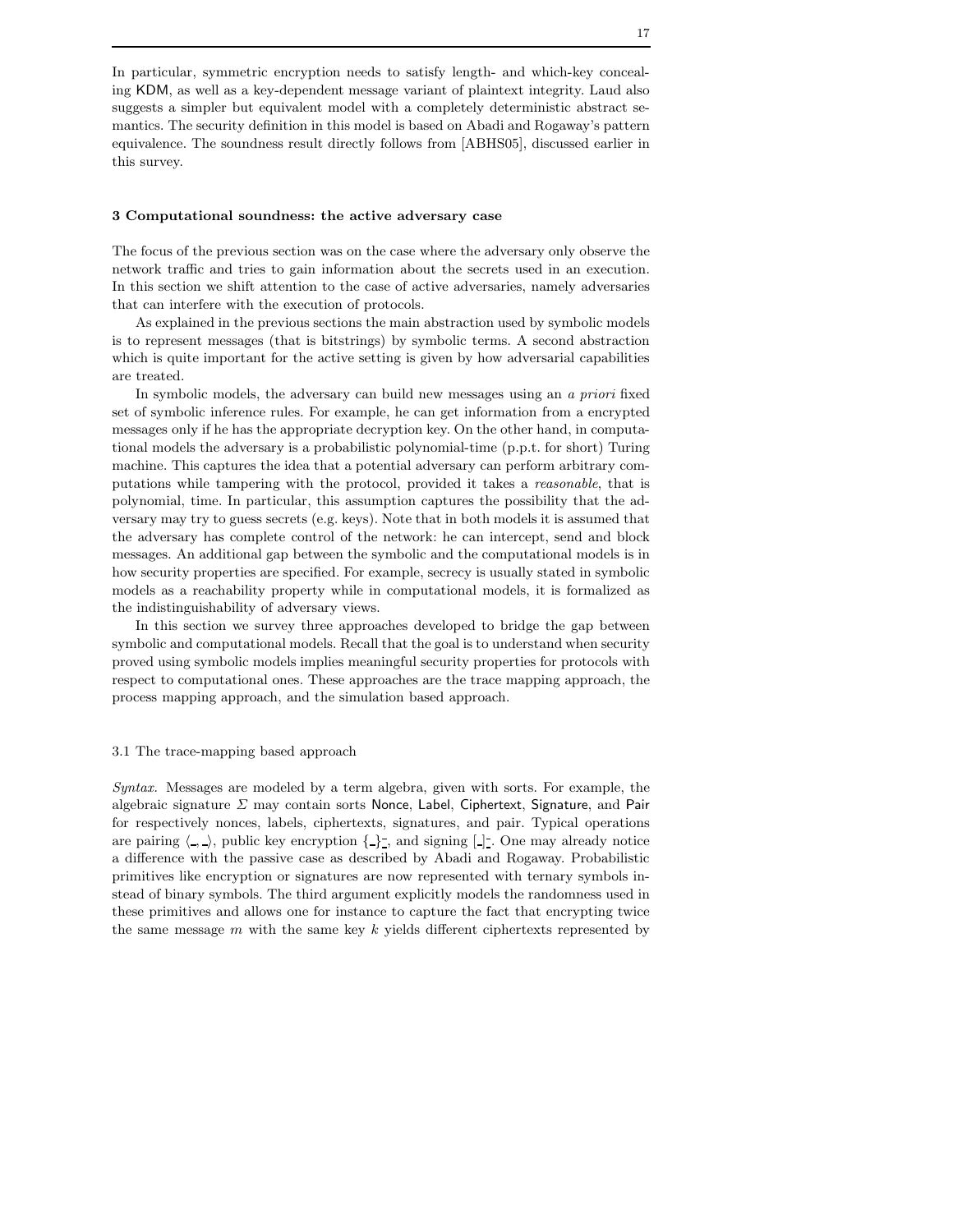${k}_{m}^{r_1}$  and  ${k}_{m}^{r_2}$ . We may note that some works in the passive setting, e.g. [LC04, ABW06], also explicit randomness in a similar way.

Protocols are specified using the algebra of terms constructed over the above signature from a set X of sorted variables. The messages that are sent by participants are specified using terms in  $T_{\Sigma}(X)$ , the free algebra generated by X over the signature  $\Sigma$ . The individual behavior of each protocol participant is defined by a *role* describing a sequence of message receptions/transmissions, and a  $k$ -party protocol is given by  $k$ such roles.

It is worth emphasizing that the term algebra used in this setting is richer than the algebra typically used in automatic tools for security protocols. One important difference is that the latter typically omit the explicit randomness argument discussed above. Furthermore, the model uses different symbolic operations for signature and encryption. Quite often, the models for tools model signatures as encryptions with the decryption key. Nevertheless, it can be shown that under certain conditions security with respect to the simpler models implies security with respect to the richer models above [CHW06].

Execution models. Two types of executions are then defined for protocols: the symbolic and the concrete ones. In both models, the adversary has a complete control of the network: he can intercept, send and block messages. More precisely, the adversary can interact with the protocol through three kinds of actions.

- $-$  corrupt $(a_1, \ldots, a_l)$ : the adversary can corrupt parties by outputting a set of identities. He receives in return the secret keys corresponding to the identities. It happens only once at the beginning of the execution.
- **new** $(i, a_1, \ldots, a_k)$ : the adversary can initiate new sessions selecting the role i and the instantiation  $a_1, \ldots, a_k$  for the agents involved in that session.
- send(sid, m): the adversary can send a message m to a target session sid.

In the symbolic setting the honest parties and the adversary exchange elements of a certain term algebra; the adversary can only send messages deducible from the previously received messages following the rules described in Figure 1. These rules correspond to the standard Dolev-Yao model, except for the treatment of randomness where we distinguish the randomness of the adversary  $(\text{adv}(i))$  from the randomness used by honest agents  $(ag(i))$ .

In the concrete execution model, the honest parties and the adversary are p.p.t. Turing machines and the messages that are exchanged are bit-strings and depend on a security parameter  $\eta$  (which is used, for example to determine the length of random nonces). A PKI-like setting is assumed such that the public keys of parties (those for encryption and signature verification) are accessible to all parties. Encryption and signing are implemented with an encryption scheme and a digital signature scheme respectively. Pairing is implemented by some standard (efficiently invertible) encoding function. Each time a session is initialized, random values are generated for the nonces of the session.

Trace mapping. The trace mapping approach attempts to link directly concrete and symbolic executions [MW04b]. The idea is to show that any concrete trace is the image of a symbolic trace (with overwhelming probability). The first result of this kind establishes such a statement for protocols that use random nonces, party identities, pairing, and asymmetric encryption under the assumption that the encryption scheme satisfies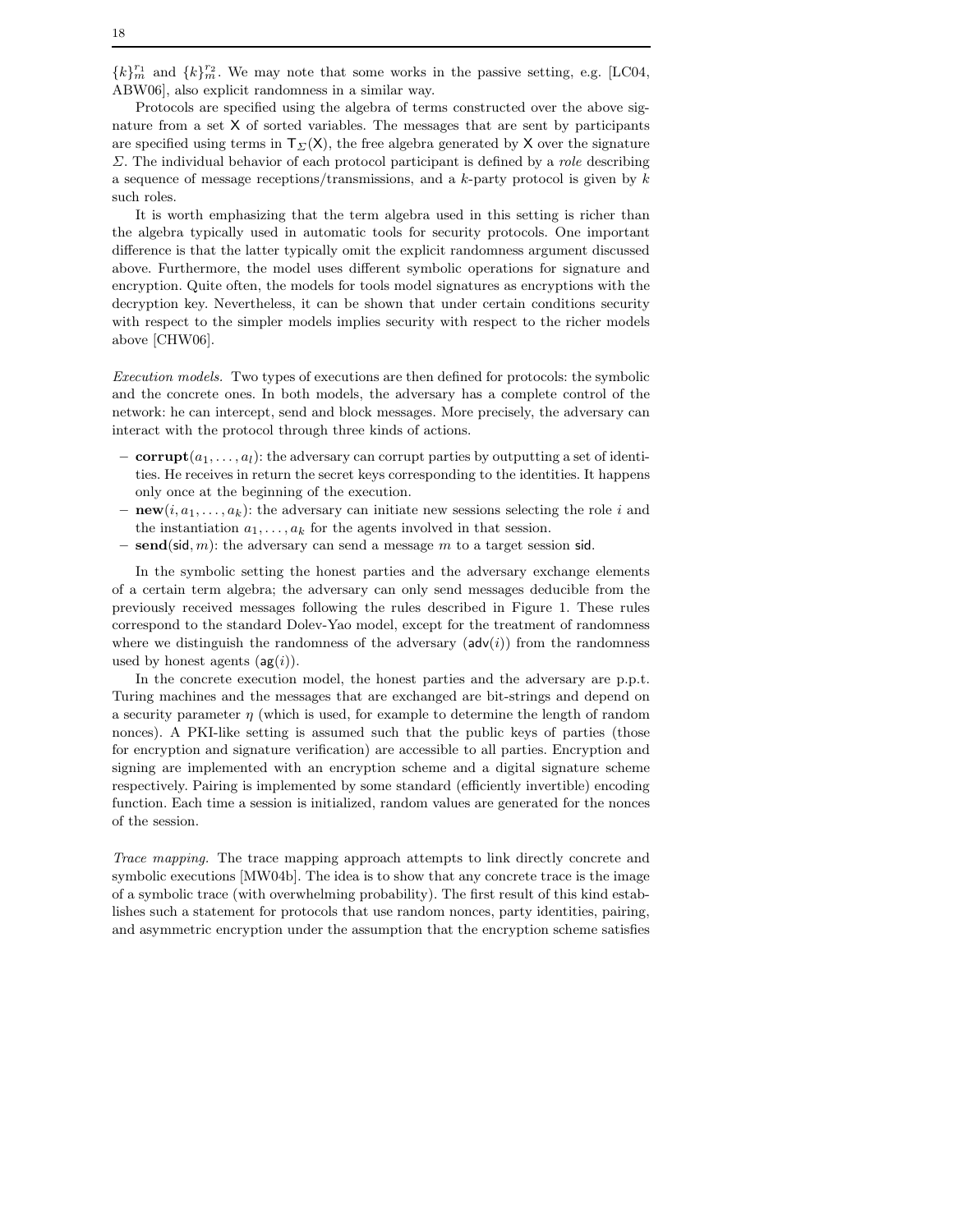$$
\begin{array}{ll}\n\hline\nS \vdash m \quad m \in S \\
S \vdash m_1 \quad S \vdash m_2 \\
S \vdash \langle m_1, m_2 \rangle\n\end{array}\n\qquad\n\begin{array}{ll}\nS \vdash b, \text{ek}(b), \text{vk}(b) \quad b \in X.a \quad \text{Initial knowledge} \\
S \vdash m_1 \quad S \vdash m_2 \\
S \vdash \langle m_1, m_2 \rangle\n\end{array}\n\qquad\n\begin{array}{ll}\nS \vdash \langle m_1, m_2 \rangle \\
S \vdash m_i \quad i \in \{1, 2\} \quad \text{Pairing and unpairing} \\
S \vdash \text{ek}(b) \quad S \vdash m \\
S \vdash \{m\}^{\text{adv}(i)}_{\text{ek}(b)} \quad S \vdash m\n\end{array}\n\qquad\n\begin{array}{ll}\nS \vdash \{m\}^l_{\text{ek}(b)} & S \vdash \text{dk}(b) \\
S \vdash m\n\end{array}\n\qquad\n\begin{array}{ll}\n\hline\nS \vdash m \end{array}\n\qquad\n\begin{array}{ll}\nS \vdash [m]^3_{\text{sk}(b)} & S \vdash m \\
\hline\nS \vdash [m]^3_{\text{sk}(b)}^{3 \text{adv}(i)} & i, j \in \mathbb{N}\n\end{array}\n\qquad\n\begin{array}{ll}\nS \vdash [m]^l_{\text{sk}(b)} \\
S \vdash m\n\end{array}\n\qquad\n\begin{array}{ll}\n\hline\nS \vdash m \end{array}\n\qquad\n\begin{array}{ll}\n\hline\nS \vdash m \end{array}\n\qquad\n\begin{array}{ll}\n\hline\nS \vdash m \end{array}\n\qquad\n\begin{array}{ll}\n\hline\nS \vdash m \end{array}\n\qquad\n\begin{array}{ll}\n\hline\nS \vdash m \end{array}\n\qquad\n\begin{array}{ll}\n\hline\nS \vdash m \end{array}\n\qquad\n\begin{array}{ll}\n\hline\n\end{array}\n\qquad\n\begin{array}{ll}\n\hline\n\end{array}\n\qquad\n\begin{array}{ll}\n\hline\n\end{array}\n\qquad\n\end{array}\n\qquad\n\begin{array}{ll}\n\hline\n\end{array}\n\qquad\n\begin{array}{ll}\n\hline\n\end{array}\n\qquad
$$

# Fig. 1 Deduction rules for the formal adversary.

indistinguishability under chosen ciphertext attacks (IND-CCA). We refer to a property of this type as a mapping lemma. Informally, the mapping lemma implies that all of the behaviors of concrete adversaries are captured by those of the symbolic adversaries. For security properties where the symbolic and the computation formulation are similar, the lemma implies immediately that symbolic security implies computational security. Authentication and, more generally, trace properties are examples of such properties. For security properties for which there is a mismatch between the symbolic and the computational formulations, similar results do not follow directly from the mapping lemma. A prominent example is secrecy which symbolically is defined as a reachability property and computationally as an indistinguishability property. Soundness for such notions may still hold, but needs to be established thorough some other means. XXX The red paragraph replaces the paragraph bellow. Consequently, any trace property such as authentication can be transferred from symbolic models to concrete ones: whenever a protocol satisfies (symbolically) a trace property it also satisfies the property computationally. However, a property such as secrecy in terms of indistinguishability, as it is defined comonly in computational models, can generally not be proved using a trace mapping result.

#### 3.2 Extensions

Signatures. The mapping lemma has then been extended in a setting with signatures and variables of sort ciphertext (to allow ciphertext forwarding) in [CW05], provided that signatures are implemented using an existentially unforgeable scheme under chosen message attacks. A similar result has been proved in [JLM05] where public key can also be sent in plaintext. They also propose a general criterion for reducing the correctness of two cryptographic schemes to the correctness of each one. This is useful when proving soundness of symbolic models when several primitives are used.

Hash functions. The mapping lemma has then been extended in [CKKW06] (removing signatures) to hash function implemented in the random oracle. A weaker criterion, called HASH, for hash is proposed in [JLM06]. It is shown that the mapping lemma holds for hash functions satisfying this criteria and for asymmetric encryption (implemented with an IND-CCA encryption scheme), provided that the protocol does not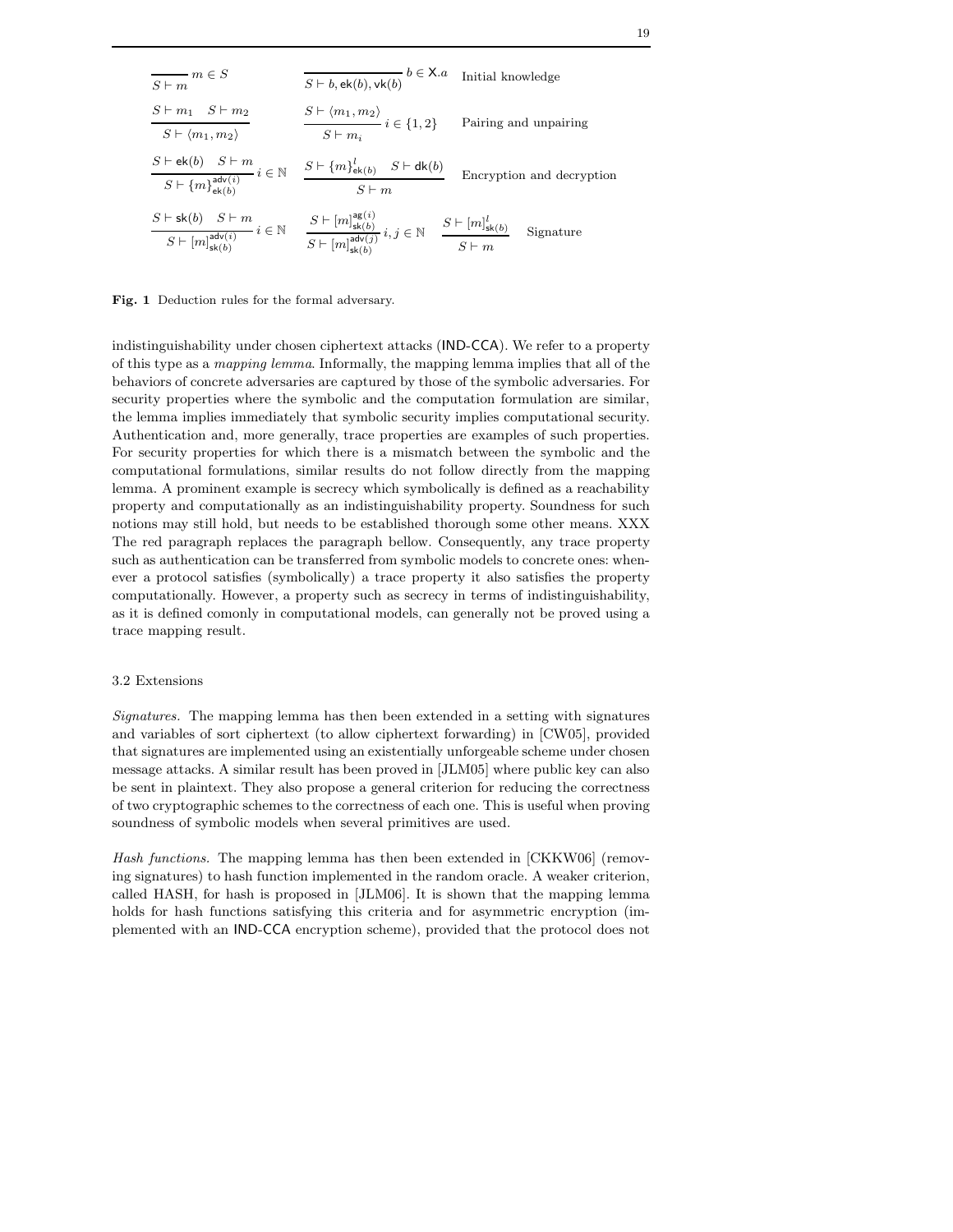have *temporary secret* (each atomic value is either initially known to the intruder or will never be revealed). The HASH criterion can be realized in the random oracle. However, it is not known whether an actual implementation realizes the HASH criterion.

Non-Malleable Commitment. Galindo et. al. [GGvR08] have extended the mapping lemma to commitment schemes. Commitment schemes are used in protocols like zeroknowledge proofs or contract-signing. They consist of two phases: a first phase (commitment) where the principal *commits* to a message without revealing any information and a second phase (opening) where the principal reveals the message and it is possible to verify that it corresponds to the value committed during the previous phase. They abstract these primitives symbolically by introducing two functional symbols:

$$
com^{-}(\_): Term \times Label \rightarrow Com
$$
  

$$
dec^{-}(\_): Term \times Label \rightarrow Dec
$$

where Com and Dec are new sorts. The corresponding deduction rules are the two following rules:

$$
\frac{S \vdash m}{S \vdash \textsf{com}^r(m)} \qquad \qquad \frac{S \vdash \textsf{dec}^r(m)}{S \vdash m}
$$

They show that the mapping lemma holds for asymmetric encryption and commitment provided that encryption is IND-CCA and that commitment is non-malleable against chosen commitment attacks (NMC-CCA). NMC-CCA is a definition of security for commitment schemes that they introduce in order to prove the mapping lemma. It intuitively means that an attacker cannot produce a commitment  $c_2$  related to another commitment  $c_1 = \text{com}^{r_1}(m_1)$  (where  $m_1$  is chosen by the attacker) even if it has access to an oracle that can open commitments. This security notion can be realized: Galindo et. al. propose a new commitment scheme that is NMC-CCA secure.

Zero-knowledge proof. A zero-knowledge proof is a message or a sequence of messages that forms a proof of a statement  $x$  (e.g. "the message within the ciphertext contains two identical nonces") that does not reveal any information besides that  $x$  is true. Zero-knowledge proofs can be used to prove various statements. Backes et. al have introduced in [BMU08] an abstraction of zero-knowledge proofs for symbolic models by introducing a small logic. A Formula is a Boolean formula over atomic formula ZKTerm defined by:

$$
\mathsf{ZKTerm} = \mathsf{ek}(\beta_i) \mid \alpha_i \mid \beta_i \mid \langle \mathsf{ZKTerm}, \mathsf{ZKTerm} \rangle \mid \{\mathsf{ek}(\beta_j)\}_{\mathsf{ZKTerm}}^{\rho_i}
$$

The set of Term is enriched by a constructor  $\mathsf{ZK}_F^R(\overline{r},\overline{a},\overline{b})$  where  $F$  is a Formula and  $\overline{x}$ denotes  $x_1, \ldots, x_n$  (where x is either r, a or b). Intuitively, R and  $\overline{r}$  are the randomness used in the formula,  $\overline{a}$  represents the secret values and  $\overline{b}$  the public values.  $\mathsf{ZK}_F^R(\overline{r}, \overline{a}, \overline{b})$ is evaluated by replacing the  $\alpha_i$  by the  $a_i$ , the  $\beta_i$  by the  $b_i$  and the  $\rho_i$  by the  $r_i$ .

Backes and Unruh extend the mapping lemma in [BU08] for this symbolic model of (non-interactive) zero-knowledge proofs by introducing a new definition for security of zero-knowledge proofs called symbolically-sound zero-knowledge proof system. This definition is rather involved. It is assumed that zero-knowledge proof are based on circuits and proofs that a particular circuit is satisfiable. Their new security definition requires in particular: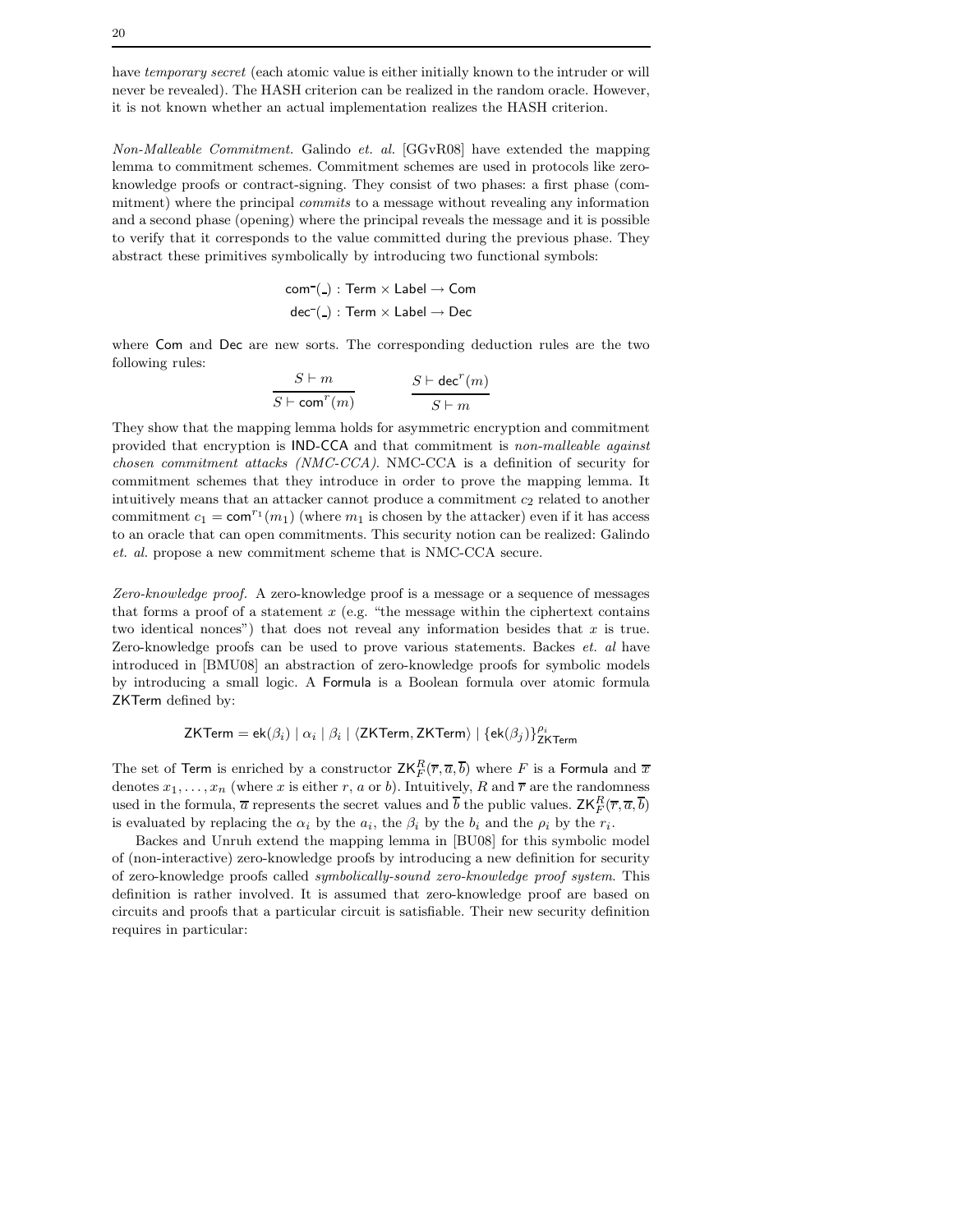- Extractability: out of a proof for a circuit C, it is possible to extract a witness, *i.e.* a solution for C.
- $-$  Unpredictability: two independently produced proofs are different with overwhelming probability.
- Extraction Zero-Knowledge: this property is designed to prevent an adversary from building a valid proof out of previous proofs.

This definition can be realized by an existing zero-knowledge protocol defined by Groth and Ostrovsky [GO07].

Linking cryptographic and symbolic secrecy. In the symbolic model, secrecy is naturally expressed as a trace property: a message is secret if it cannot be derived by the adversary. In the computational model however, typical definitions are much stronger. It is usually required that an attacker is not only unable to obtain the secret, but also any partial information about the secret (which is an indistinguishability notion). Typically, secrecy of a nonce N in a protocol  $\Pi$  is defined in cryptographic models using an experiment  $Exp_{\text{Exec}_{\Pi,A}}^{\text{sec}_{\Delta}}(\eta)$  that we describe below. The experiment is parameterized by a bit  $b$  and involves an adversary  $A$ . The input to the experiment is a security parameter  $\eta$ . It starts by generating two random nonces  $n_0$  and  $n_1$  whose length depends on the security parameter. Then the adversary  $\mathcal A$  interacts with the protocol  $\Pi$ where the nonce N has been instantiated by  $n_b$  according to the bit selection b. The adversary generates new sessions, sends messages and receives messages to and from these sessions (as prescribed by the protocol). In the end, the adversary is given  $n_0$ and  $n_1$  and outputs a guess d, which is the result of the experiment. The nonce N is computationally secret in  $\Pi$  if for every p.p.t. adversary  $A$  its advantage

$$
\Pr\Big[\mathsf{Exp}_{\mathsf{Exec}_{\Pi,\mathcal{A}}^{\mathsf{sec}\mathfrak{1}}}\big(\eta\big)=1\Big]-\Pr\Big[\mathsf{Exp}_{\mathsf{Exec}_{\Pi,\mathcal{A}}^{\mathsf{sec}\mathfrak{0}}}\big(\eta\big)=1\Big]
$$

is negligible.

Pairing and asymmetric encryption. In [CW05], it is shown that, in a setting with asymmetric encryption and pairing, whenever a nonce is deemed secret using symbolic techniques, then the nonce is secret with respect to the stronger, computational definition.

Hash functions. In [JLM06], soundness of symbolic secrecy is extended to hash functions under the HASH criterion and for nonces that never appear under a hash function. Transferring the usual symbolic secrecy definition to indistinguishability is indeed not possible when the target secret value appears under a hash function since, unlike ciphertexts, hashes have to be publicly verifiable, i.e., any third party can verify if a value  $h$  is the hash value corresponding to a given message  $m$ . Assume, for example, that in some protocol the hash  $h = h(s)$  of some secret s is sent in clear over the network. Then, while virtually all symbolic models would conclude that s remains secret (and this is also a naive assumption often made in practice), a trivial attack works in computational models: given s, s' and h, compare h with  $h(s)$  and  $h(s')$ , and therefore recover s. Cortier et al. [CKKW06] propose a new symbolic definition for nonce secrecy in protocols that use party identities, nonces, hash functions, and public key encryption. The definition is based on the concept of patterns presented in Section 2.1. They show that nonces that are secret according to their symbolic criterion are also secret according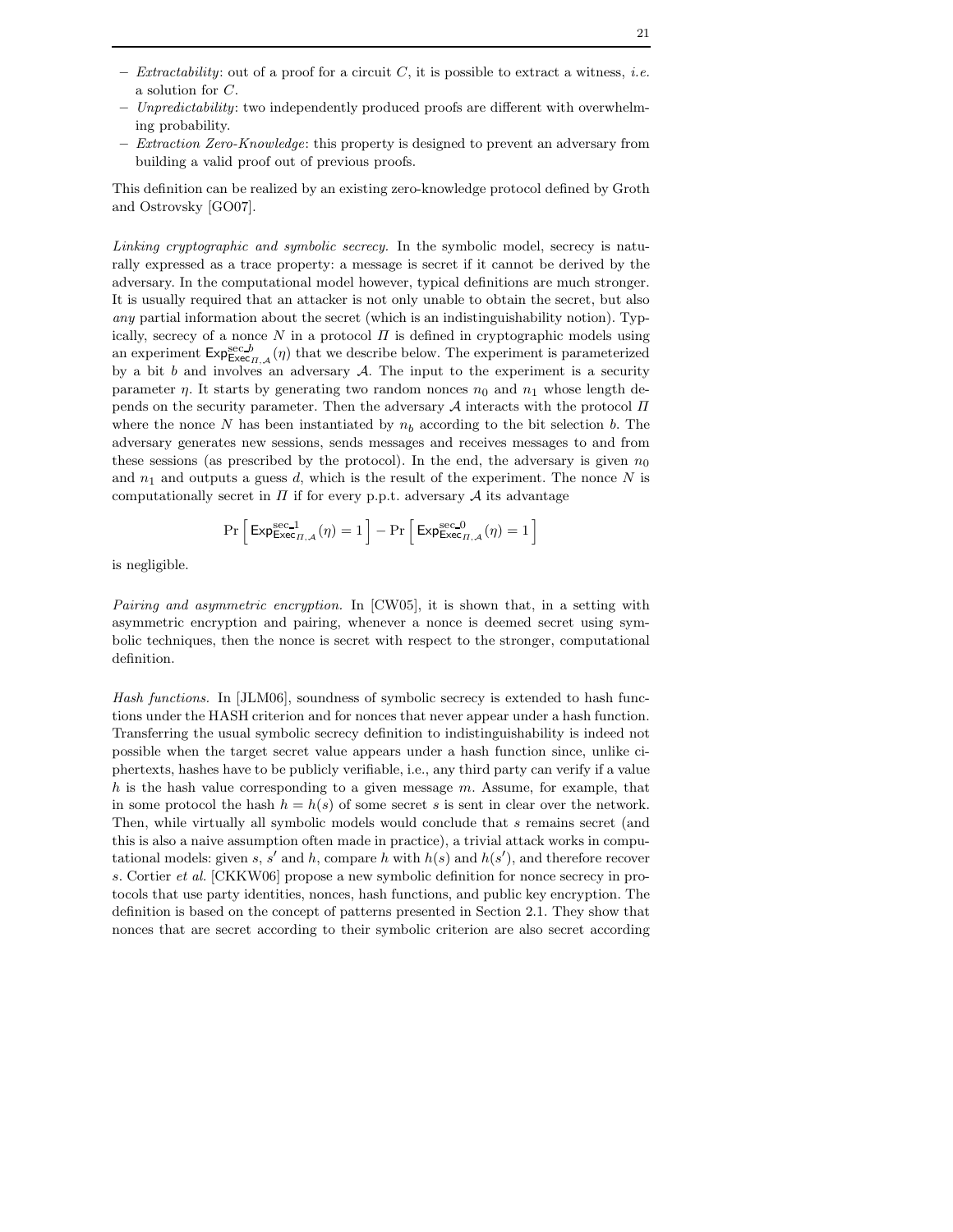to a standard computational definition (indistinguishability). The result holds for protocols implemented with encryption schemes that satisfy standard notions of security (IND-CCA), and for hash functions modeled as random oracles. They also show decidability (NP-completeness) of the symbolic secrecy criterion (w.r.t. a bounded number of sessions).

## 3.3 Soundness of observational equivalence

We have just seen that "computational secrecy" can be soundly abstracted by a trace property in symbolic models, in a number of particular cases. It is not clear, however, that such a property can be expressed as a trace property in general. More generally, several security properties cannot be defined (or cannot be naturally defined) as trace properties such as e.g. anonymity, privacy related properties involved in electronic voting protocols [DKR06], or strong (also called "black-box") simulatability [BPW07b, KT08]. These security properties are usually formalized by indistinguishability properties. There is a well-known similar notion in concurrency theory: observational equivalence, introduced by Milner and Hoare in the early 80s. Two processes  $P$  and  $Q$  are observationally equivalent, denoted by  $P \sim_o Q$ , if for any process O (a symbolic observer) the processes  $P||O$  and  $Q||O$  are equally able to emit on a given channel. This means that O cannot observe any difference between P and Q. It is shown in  $[CLCO8]$ that computational indistinguishability in presence of an active attacker is implied by the observational equivalence of the corresponding symbolic processes, in the case of IND-CCA-2 symmetric encryption.

## 3.4 The simulation based approach

A different approach towards relating computational and symbolic executions of protocols relies on the concept of simulatability. Roughly, security is defined by requiring that a real system that supposedly implements some cryptographic system, is as secure as an ideal version of the protocol/primitive (which typically is secure by construction).

The concrete instance of such a simulation-based setting used in computational soundness is that of reactive simulatability/universal composability, called RSIM/UC in short [Can01,BPW07a]. This setting relies on a general model for (polynomialtime) executions of interactive asynchronous programs. Related models for such executions have been defined elsewhere, with a similar goal in mind. These works include those for a probabilistic polynomial time process calculus [LMMS98,MRST01, RMST04,RMST06], the model of Canetti [Can01], more rigorously formalized and further refined using the framework of Task Structured Probabilistic Input/Output Automata (Task PIOAs)  $[CCK<sup>+</sup>06]$ .

The details of such models are outside the scope of this survey. We refer to the work of Küsters et al. for a detailed analysis and comparison of the different existent frameworks [KDMR08].

As sketched above, the definition of security involved an ideal system maintained by a trusted host  $TH$ . The real system is given by a set of interactive machines  $M_i$ , one for each user i. Both systems interact with an environment Env which should be thought of as protocols (or users) that provide input/obtain output to/from the system that is being analyzed. Furthermore, the interaction also involves an adversary Adv. In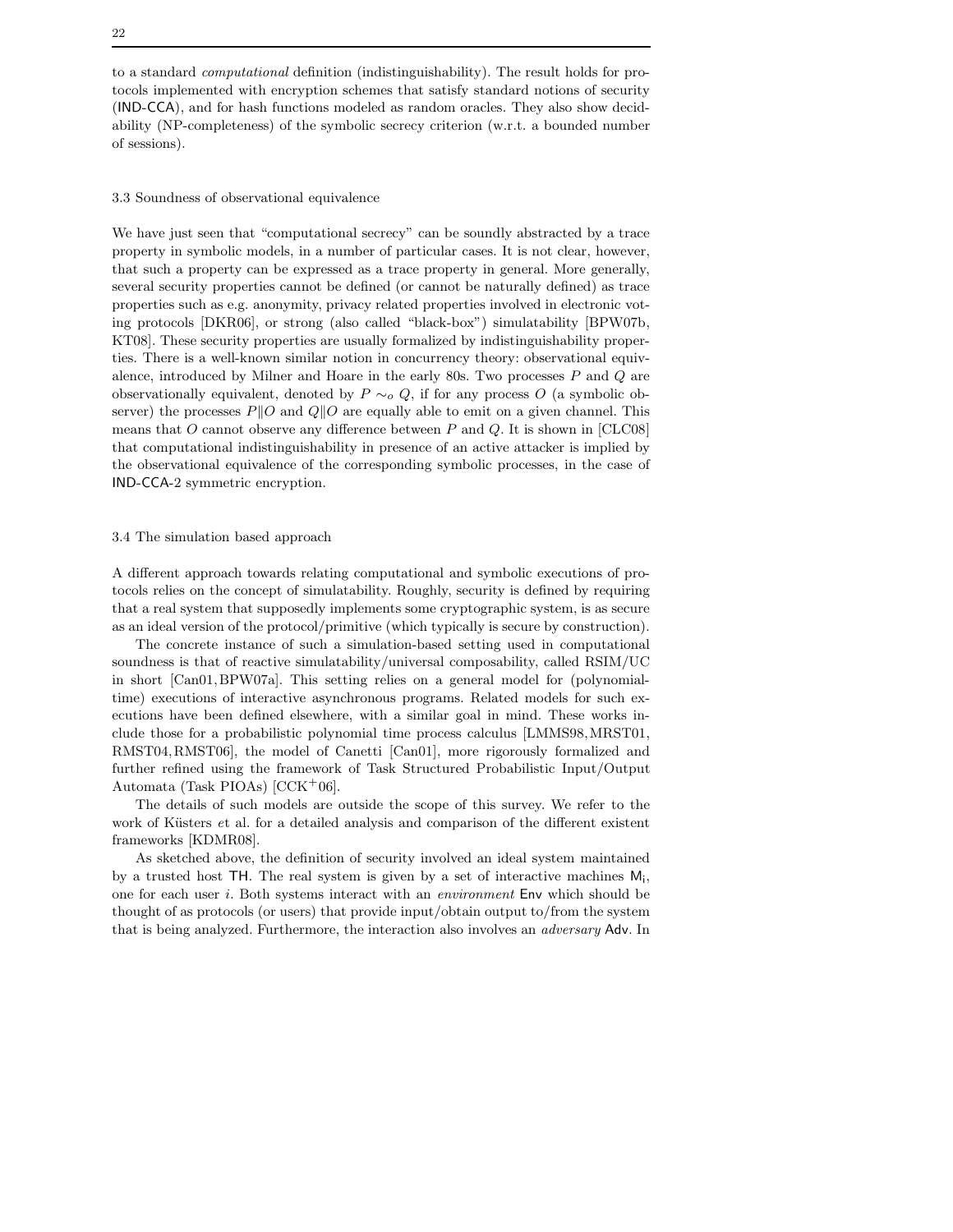the real world, the adversary interacts directly with the system (i.e. it communicates directly with the machines  $M_1, M_2, \ldots, M_n$ ). In the ideal world, the communication between the adversary and the trusted host is mediated by a simulator Sim. The two different setups are described in Figure 2.



Fig. 2 The RSIM setting: in the ideal world the interaction is between a trusted host TH, an adversary Adv, a simulator Sim, and environment Env. In the real world, the interaction is between an actual implementation of the protocol by machines  $M_1, M_2, \ldots, M_n$ , and environment Env and an adversary Adv. The machines  $M_1, M_2, \ldots, M_n$  RSIM/UC implement the system defined by TH, if  $(∃Sim)(∀Adv)(∀Env)$  (TH | Sim | Adv | Env)  $\cong (M_1||M_2||...||M_n$  | Adv | Env)

We write (rather informally)  $TH \mid$  Sim  $\mid$  Adv  $\mid$  Env for the result of the execution of the ideal system, i.e. for the output of the environment. Similarly, we write  $(M_1||M_2||...||M_n)$  | Adv | Env for the result of the real execution.

We say that  $M_1, M_2, \ldots, M_n$  RSIM/UC implements the system described by TH and we write  $M_1||M_2|| \ldots ||M_n \leq^{RSIM}$  TH if there exists a simulator Sim (that mediates the interaction between the adversary and the TH) such that no combination of environment and adversary can determine whether the interaction takes place in the ideal world, or in the real world:

 $(∃Sim)(∀Adv)(∀Env)$  (TH | Sim | Adv | Env)  $cong (M_1||M_2||...||M_n$  | Adv | Env)

In the above, the notation ∼= represents some version of indistinguishability (i.e. perfect equality, statistical closeness, or computational indistinguishability of distributions). The above formulation of RSIM/UC corresponds to black-box reactive simulatability but several other variants of this definition exist, changing for instance the order of the quantifiers. More details and a comparison of the differents flavours of this definition are given in [KDMR08].

Preservation of integrity properties. The intuition behind the above definition is that the protocol defined by machines  $M_1, M_2, \ldots, M_n$  does not leak any more information to an adversary than the ideal version defined by TH, and thus the former is as secure as the latter. Usually, the security of the ideal system can be assessed by simple inspection,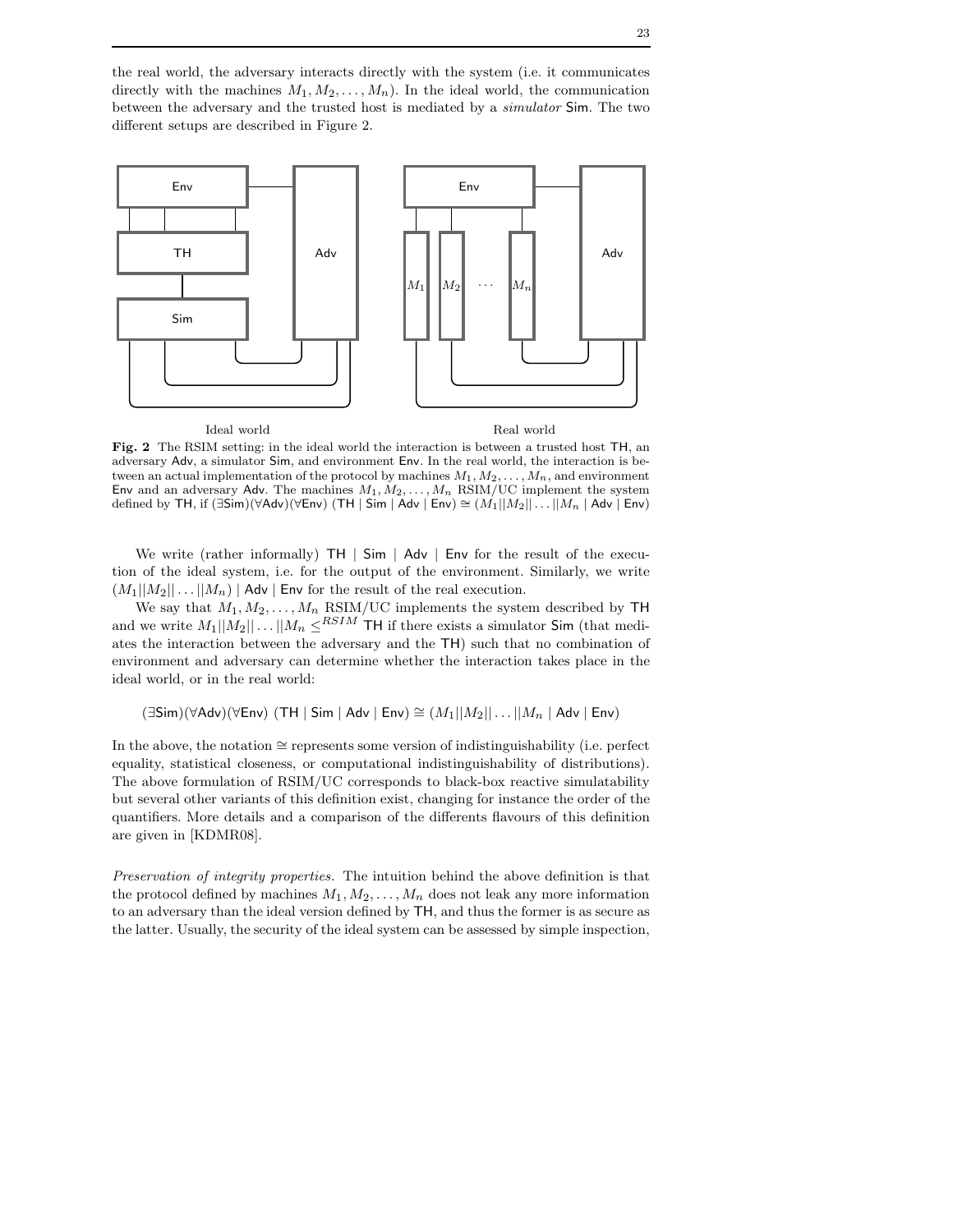or proved through some simple means, and the security of the real implementation thus follows.

Importantly, security defined as above is composable: if  $M = M_1||M_2|| \dots ||M_n$  is such that  $M \leq R^{SIM}$  TH then M can be replaced in a system by the combination TH | Sim without changing the behavior of the system. In particular, properties of the ideal system should also be satisfied by the implementation [BJP02].

# 3.5 A composable cryptographic library

The framework for reactive simulatability sketched in the previous section has been used by Backes, Pfitzmann, and Waidner to obtain computational soundness results. They define an ideal cryptographic library Lib<sup>ideal</sup> which offers an interface through which programs can manipulate data. Commands that can be passed to the library include the ability to generate nonces and cryptographic keys, to encrypt and decrypt messages, to generate and verify signatures etc. The internal workings of the library, i.e. the semantics of all of the commands is entirely deterministic, and is based on the ideas behind Dolev-Yao models. Roughly speaking, Lib<sup>ideal</sup> maintains an internal database of *symbolic terms* which the programs can manipulate via handles to these terms which it obtains from the library. A party would be able to obtain the plaintext in an encryption only if it has handles to both the term that represents the encryption and to the appropriate decryption key. Importantly, since the final goal is to relate Lib<sup>ideal</sup> with a real implementation, the library needs to keep track of all the various pieces of information which real cryptographic primitives may leak. The reason is that the environment would be able to tell the difference between the real and the ideal executions by observing such leaks. Typical examples include the length of encrypted plaintexts, as well as the length that corresponds to the ideal terms in a real instantiation. In the context of the reactive simulatability setting presented in the previous section, Lib<sup>ideal</sup> plays the role of the ideal system, i.e. that of TH.

To obtain computational soundness it is sufficient to exhibit a real implementation, i.e. a library Lib<sup>real</sup> implemented with actual cryptographic primitives, which offers the same interface as Lib<sup>ideal</sup> such that Lib<sup>real</sup>  $\leq^{RSIM}$  Lib<sup>ideal</sup>. In [BPW03a] Backes, Pfitzmann, and Waidner exhibit an ideal, and a real library that are related as described above. The cryptographic operations considered in [BPW03a] are nonce generation, asymmetric encryption, and digital signatures. The main result is that Lib<sup>real</sup>  $\leq^{RSIM}$ Lib<sup>ideal</sup> provided that the digital signature scheme is memory-less (a signature does not leak any information about previous signatures) and existentially unforgeable under chosen message attack and the encryption scheme is IND-CCA secure.

*Message authentication codes*( $MACs$ ). The above result had been extended to a library that includes message authentication codes [BPW03b]. The security condition under which the desired result holds is that the MAC used in the implementation of the real library is existentially unforgeable under chosen message attacks. In addition, given a tag created by the MAC scheme, it must be possible to fully recover the message to which it corresponds, and it must be possible to determine whether two tags have been created under the same key or not, even if one does not posses the key. Finally, the protocol where the MAC is used has to append a random nonce to the message which is MACed.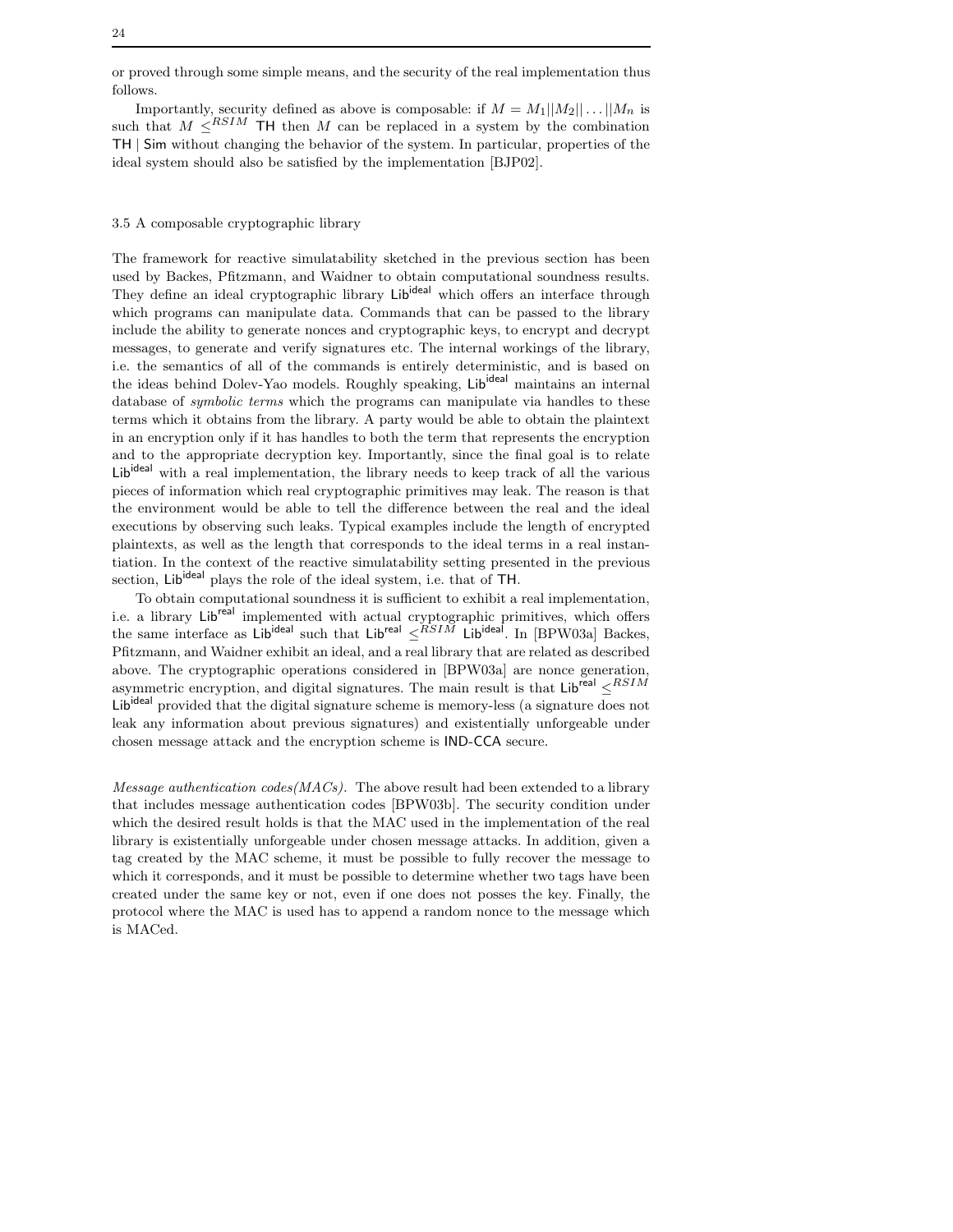Symmetric encryption. Subsequent work introduced symmetric encryption among the primitives that the simulatable cryptographic library offers [BP04b]. A RSIM/UC relation between the resulting ideal system and a concrete realization requires several restrictions on the way the library is used by the surrounding protocol. We only list some of them. First, they of course forbid encryption cycles by assuming a key hierarchy based on the order in which keys are used for encryption for the first time. Second, an important issue with symmetric encryption is the so-called commitment problem which appears when a key is used for encryption and is later revealed. Thus it is assumed here that keys are never revealed after being used. Third, they assume authenticated encryption schemes (i.e. the adversary is not able to compute a ciphertext that can be validly decrypted with an unknown specific key) and they assume that ciphertexts are tagged with key identifiers.

Transferring secrecy properties via RSIM/UC. As discussed in previous sections, in symbolic models secrecy properties can be expressed as trace properties, while in computational models they are not. Thus, transference of secrecy properties does not follow from the preservation theorems proved for integrity properties. The result that symbolic secrecy implies computational secrecy for the cryptographic library described above appears in [BP05b]. The result holds for payload data, and for symmetric keys (which had not been used for encryption or authentication), i.e. nonces. The precise formulation of computational secrecy is indistinguishability based, and is similar to the one for the trace mapping approach.

Impossibility of results of RSIM/UC soundness. The strong relation imposed between the ideal and the real system by the RSIM/UC relation leads to several impossibility results. In [BP05a], Backes and Pfitzmann offer impossibility results for an ideal library that contains a model for XOR. The results are rather general, in that they are not for a fixed abstraction of XORs. Instead, they show that if such a library is rich enough to allow the specification of some simple protocols where secrecy of some piece of data is desired, then a RSIM/UC concrete realization would imply that the library itself is not abstract: using the library one is able to compute concrete cryptographic functions, e.g. signatures. To complement the impossibility results, the authors show soundness for the case of passive adversaries.

A second impossibility result, reminiscent of the restrictions imposed for the case of symmetric encryption, has been obtained for the case of hashes [BPW06]. The authors show several impossibility results for various restrictions on the class of protocols that one is able to specify. The impossibility results hold for essentially all natural abstractions of (one-way) hash functions.

One may note that these impossibility results are stated in the RSIM/UC model and do not directly carry over to trace mapping results or soundness of observational equivalence, even though no such soundness results for XOR are currently known.

Key Dependent Message security. As observed as early as the initial work of Abadi and Rogaway, settings where key-dependent encryption occur either in normal executions of protocols, or due to the malicious activities of the adversary pose a real problem to computational soundness, especially when encryption cycles occur. The problem is that although such settings are smoothly treated via symbolic methods, in computational models it may be the case that encryption breaks completely. Two possible workarounds the problem is to either prohibit the occurrence of such situations (e.g. via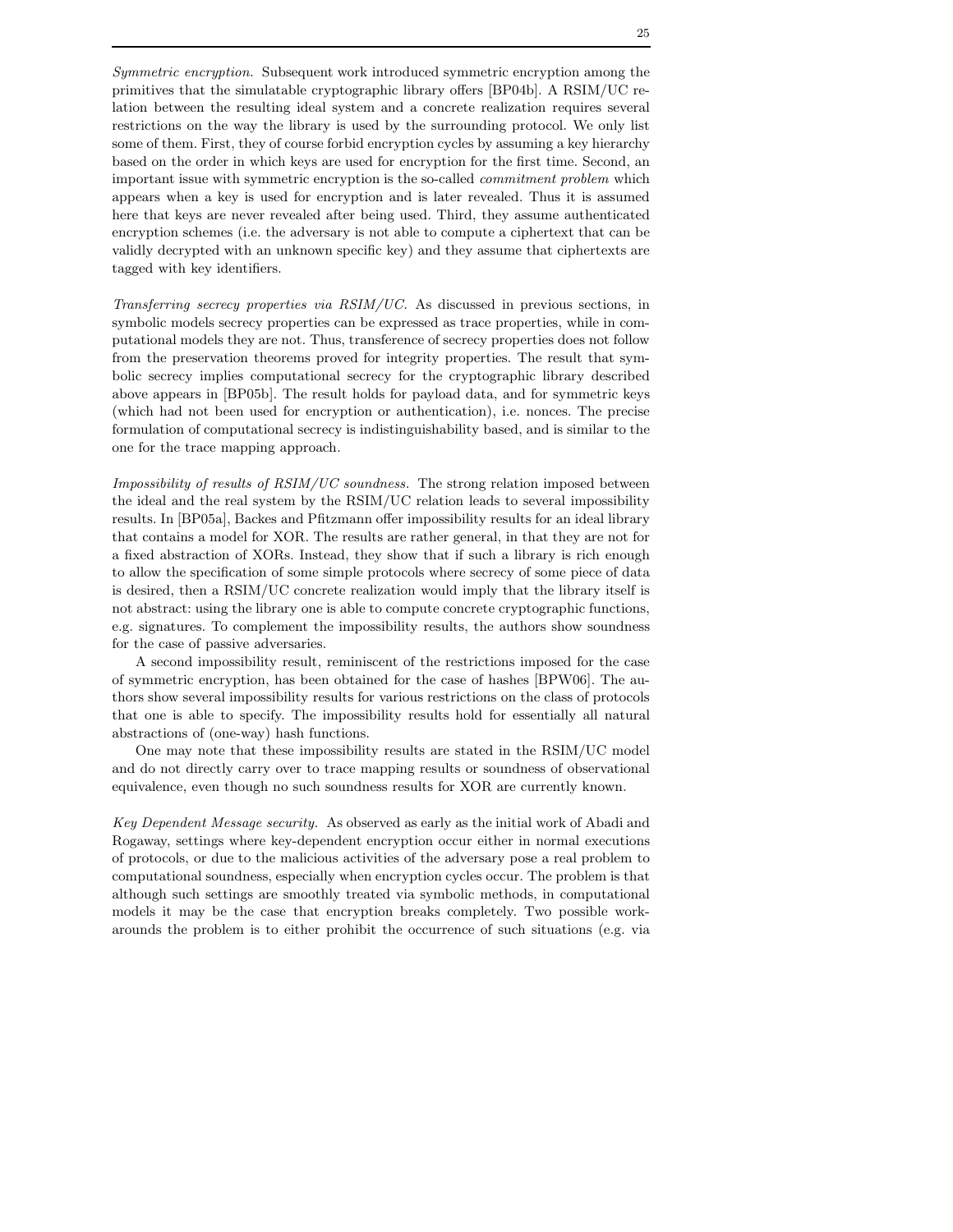syntactic restrictions on the protocols that are analyzed or via checking symbolically that an adversary cannot obtain key cycles while interacting with the protocols [CZ06]) or to require that in computational settings encryption is stronger and does not break even when used in such more esoteric ways.

The second approach has recently been taken by Backes, Pfitzmann, and Scedrov [BPS08]. They build on the earlier work of Black, Rogaway, and Shrimpton [BRS02] and put forth a security notion for encryption that takes into account key-dependent message attacks. They show that the notion can be achieved in the random oracle model, and show that the notion is indeed sufficient to obtain soundness for the BPW cryptographic library, even when encryption cycles occur.

Simulatability implies trace mapping. The first work that investigates the relation between the trace mapping approach and the one based on reactive simulatability is by Backes, Dürmuth, and Küsters [BDK07]. They show that if two systems are related in the sense of the latter, then a relation in the sense of trace mapping also holds.

Case studies. The applicability of the above described cryptographic library has been illustrated on a number of case studies. In [BP03,BP04a], Backes et al. give a cryptographically sound proof that the Needham-Schroeder protocol satisfies authentication using the ideal library. More precisely, they show that an honest participant A only successfully terminates a protocol with an honest participant  $B$  if  $B$  has indeed started a protocol with A. Backes et al. have also analyzed the Otway-Rees protocol [Bac04], which relies on symmetric encryption. Therefore the security proof also needs to show the absence of the above discussed commitment problem. Moreover, a confidentiality property of the established key is shown. The confidentiality property shown here is not cryptographic key secrecy, but ensures that an adversary can never obtain a handle to that key, which is close to deducibility in symbolic models.

In [BP06a], the authors illustrate the use of their library for showing cryptographic key secrecy, relying on their secrecy transferring result [BP05b] described above. They study the Yahalom protocol. The first remark is that cryptographic key secrecy, i.e. indistinguishability of a real and a random key, is not guaranteed by the Yahalom protocol as it ends with a key confirmation. A slightly simplified version, omitting the last message, is then shown to guarantee key secrecy.

The approach is also illustrated on more complex protocols. In [BD05], a correctness proof of an electronic payment protocol, a slight simplification of the 3KP protocol, is given. In  $[BMP<sup>+</sup>06]$ , a web service protocol, the WS-Reliable Messaging scenario is analyzed and in  $[BCJ^+06]$  security proofs are given for the Kerberos 5 protocol.

The above discussed case studies rely on hand proofs, but it is argued that the proofs in the ideal system are in the scope of existing automated tools.

# 3.6 Towards automated proofs of simulatability

Several results study the automation of proof of simulatability in the context of the simulatable cryptographic library of Backes, Pfitzmann and Waidner. Laud [Lau05] proposes a type system for checking secrecy of messages handled by protocols. He defines a language for cryptographic protocols, similar to the spi-calculus [AG97] tailored to the BPW cryptographic library for symmetric and asymmetric encryption. He presents a type system such that if a protocol types then it preserves the secrecy of the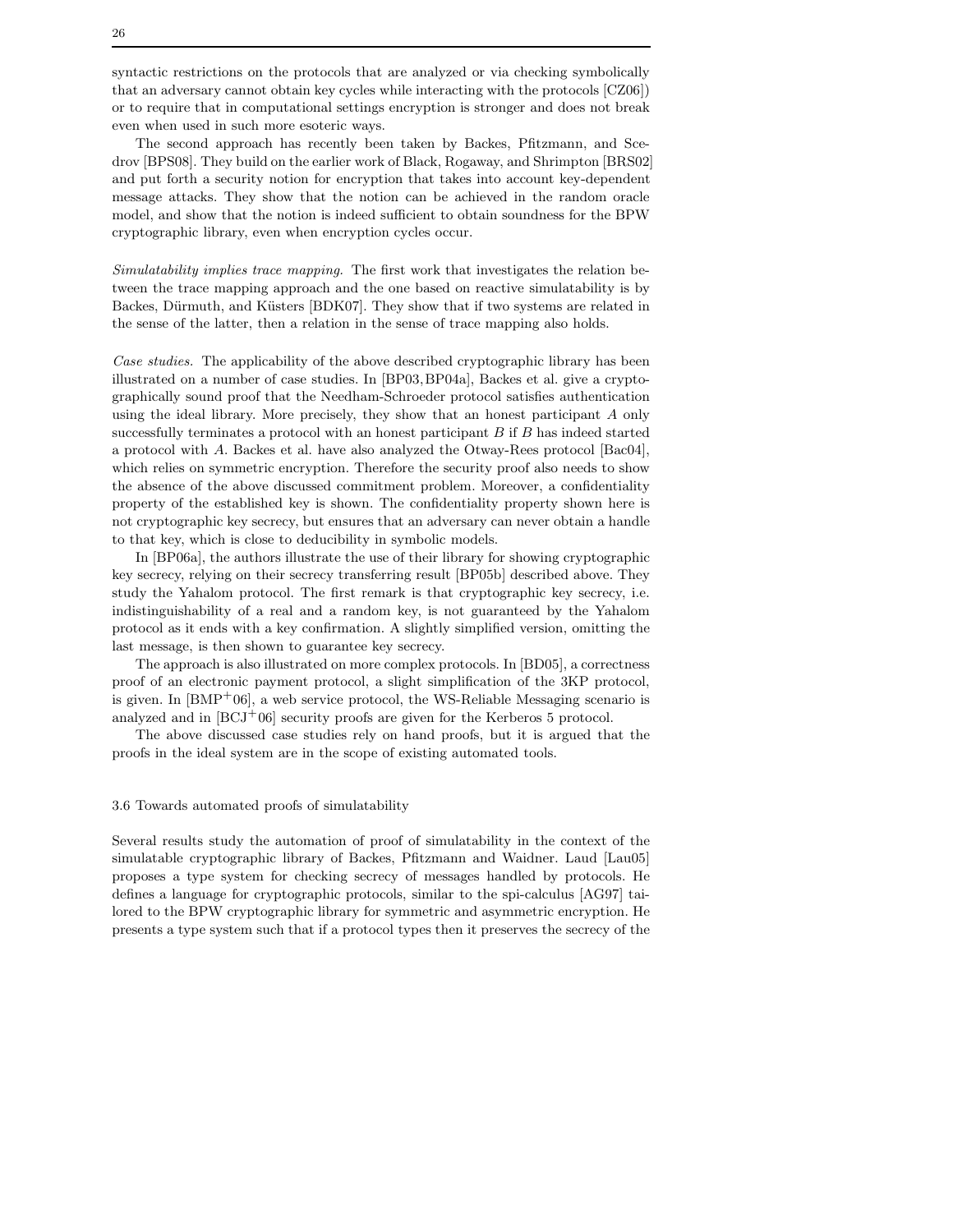messages given to it by the users. In [BL06], Backes and Laud propose a mechanized approach (implemented as a tool) for proving secrecy of payloads data in cryptographic protocols modeled in the framework of [Lau05], for an unbounded number of sessions using a typing system.

In  $[SBB<sup>+</sup>06, SB08a, SB08b]$ , Sprenger *et al.* formalize the BPW model in the theorem prover Isabelle/HOL for public-key encryption. Since this model is too complex to directly analyze protocols, they propose several cryptographically sound abstractions of the initial model, providing a proof of the soundness of the abstractions within the Isabelle/HOL prover. As a case study, they show how the more abstract models can be used for proving the security of the Needham-Schroeder-Lowe protocol [Low96].

Canetti and Herzog [CH06] define a mapping between protocols that use public key encryption, in the UC-framework, and symbolic protocols such that the concrete protocol realizes mutual authentication functionality if and only if its translation fulfills the symbolic mutual authentication criteria. For the key exchange functionality, they propose a new symbolic criteria such that a concrete protocol realizes the key exchange functionality if and only if its translation fulfills the new symbolic criteria. Then they apply an existing tool (ProVerif [Bla01]) to verify whether or not the key exchange criteria is satisfied by known protocols.

# 4 Computational sound proof systems and logics

The remainder of this survey is dedicated to direct approaches: research directions that aim to use symbolic methods and techniques in computational models. The idea is to entirely avoid the use of execution models  $\dot{a}$  la Dolev-Yao and, instead, reason directly about computational executions. Some of these methods are inspired by and extend symbolic methods, so unavoidably they may look superficially quite similar. For those methods for which this is the case, we briefly outline the underlying symbolic one.

## 4.1 Computational Protocol Composition Logic

The Protocol Composition Logic, PCL for short, is a Floyd-Hoare like logic for proving properties of security protocols in a compositional way. The underlying execution uses the Dolev-Yao abstraction, so the logic does not fall in the category of approaches treated in this section. However, the logic was the starting point for the computational version that we describe in this section, and so it is useful to describe it. The logic includes a modal operator  $\psi[P]_X\varphi$  which intuitively means that if the pre-condition  $\psi$  holds and participant X executes protocol actions P then the post-condition  $\varphi$  will hold. Protocols are described using a simple calculus for specifying roles. A role is a sequence of actions including new nonce generation, send, receive and application of cryptographic functions. The logic comes with a number of axioms and proof rules which implicitly assume the presence of a Dolev-Yao like active adversary. As an example, the two proof rules

$$
\frac{\varphi \quad \varphi \Rightarrow \psi}{\psi} \qquad \qquad \frac{\psi[P_1]_X \theta \quad \theta[P_2]_X \varphi}{\psi[P_1 P_2]_X \varphi}
$$

allow sequential composition, given that the post-condition of a first protocol implies the pre-condition of a second protocol. The logic also allows assume-guarantee-like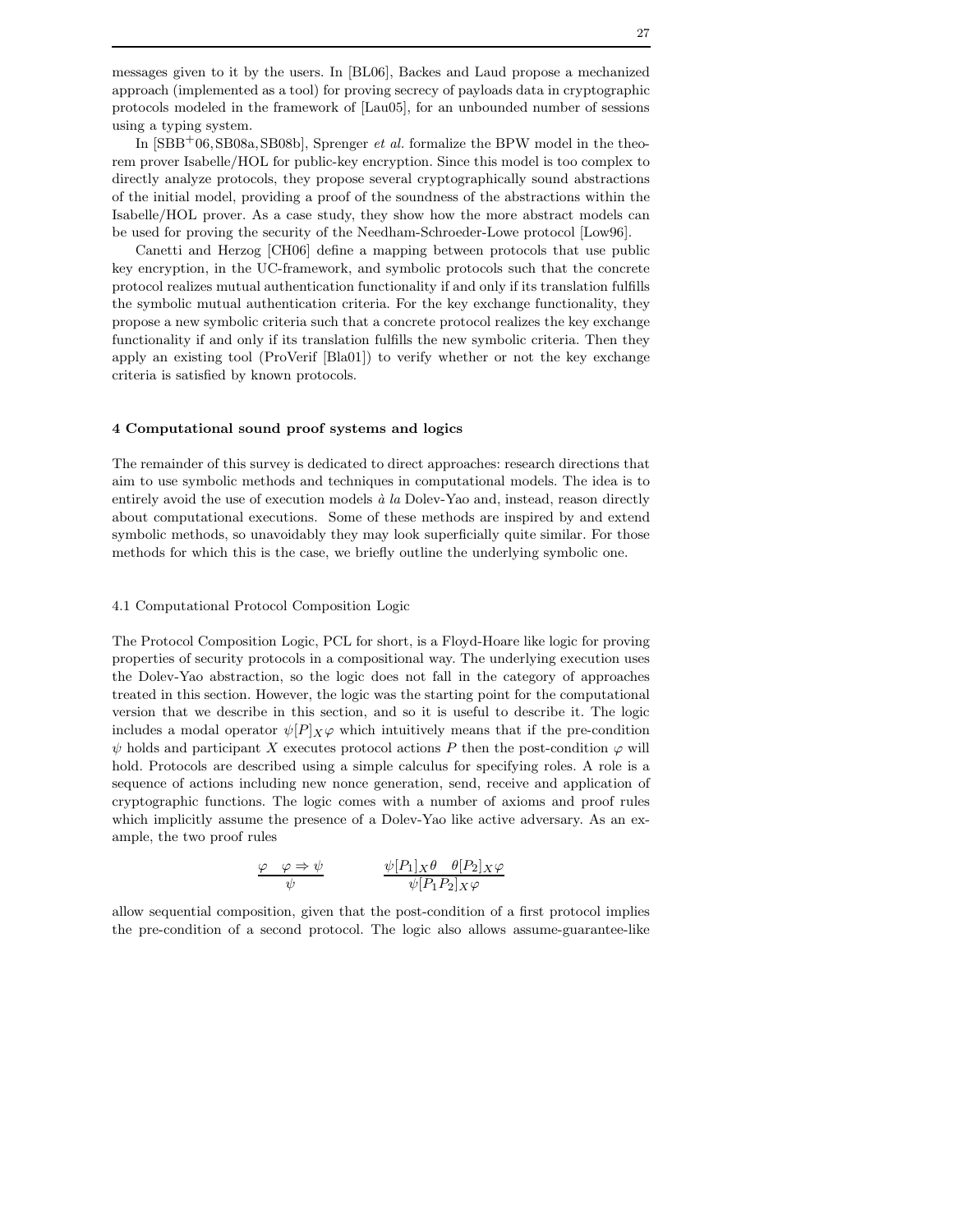parallel composition: provided that invariants of protocol  $P_1$  are preserved by protocol  $P_2$  and vice-versa, properties are preserved by the parallel composition of  $P_1$  and  $P_2$ . One may note that composition is conditional (in the sense that composition preserves a security property provided that the protocols preserve some invariant, or the postcondition of one protocol implies the pre-condition of another protocol) in PCL as opposed to the universal composability described in Section 3.4. Giving a complete account of the logic is beyond the scope of this paper. A survey on PCL and the numerous case studies carried out in this framework can be found in [DDMR07].

In  $[DDM<sup>+</sup>05]$ , Datta et al. define *Computational PCL*, CPCL for short, by giving a computational semantics for a variant of PCL. The protocols are hence executed in the presence of an arbitrary PPT adversary. In  $[DDM<sup>+</sup>05]$  the only cryptographic primitive is asymmetric encryption and the logic is equipped with two new predicates, Indist and Possess. Intuitively, Indist expresses that a nonce is computationally indistinguishable from a random nonce, for an arbitrary active adversary that is allowed to interact with the protocol. Possess is used to model that a bitstring corresponding to a given term cannot be built by the adversary using Dolev-Yao deduction rules, i.e. it supposes a fixed algorithm for constructing this bitstring rather than an arbitrary PPT algorithm. The main result of the paper is a soundness result showing that if a formula can be deduced using the axioms and proof rules and if the encryption scheme is IND-CCA-2 secure, then the formula holds with overwhelming probability in the computational semantics, i.e. in the presence of an arbitrary PPT adversary. The logic and soundness result has been substantially extended in the following.

In [DDMW06] the logic is extended for proving the security of key exchange protocols. As already noted, cryptographic key secrecy, stating that a key is indistinguishable from a random key, is too strong if the protocol contains a key confirmation step or if the key is to be used by another protocol. Therefore, a new, weaker security property called key usability is presented. Intuitively, key usability holds if the established key can be used safely afterwards. The definition is therefore parameterized by the intended use of the key. More precisely, the property is formalized by an experiment involving a two-stage adversary  $(A_e, A_c)$ : in the first phase  $A_e$  interacts with the key exchange protocol; in the second phase the adversary  $\mathcal{A}_c$  receives state information of  $\mathcal{A}_e$  and plays a security game, e.g. IND-CPA. The definition is illustrated by showing the security of the ISO-9798-3 key exchange protocol, followed by a secure session using the exchanged key. The secure session requires the use of an IND-CPA secure symmetric encryption key. The case study also required the extension of the logic and soundness theorem to symmetric encryption, Diffie-Hellman exponentiation and secure signature schemes, requiring respectively IND-CPA secure symmetric encryption, the decisional Diffie-Hellman assumption and a CMA secure signature scheme.

In [RDDM07], Roy et al. define a trace-based property, called secretive, which is suitable for inductive and compositional proofs. This property guarantees a black-box reduction from attacks on the protocol to attacks on the underlying primitives. Moreover this property implies computational secrecy properties (which is not a trace based property) including key indistinguishability and key usability. The result is illustrated by giving formal proofs of computational authentication and secrecy of Kerberos V5. In [RDM08], Roy et al. further refine the logic for studying Diffie-Hellman based key exchange protocols. The techniques are illustrated on the initial authentication of Kerberos V5 and IKEv2, which is the IPSEC key exchange standard.

Gupta and Shmatikov [GS05] also study a variant of PCL tailored to the analysis of key exchange protocols. The fragment they consider only contains signatures and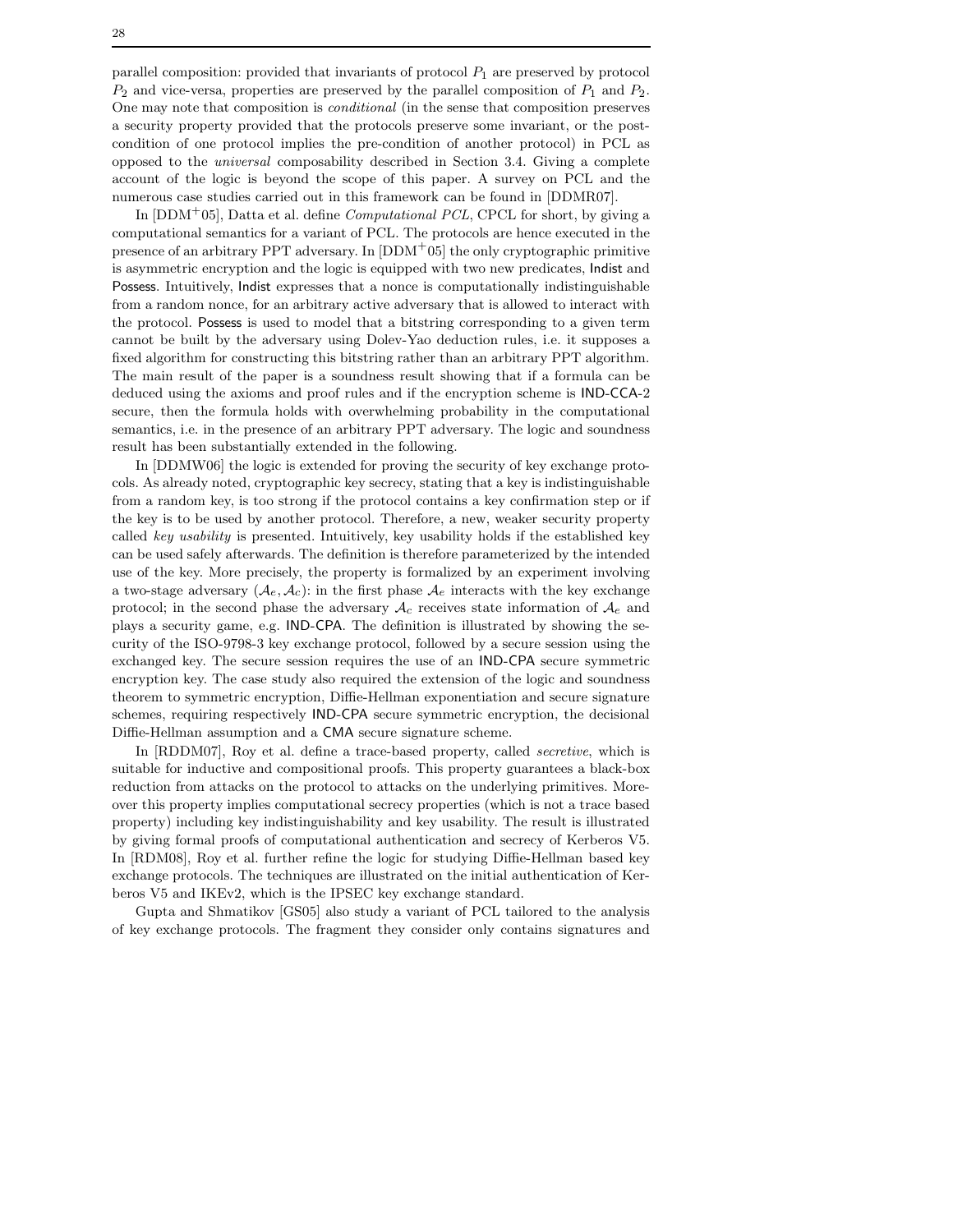a restricted form of Diffie-Hellman exponentiation, which requires the exponentiations to be signed. The security property they consider differs from the work discussed just above. Gupta and Shmatikov consider indistinguishability of the key exchange protocol and an ideal key exchange functionality together with a simulator. They define a symbolic criteria which under standard security definitions (DDH and CMA) implies that for any computational adversary, there exists a simulator, such that the transcripts of the adversary interacting with the real and the ideal system are indistinguishable. The method is illustrated on the authenticated Diffie-Hellman key exchange protocol. In [GS06], they refine their results to allow *adaptive corruption* of long-term secrets (but not strong adaptive corruption which reveals the entire internal state of corrupted participants, rather than just the long term secret).

# 4.2 Static analysis techniques

In [Lau04], Laud presents static analysis techniques which are computationally sound for protocols that use symmetric encryption in order to show computational secrecy properties. The protocols are described in a basic programming language which allows sending and receiving messages and application of encryption and decryption functions, manipulation of tuples, random number generation and equality testing. The technique consists in a protocol transformation, which is correct in the sense that an incorrect protocol is never transformed into a correct protocol. To achieve correctness the symmetric encryption scheme is supposed to be IND-CCA and to provide ciphertext integrity. The protocol transformation mainly consists in removing unreachable code, replacing bitstrings by formal terms and encryptions by encryptions of sequences of 0s. The resulting protocol can then be analyzed using symbolic information flow techniques. These results have been further extended in [LT05] to protocols that use digital signatures.

# 5 Computationally sound implementation of higher level symbolic constructs

The work that we discuss in this section is conceptually close to computational soundness. All of these papers relate abstract symbolic languages and their concrete implementation in such a way that reasoning at the abstract layer yields meaningful results about the actual implementation. Unlike the papers discussed in previous sections, the abstract languages that are considered do not deal with cryptographic primitives explicitly, but use constructs or concepts that are security related. Cryptography is then used to ensure that the implementation reflects the security concerns captured at the higher level of abstraction.

Secure channels. Adaõ and Fournet [AF06] introduce a process calculus-based language which has, as part of the core set of operations, built-in constructs that allow parties to 1) make use of certificates issued by authorities and 2) communicate on authenticated channels. At this level of abstraction, the use of cryptography is transparent, and the desired security properties of these constructs are captured by their semantics. In the next step the authors give an implementation of the two high-level constructs described above; both implementations are based on digital signatures and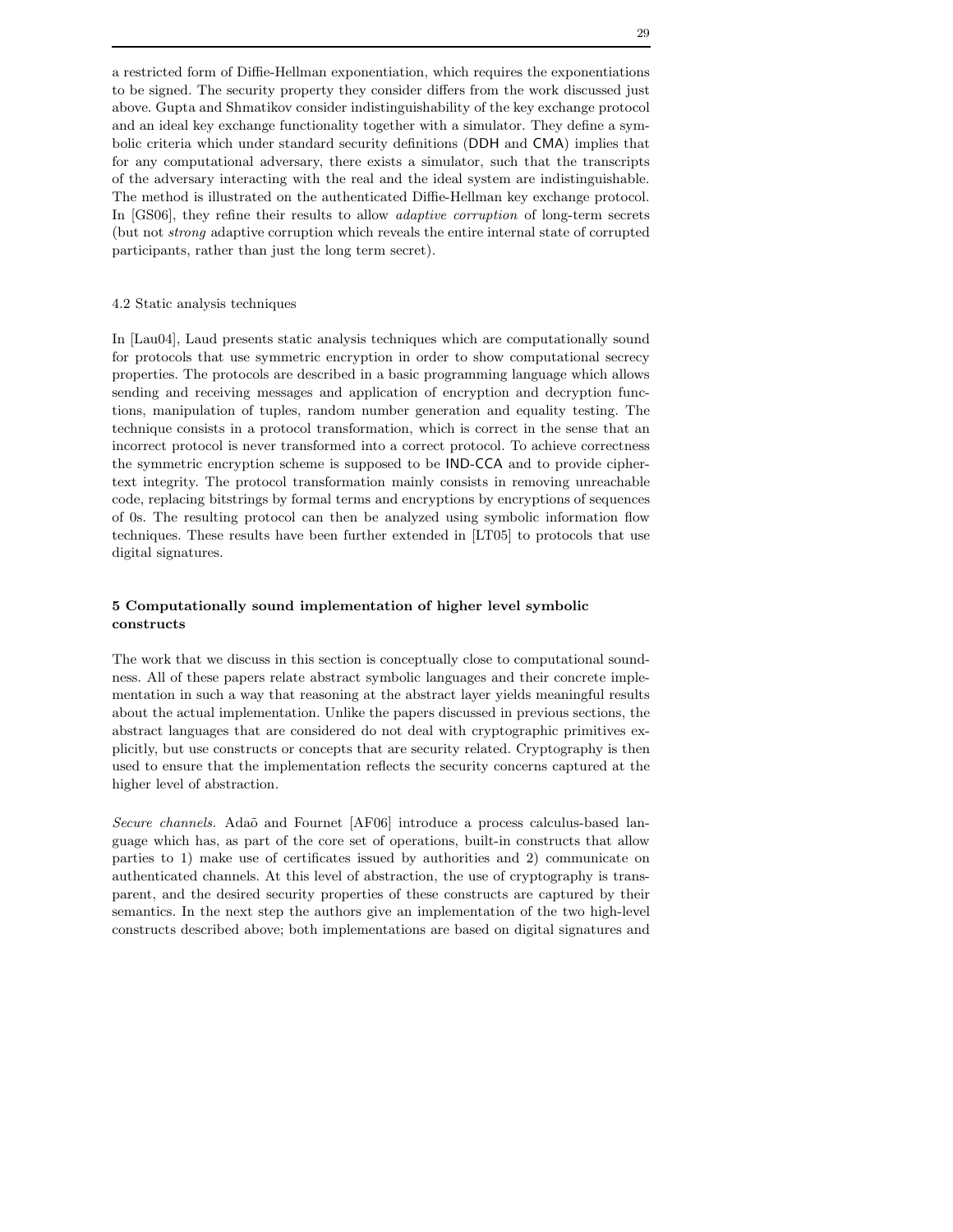are rather straightforward. The authors prove a soundness result that relate the two levels of abstraction provided that the digital signature scheme used in the implementation is universally unforgeable under chosen-message attacks [GMR88] and that the semantics of the abstract level is preserved by the implementation. It is worth noting that the paper only studies authentication, and is not concerned with secrecy properties.

Abadi, Corin, and Fournet [ACF06] define a process calculus which allows parties to create and use secure (that is, secret and authenticated) channels. The desired intuitive security properties are captured via the semantics that they attach to processes specified in this language. A standard notion of secrecy can be defined at this level, and a type system is used to reason about it. Next, the authors describe a lower-level language where cryptography occurs as part of the core operations that can be performed and give a distributed implementation for the abstract processes. Interestingly, the implementation and the results of the paper rely on a previous computational soundness result. Indeed, the low-level implementation language is essentially the one introduced by Laud [Lau05], which we discuss in Section 3.6. Recall that programs written in this language that are typable preserve the secrecy of the messages sent by the honest parties. The result of Abadi, Corin, and Fournet build on the above. They prove that a typable process is translated into a typable program. It then follows, by Laud's soundness result [Lau05], that data which is secret at the abstract level is also secret at the level of the concrete implementation (according to a computational notion of secrecy).

Information flow. Fournet and Rezk [FR08] investigate the use of cryptography for enforcing secure information flow for both confidentiality and integrity. In more details their result is as follows. They first give a simple programming language with an associated language for specifying information flow policies. Satisfaction of such policies can be checked using a type system that they also design. Next, they give a lower-level implementation language which includes encryption and digital signing as part of the primitives that can be used. The type system is such that programs that type-check do not have undesired information flow, computationally. The main result of the paper uses a typed translation of abstract programs to concrete ones. They show that if the source program is typable then its translation is also typable. They conclude that the implementation satisfies non-interference against probabilistic polynomial time adversaries.

# 6 The direct approach: formal cryptographic proofs

Bruno Blanchet [Bla06,Bla07b] has designed a mechanized prover, named CryptoVerif, for security properties of cryptographic protocols. In contrast to most previous approaches, the tool does not rely on soundness results for symbolic model but directly automate the proofs made in cryptography, based on sequences of games. The security property of protocol is specified as a game and is step by step reduced to the game defining the security of the cryptographic primitives. CryptoVerif handles sharedkey and public-key encryption, signatures, message authentication codes, and hash functions. It provides a general strategy for transforming games. In case the strategy fails, it is possible to use an interactive mode where the user specifies by hand which transformation should be used. The first version of CryptoVerif [Bla06,Bla07b] was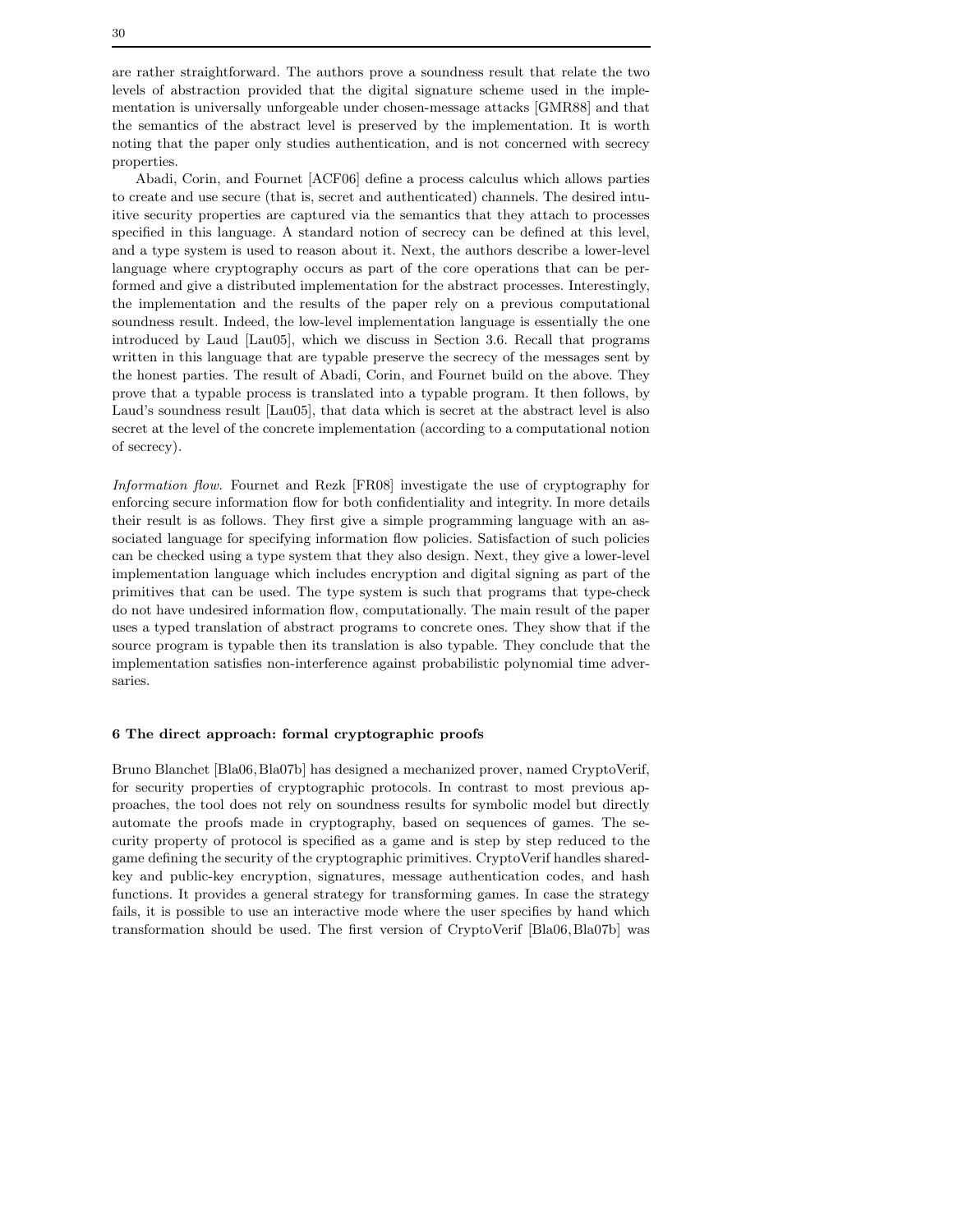designed for secrecy property. It has then been extended for proving correspondence assertions [Bla07a]. Correspondence assertions are useful for specify properties like authentication. The tool has been tested on several protocols from the literature (e.g. Otway-Rees, Needham-Schroeder shared-key, Denning-Sacco public-key). It has been recently used to analyze Kerberos 5, a full industrial protocol [BJST08]. The CryptoVerif tool can also be used not only to automate security proofs of protocols but also to automate security proofs of cryptographic primitives, reducing their security to standard cryptographic assumptions [BP06b]. To illustrate their technique, they show in particular that the Full-Domain Hash signature scheme enjoys unforgeability under chosen-message attacks (UF-CMA) under the assumption of (trapdoor) one-wayness of some permutations.

There have also been symbolic proofs of security for cryptographic primitives. In [BCT04] Barthe et al. formalize the random oracle model and the generic model in the proof assistant COQ. This formalization is used by Tarento [Tar05] to machinecheck a security proof of signature schemes against forgery attacks for arbitrary generic adversaries. In the same vein, Courant et al. [CDCEL08] present an (incomplete) automated procedure for analyzing generic asymmetric encryption schemes in the random oracle model. More precisely, they define a programming language to specify generic encryption algorithms, i.e. encryption algorithms that rely on generic one-way functions and hash functions. On top of this language they define a Hoare logic to establish invariants that allow the proof of IND-CPA security. They also present a syntactic condition which guarantees plaintext-awareness, which together with IND-CPA security implies IND-CCA-2 security. Although not complete the tool has been successfully applied to the construction of Bellare-Rogaway 1993, of Pointcheval at PKC'2000 and REACT.

# 7 Conclusion

In this paper we survey existing results that aim to bridge the gap between the two approaches used in security analysis. The direct approach is rather recent and work in this direction is in full swing. Currently, existent formalisms can tackle various game transformation based proofs. Two important directions that need to still be explored are game-based transformations based on rewinding (e.g. the techniques used in proving Schnorr signature schemes) and those based on hybrid arguments, where the number of hybrids depends on the security parameter.

On the computational soundness side, there are also many questions still open. First, several primitives appear to be difficult to abstract (soundly) in symbolic models. An important example is that of hash functions. In symbolic models hash functions are usually represented by a free symbol (usually denoted by  $h$ ). This formalization seems to account for very strong security properties that cryptographic hash functions do not necessarily have. Another example is that of symmetric encryption where symbolic models do not seem to capture accurately the associated cryptographic behaviors.

Finally, most soundness results require strong security assumptions on the primitives (e.g. IND-CCA-2 encryption in the active case), and this may seem to be unavoidable. Indeed, it has been shown that weaker but still standard assumptions may indeed compromise security [War05]. Nevertheless, in practice it is not always possible to use strong secure primitives due to legacy or efficiency reasons. For example, one might need to use deterministic encryption, in which case the encryption scheme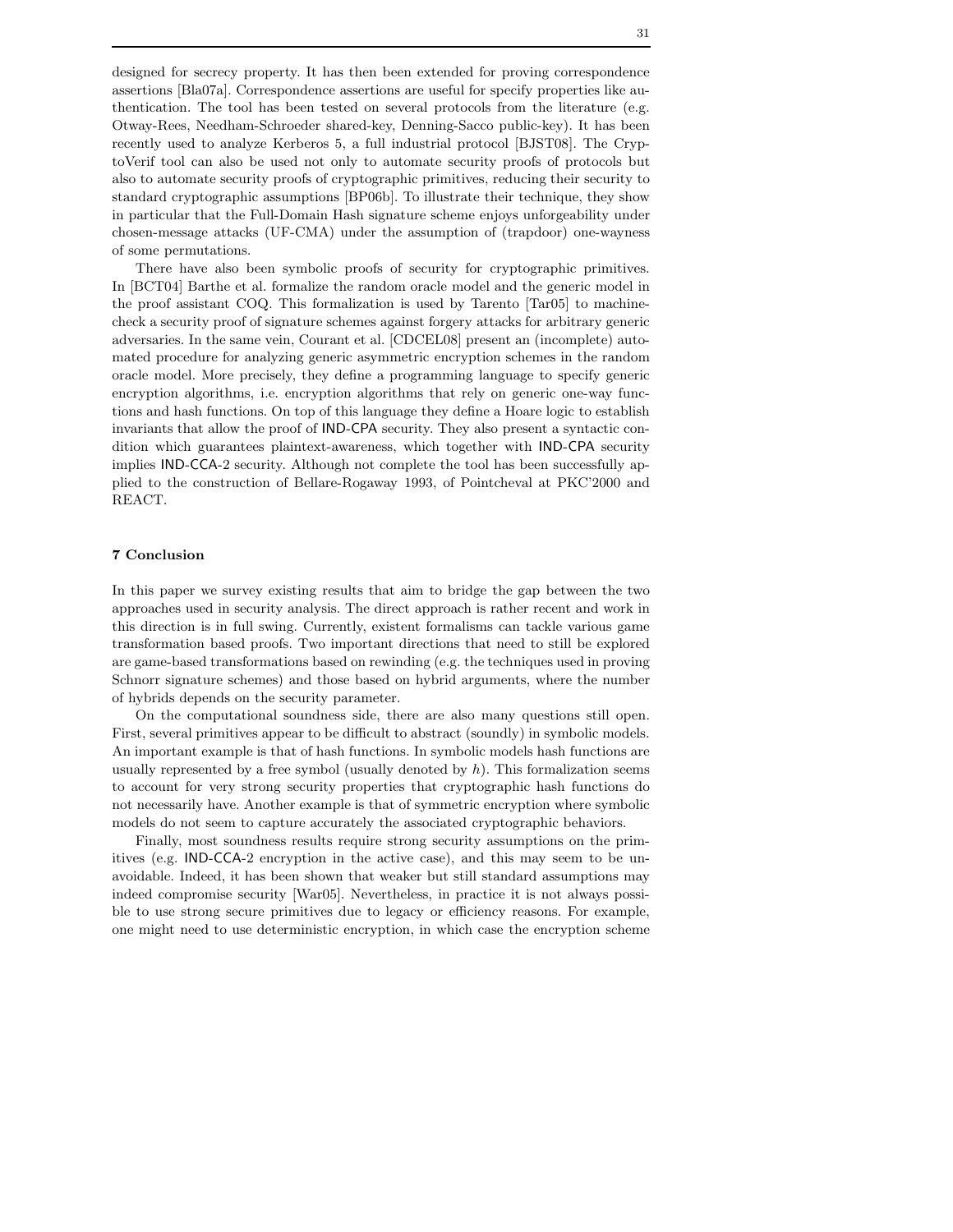cannot be IND-CCA or even IND-CPA. It would be particularly interesting to see if it is possible to obtain computational soundness for weaker security assumptions on the implementation of the primitives.

# References

- [ABHS05] Pedro Adão, Gergei Bana, Jonathan Herzog, and Andre Scedrov. Soundness of formal encryption in the presence of key-cycles. In Proc. 10th European Symposium on Research in Computer Security (ESORICS'05), volume 3679 of LNCS, pages 374–396, 2005.
- [ABS05] Pedro Adão, Gergei Bana, and Andre Scedrov. Computational and informationtheoretic soundness and completeness of formal encryption. In Proc. 18th IEEE Computer Security Foundations Workshop (CSFW'05), pages 170–184, 2005.
- [ABW06] Martín Abadi, Mathieu Baudet, and Bogdan Warinschi. Guessing attacks and the computational soundness of static equivalence. In Proc. 9th International Conference on Foundations of Software Science and Computation Structures (FoS-SaCS'06), volume 3921 of LNCS, 2006.
- [ACF06] Martín Abadi, Ricardo Corin, and Cédric Fournet. Computational secrecy by typing for the pi calculus. In Programming Languages and Systems, 4th Asian Symposium, (APLAS'06), volume 4279 of LNCS, pages 253–269. Springer, 2006.
- [AF06] Pedro Adão and Cédric Fournet. Cryptographically sound implementations for communicating processes. In Automata, Languages and Programming, 33rd International Colloquium (ICALP'06), volume 4052 of LNCS, pages 83–94. Springer, 2006.
- [AG97] Martín Abadi and Andrew D. Gordon. A calculus for cryptographic protocols: The spi calculus. In Proc. of the 4th ACM Conference on Computer and Communications Security (CCS'97), pages 36–47. ACM Press, 1997.
- [AHS06] Aslan Askarov, Daniel Hedin, and Andrei Sabelfeld. Cryptographically-masked flows. In Proc. 13th International Static Analysis Symposium (SAS'06), volume 4134 of LNCS, pages 353–369, 2006.
- [AR00] Martín Abadi and Phillip Rogaway. Reconciling two views of cryptography (the computational soundness of formal encryption). In Proc. 1st IFIP International Conference on Theoretical Computer Science (IFIP–TCS'00), volume 1872 of LNCS, pages 3–22, 2000.
- [AR02] Martín Abadi and Phillip Rogaway. Reconciling two views of cryptography (the computational soundness of formal encryption). Journal of Cryptology, 15(2):103– 127, 2002.
- [AW05a] Martín Abadi and Bogdan Warinschi. Password-based encryption analyzed. In Proc. 32nd International Colloquium on Automata, Languages and Programming  $(ICALP'05)$ , volume 3580 of  $LNCS$ , pages 664–676. Springer, 2005.
- [AW05b] Martín Abadi and Bogdan Warinschi. Security analysis of cryptographically controlled access to xml documents. In Proc. 24th ACM SIGMOD-SIGACT-SIGART symposium on Principles of database systems (PODS'05), pages 108–117. ACM Press, 2005.
- [AW08] Martín Abadi and Bogdan Warinschi. Security analysis of cryptographically controlled access to xml documents. J.  $ACM$ ,  $55(2):1-29$ , 2008.
- [Bac04] Michael Backes. A cryptographically sound Dolev-Yao style security proof of the Otway-Rees protocol. In Proc. 9th European Symposium on Research in Computer Security (ESORICS'04), volume 3193 of LNCS, pages 89–108, 2004.
- [BCJ+06] Michael Backes, Iliano Cervesato, Aaron D. Jaggard, Andre Scedrov, and Joe-Kai Tsay. Cryptographically sound security proofs for basic and public-key kerberos. In Proc. 11th European Symposium on Research in Computer Secu $rity(ESORICS'06)$ , volume 4189 of *LNCS*, pages 362-383. Springer, 2006.
- [BCK05] Mathieu Baudet, Véronique Cortier, and Steve Kremer. Computationally sound implementations of equational theories against passive adversaries. In Proc. 32nd International Colloquium on Automata, Languages and Programming  $(ICALP'05)$ , volume 3580 of  $LNCS$ , pages 652–663. Springer, 2005.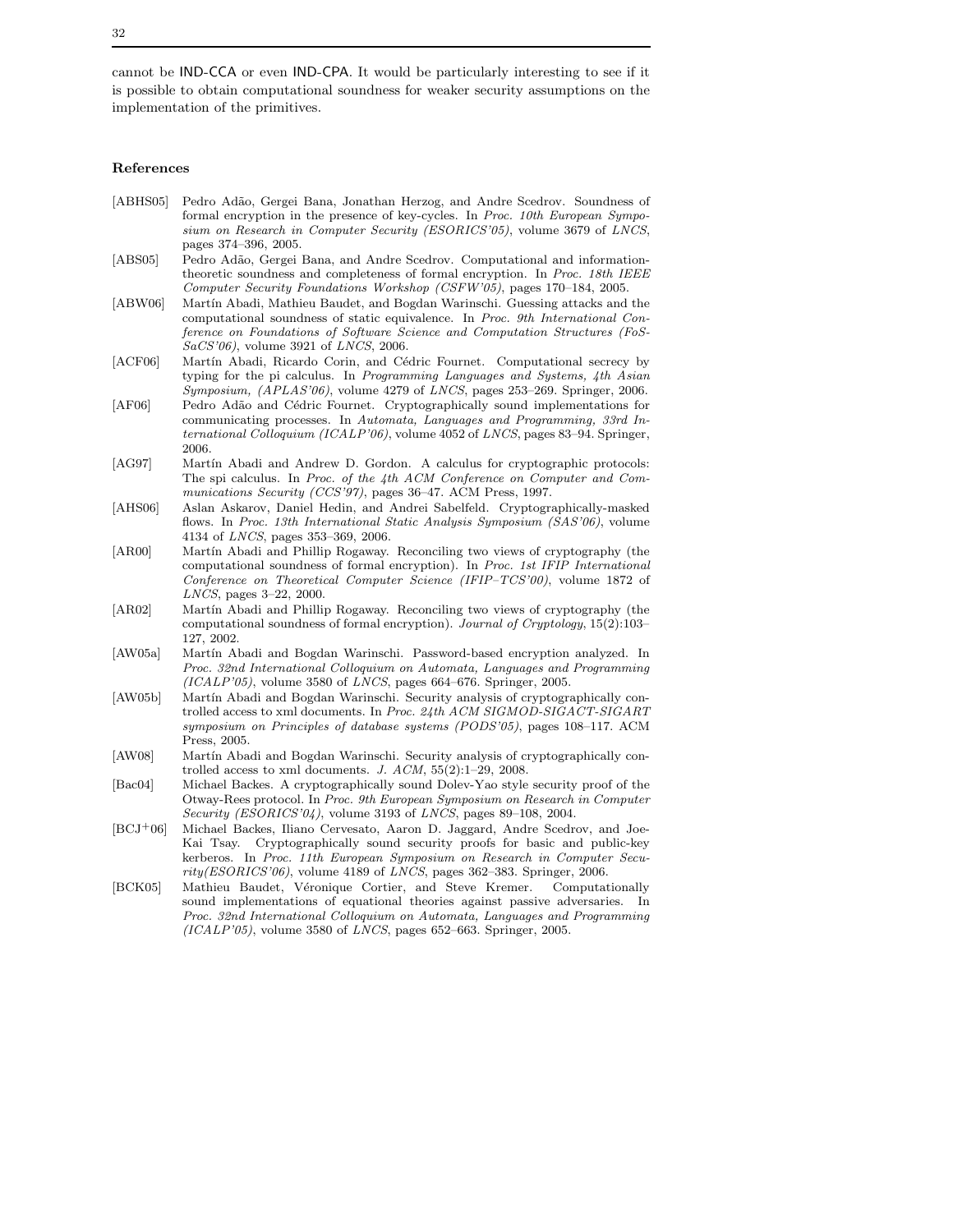- [BCK09] Mathieu Baudet, Véronique Cortier, and Steve Kremer. Computationally sound implementations of equational theories against passive adversaries. Information and Computation, 207(4):496–520, April 2009.
- [BCT04] Gilles Barthe, Jan Cederquist, and Sabrina Tarento. A machine-checked formalization of the generic model and the random oracle model. In *Proc. 2nd International* Joint Conference on Automated Reasoning (IJCAR'04), volume 3097 of Lecture Notes in Artificial Intelligence, pages 385–399. Springer-Verlag, 2004.
- [BD05] Michael Backes and Markus Duermuth. A cryptographically sound Dolev-Yao style security proof of an electronic payment system. In Proc. 18th IEEE Computer Security Foundations Workshop (CSFW'05), pages 78–93, 2005.
- [BDK07] Michael Backes, Markus Dürmuth, and Ralf Küsters. On simulatability soundness and mapping soundness of symbolic cryptography. In Proceedings of the 27th Conference on Foundations of Software Technology and Theoretical Computer Science (FSTTCS'07), volume 4855 of LNCS, pages 108–120, New Delhi, India, December 2007. Springer.
- [BHHO08] Dan Boneh, Shai Halevi, Mike Hamburg, and Rafail Ostrovsky. Circular-secure encryption from decision diffie-hellman. In Advances in Cryptology - CRYPTO 2008, volume 5157 of LNCS, pages 108–125. Springer, 2008.
- [BJP02] Michael Backes, Christian Jacobi, and Birgit Pfitzmann. Deriving cryptographically sound implementations using composition and formally verified bisimulation. In International Symposium of Formal Methods Europe, volume 2381 of LNCS, pages 310–329, 2002.
- [BJST08] Bruno Blanchet, Aaron D. Jaggard, Andre Scedrov, and Joe-Kai Tsay. Computationally sound mechanized proofs for basic and public-key kerberos. In ACM Symposium on Information, Computer and Communications Security (ASIACCS'08), pages 87–99, Tokyo, Japan, March 2008. ACM.
- [BL06] Michael Backes and Peeter Laud. Computationally sound secrecy proofs by mechanized flow analysis. In Proc. 13th ACM Conference on Computer and Communications Security (CCS'06), pages 370–379, Alexandria, VA, USA, 2006.
- [Bla01] Bruno Blanchet. An efficient cryptographic protocol verifier based on Prolog rules. In Proc. of the 14th Computer Security Foundations Workshop (CSFW'01), pages 82–96. IEEE Computer Society Press, 2001.
- [Bla06] Bruno Blanchet. A computationally sound mechanized prover for security protocols. In IEEE Symposium on Security and Privacy, pages 140–154, Oakland, California, May 2006. IEEE Computer Society Press.
- [Bla07a] Bruno Blanchet. Computationally sound mechanized proofs of correspondence assertions. In 20th IEEE Computer Security Foundations Symposium (CSF'07), pages 97–111, Venice, Italy, July 2007. IEEE.
- [Bla07b] Bruno Blanchet. A computationally sound mechanized prover for security protocols. IEEE Transactions on Dependable and Secure Computing, 2007.
- [BLMW07] Emmanuel Bresson, Yassine Lakhnech, Laurent Mazaré, and Bogdan Warinschi. A generalization of ddh with applications to protocol analysis and computational soundness. In Advances in Cryptology - CRYPTO 2007, volume 4622 of LNCS, pages 482–499. Springer, 2007.
- [BMP+06] Michael Backes, Sebastian Moedersheim, Birgit Pfitzmann, , and Luca Vigano. Symbolic and cryptographic analysis of the secure ws-reliablemessaging scenario. In Proc. 9th International Conference on Foundations of Software Science and Computation Structures (FoSSaCS'06), volume 3921 of LNCS, 2006.
- [BMS06] Gergei Bana, Payman Mohassel, and Till Stegers. The computational soundness of formal indistinguishability and static equivalence. In Proc. 11th Asian Computing Science Conference (ASIAN'06), volume 4435 of LNCS, pages 182–196. Springer, 2006.
- [BMU08] Michael Backes, Matteo Maffei, and Dominique Unruh. Zero-knowledge in the applied pi-calculus and automated verification of the direct anonymous attestation protocol. In Proceedings of 29th IEEE Symposium on Security and Privacy, May 2008.
- [BP03] Michael Backes and Birgit Pfitzmann. A cryptographically sound security proof of the Needham-Schroeder-Lowe public-key protocol. In Proc. 23rd Conference on Foundations of Software Technology and Theoretical Computer Science (FST– TCS'03), volume 2914 of LNCS, pages 1–12, 2003.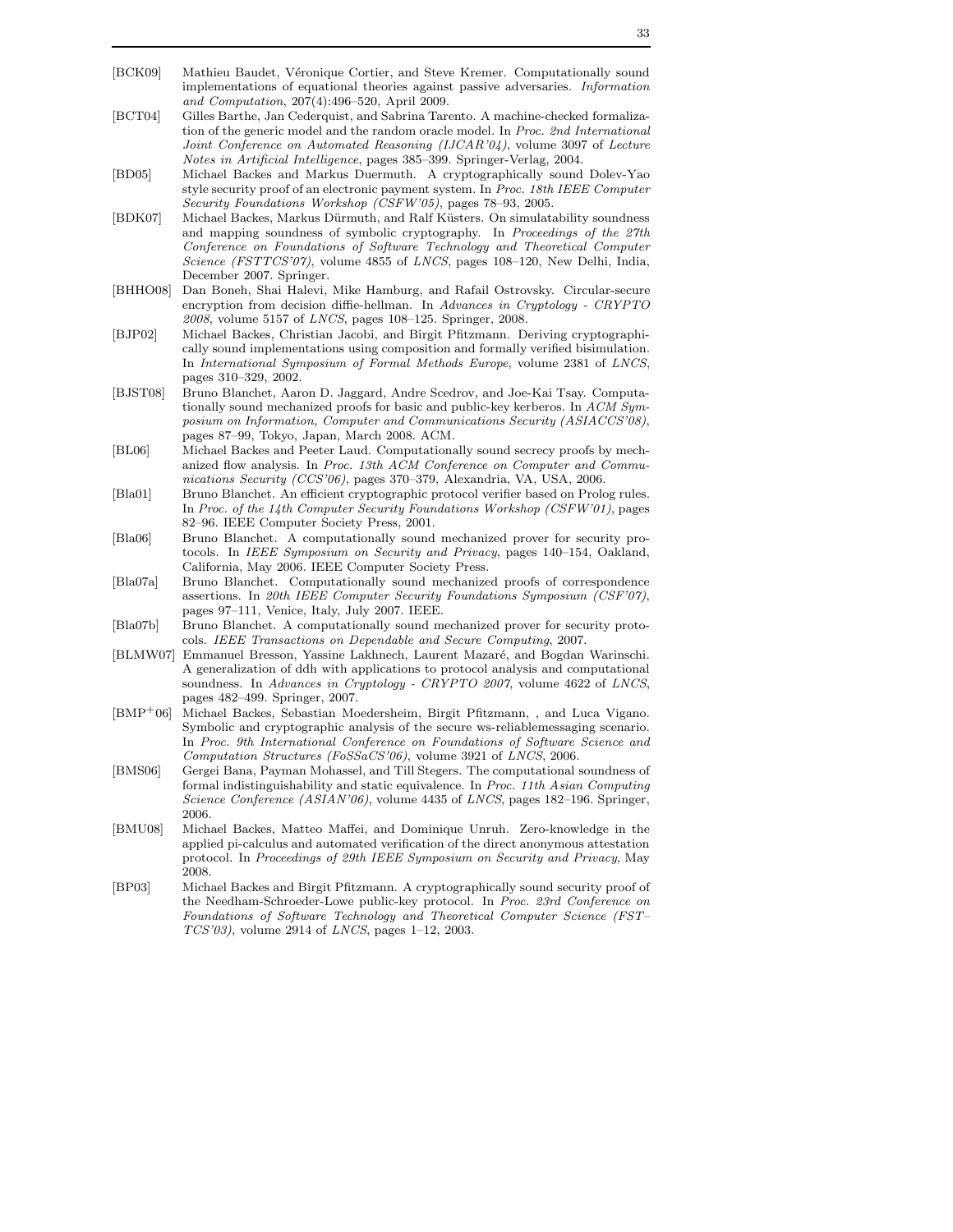- [BP04a] Michael Backes and Birgit Pfitzmann. A cryptographically sound security proof of the Needham-Schroeder-Lowe public-key protocol. Journal on Selected Areas in Communications, 22(10):2075–2086, 2004.
- [BP04b] Michael Backes and Birgit Pfitzmann. Symmetric encryption in a simulatable Dolev-Yao style cryptographic library. In Proc. 17th IEEE Computer Science Foundations Workshop (CSFW'04), pages 204–218, 2004.
- [BP05a] Michael Backes and Birgit Pfitzmann. Limits of the cryptographic realization of Dolev-Yao-style xor. In Proc. 10th European Symposium on Research in Computer Security (ESORICS'05), volume 3679 of LNCS, pages 336–354, 2005.

[BP05b] Michael Backes and Birgit Pfitzmann. Relating symbolic and computational secrecy. Transactions on Dependable and Secure Computing, 2(2):109–123, 2005.

- [BP06a] Michael Backes and Birgit Pfitzmann. On the cryptographic key secrecy of the strengthened yahalom protocol. In Proc. 21st IFIP International Information Security Conference (SEC'06), 2006.
- [BP06b] Bruno Blanchet and David Pointcheval. Automated security proofs with sequences of games. In CRYPTO'06, volume 4117 of Lecture Notes on Computer Science, pages 537–554, Santa Barbara, CA, August 2006. Springer Verlag.
- [BPS08] Michael Backes, Birgit Pfitzmann, and Andre Scedrov. Key-dependent message security under active attacks - BRSIM/UC-soundness of symbolic encryption with key cycles. Journal of Computer Security (JCS), 2008.
- [BPW03a] Michael Backes, Birgit Pfitzmann, and Michael Waidner. A composable cryptographic library with nested operations. In Proc. 10th ACM Conference on Computer and Communications Security (CCS'03), 2003.
- [BPW03b] Michael Backes, Birgit Pfitzmann, and Michael Waidner. Symmetric authentication within simulatable cryptographic library. In Proc. 8th European Symposium on Research in Computer Security (ESORICS'03), LNCS, pages 271–290, 2003.
- [BPW06] Michael Backes, Birgit Pfitzmann, and Michael Waidner. Limits of the reactive simulatability/uc of Dolev-Yao models with hashes. In Proceedings of 11th European Symposium on Research in Computer Security(ESORICS), volume 4189 of LNCS, pages 404–423. Springer, September 2006. Preprint on IACR ePrint 2006/068.
- [BPW07a] Michael Backes, Birgit Pfitzmann, and Michael Waidner. The reactive simulatability framework. Information  $\mathcal C$  Computation, 205(12):1685-1720, 2007.
- [BPW07b] Michael Backes, Birgit Pfitzmann, and Michael Waidner. The reactive simulatability (RSIM) framework for asynchronous systems. Information and Computation, 205(12):1685–1720, 2007.
- [BRS02] John Black, Phillip Rogaway, and Thomas Shrimpton. Encryption-scheme security in the presence of key-dependent messages. In Selected Areas in Cryptography  $2002$  (SAC '02), volume 2595 of LNCS, pages 62-75, St. John's, Newfoundland, Canada, 2002. Springer-Verlag.
- [BU08] Michael Backes and Dominique Unruh. Computational soundness of symbolic zero-knowledge proofs against active attackers. In Proceedings of the 21st IEEE Computer Security Foundations Symposium (CSF'08), pages 255–269, Pittsburgh, PA, USA, June 2008. IEEE Computer Society Press.
- [Can01] Ran Canetti. Universally composable security: A new paradigm for cryptographic protocols (extended abstract). In Proc. 42nd IEEE Symposium on Foundations of Computer Science (FOCS'01), pages 136–147, 2001.
- [CCK+06] Ran Canetti, Ling Cheung, Dilsun Kaynar, Moses Liskov, Nancy Lynch, Olivier Pereira, and Roberto Segala. Time-bounded task-pioas: A framework for analyzing security protocols. In Proceedings of the 20th International Symposium on Distributed Computing, pages 238–253, 2006.
- [CDCEL08] Judicaël Courant, Marion Daubignard, Pascal Lafourcade Cristian Ene, and Yassine Lahknech. Towards automated proofs for asymmetric encryption schemes in the random oracle model. In Proc. 15th ACM Conference on Computer and Communications Security, (CCS'08), Alexandria, USA, 2008. To appear.
- [CEL07] Judicaël Courant, Cristian Ene, and Yassine Lakhnech. Computationally sound typing for non-interference: The case of deterministic encryption. In *Proceedings of* the 27th Conference on Foundations of Software Technology and Theoretical Computer Science (FSTTCS'07), volume 4855 of LNCS, pages 364-375, New Delhi, India, December 2007. Springer.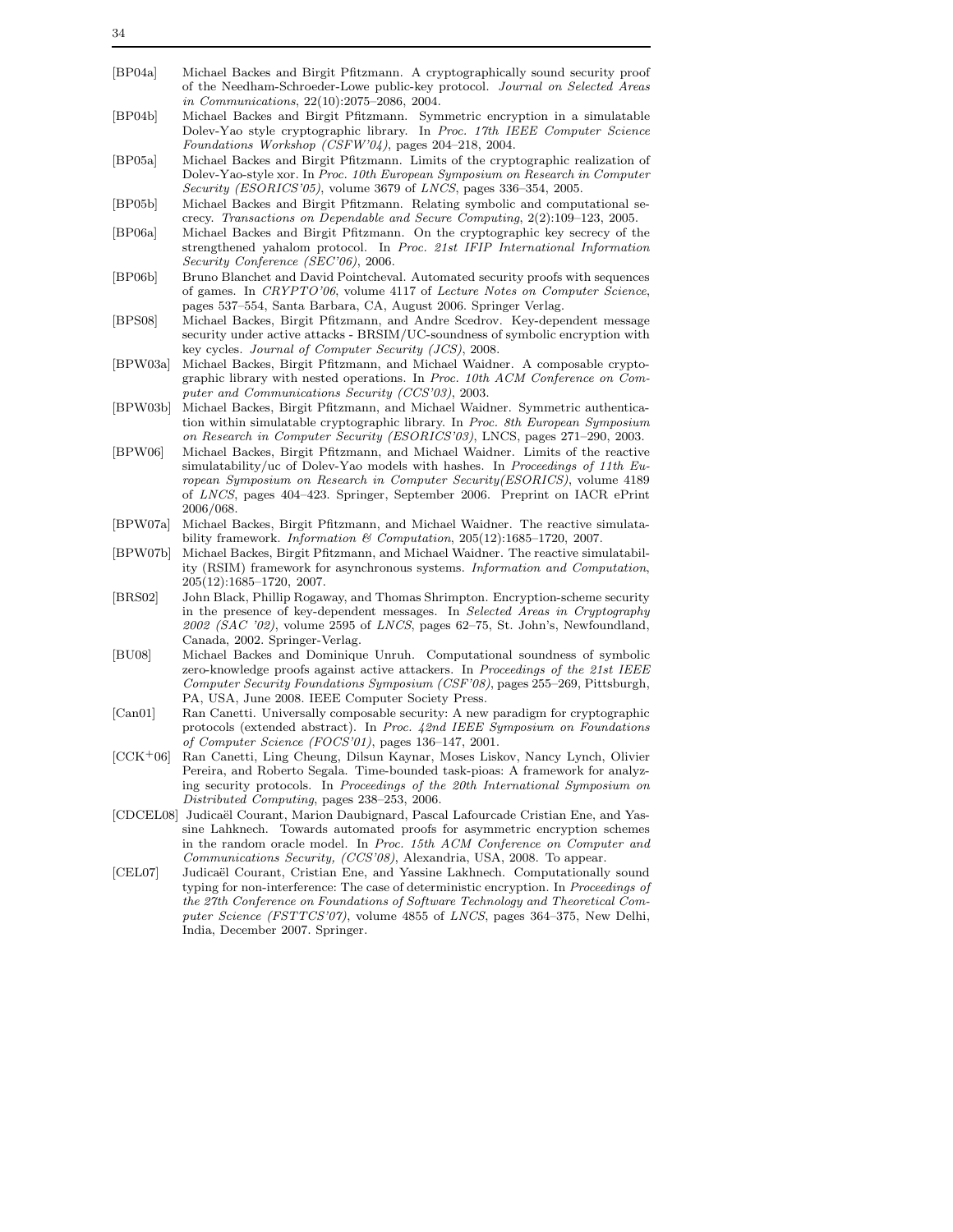- [CH06] Ran Canetti and Jonathan Herzog. Universally composable symbolic analysis of mutual authentication and key-exchange protocols (extended abstract). In Proc. 3rd Theory of Cryptography Conference (TCC'06), volume 3876 of LNCS, pages 380–403. Springer, 2006.
- [CHW06] Véronique Cortier, Heinrich Hördegen, and Bogdan Warinschi. Explicit randomness is not necessary when modeling probabilistic encryption. In Workshop on Information and Computer Security (ICS 2006), Timisoara, Romania, September 2006.
- [CKKW06] Véronique Cortier, Steve Kremer, Ralf Küsters, and Bogdan Warinschi. Computationally sound symbolic secrecy in the presence of hash functions. In Proceedings of the 26th Conference on Fundations of Software Technology and Theoretical Computer Science (FSTTCS'06), volume 4337 of LNCS, pages 176–187, Kolkata, India, 2006. Springer.
- [CLC08] Hubert Comon-Lundh and Véronique Cortier. Computational soundness of observational equivalence. In Proceedings of the 15th ACM Conference on Computer and Communications Security (CCS'08), Alexandria, Virginia, USA, October 2008. ACM Press.
- [CW05] Véronique Cortier and Bogdan Warinschi. Computationally sound, automated proofs for security protocols. In European Symposium on Programming  $(ESOP'05)$ , volume 3444 of  $LNCS$ , pages 157–171, Edinburgh, UK, 2005. Springer.
- [CZ06] Véronique Cortier and Eugen Zălinescu. Deciding key cycles for security protocols. In Proc. of the 13th Int. Conference on Logic for Programming, Artificial Intelligence, and Reasoning (LPAR'06), volume 4246 of Lecture Notes in Artificial Intelligence, pages 317–331, Phnom Penh, Cambodia, November 2006. Springer.
- [DDM+05] Anupam Datta, Ante Derek, John C. Mitchell, Vitaly Shmatikov, and Mathieu Turuani. Probabilistic Polynomial-time Semantics for a Protocol Security Logic. In Proc. of 32nd International Colloquium on Automata, Languages and Programming, ICALP, volume 3580 of LNCS, pages 16–29. Springer, 2005. Lisboa, Portugal.
- [DDMR07] Anupam Datta, Ante Derek, John C. Mitchell, and Arnab Roy. Protocol composition logic (PCL). In Computation, Meaning and Logic: Articles dedicated to Gordon Plotkin, Electronic Notes in Theoretical Computer Science, 2007.
- [DDMW06] Anupam Datta, Ante Derek, John C. Mitchell, and Bogdan Warinschi. Computationally sound compositional logic for key exchange protocols. In Proceedings of 19th IEEE Computer Security Foundations Workshop, pages 321–334, 2006.
- [DKR06] Stéphanie Delaune, Steve Kremer, and Mark D. Ryan. Coercion-resistance and receipt-freeness in electronic voting. In Computer Security Foundations Workshop  $(CSFW'06)$ , pages 28-39, 2006.
- [FR08] C´edric Fournet and Tamara Rezk. Cryptographically sound implementations for typed information-flow security. In Proceedings of the 35th ACM SIGPLAN-SIGACT Symposium on Principles of Programming Languages (POPL'08), pages 323–335. ACM, 2008.
- [GGvR08] David Galindo, Flavio D. Garcia, and Peter van Rossum. Computational soundness of non-malleable commitments. In Proc. 4th Information Security Practice and Experience Conference (ISPEC'08), LNCS, 2008. To appear.
- [GMR88] Shafi Goldwasser, Silvio Micali, and Ronald L. Rivest. A digital signature scheme secure against adaptive chosen message attacks. SIAM Journal on Computing, 17(2):281–308, April 1988.
- [GO07] Jens Groth and Rafail Ostrovsky. Cryptography in the multi-string model. In Appears in Advances in Cryptology - CRYPTO 2007, volume 4622 of LNCS, pages 323–341, 2007.
- [GS05] Prateek Gupta and Vitaly Shmatikov. Towards computationally sound symbolic analysis of key exchange protocols. In Proc. of the 2005 ACM workshop on Formal methods in security engineering (FMSE'05), pages 23–32. ACM, 2005.
- [GS06] Prateek Gupta and Vitaly Shmatikov. Key confirmation and adaptive corruptions in the protocol security logic. In Proc. of the Joint Workshop on Foundations of Computer Security and Automated Reasoning for Security Protocol Analysis  $(FCS-ARSPA'06)$ , pages 113-142, 2006.
- [GvR06] Flavio D. Garcia and Peter van Rossum. Sound computational interpretation of symbolic hashes in the standard model. In Proc. International Workshop on Security 2006 (IWSEC'06), LNCS, pages 33–47. Springer, 2006.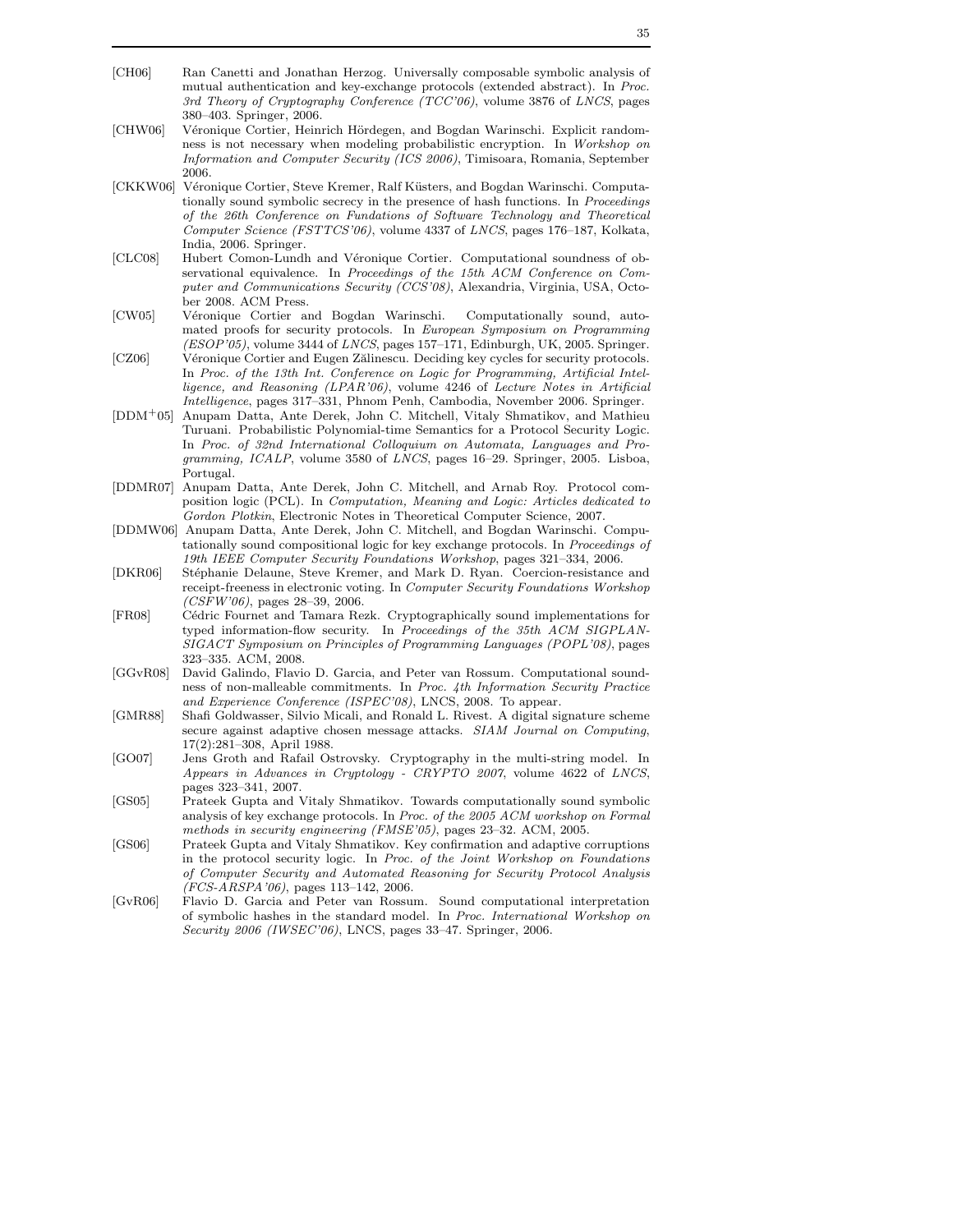- [GvR08] Flavio D. Garcia and Peter van Rossum. Sound and complete computational interpretation of symbolic hashes in the standard model. Theoretical Computer Science, 394:112–133, 2008.
- [Her03] Jonathan Herzog. A computational interpretation of dolev-yao adversaries. In Proceedings of the 3rd IFIP WG1.7 Workshop on Issues in the Theory of Security (WITS'03), 2003.
- [Her05] Jonathan Herzog. A computational interpretation of Dolev-Yao adversaries. Theoretical Computer Science, 340:57–81, June 2005.
- [HG03] Omer Horvitz and Virgil D. Gligor. Weak key authenticity and the computational completeness of formal encryption. In Advances in Cryptology - CRYPTO 2003, volume 2729 of LNCS, pages 530–547. Springer, 2003.
- [JLM05] Romain Janvier, Yassine Lakhnech, and Laurent Mazaré. Completing the picture: Soundness of formal encryption in the presence of active adversaries. In European Symposium on Programming (ESOP'05), volume 3444 of LNCS, pages 172–185. Springer, 2005.
- [JLM06] Romain Janvier, Yassine Lakhnech, and Laurent Mazaré. Computational soundness of symbolic analysis for protocols using hash functions. In Proceedings of the Workshop on Information and Computer Security (ICS'06), Electronic Notes in Theoretical Computer Science, Timisoara, Romania, September 2006. Elsevier Science Publishers.
- [KDMR08] Ralf Küsters, Anupam Datta, John C. Mitchell, and Ajith Ramanathan. On the Relationships Between Notions of Simulation-Based Security. Journal of Cryptology, 2008. To appear. Electronic publication http://dx.doi.org/10.1007/s00145- 008-9019-9.
- [KM07] Steve Kremer and Laurent Mazaré. Adaptive soundness of static equivalence. In Proceedings of the 12th European Symposium on Research in Computer Security (ESORICS'07), volume 4734 of LNCS, pages 610–625, Dresden, Germany, September 2007. Springer.
- [KM09] Steve Kremer and Laurent Mazaré. Computationally sound analysis of protocols using bilinear pairings. Journal of Computer Security, 2009. To appear.
- [KT08] Ralf Küsters and Max Tuengerthal. Joint state theorems for public-key encryption and digital signature functionalities with local computations. In Computer Security Foundations (CSF'08), 2008.
- [Lau01] Peeter Laud. Semantics and program analysis of computationally secure information flow. In Proc. 10th European Symposium on Programming (ESOP'01), volume 2028 of LNCS, pages 77–91. Springer, 2001.
- [Lau02] Peeter Laud. Encryption cycles and two views of cryptography. In Nordic Workshop on Secure IT Systems (NORDSEC'02), 2002.
- [Lau03] Peeter Laud. Handling encryption in an analysis for secure information flow. In Proc. 12th European Symposium on Programming (ESOP'03), volume 2618 of LNCS, pages 159–173. Springer, 2003.
- [Lau04] Peeter Laud. Symmetric encryption in automatic analyses for confidentiality against active adversaries. In Proc. IEEE Symposium on Security and Privacy (SSP'04), pages 71–85, 2004.
- [Lau05] Peeter Laud. Secrecy types for a simulatable cryptographic library. In Proc. 12th ACM Conference on Computer and Communications Security (CCS'05), 2005.
- [Lau08] Peeter Laud. On the computational soundness of cryptographically masked flows. In Proceedings of the 35th ACM SIGPLAN-SIGACT Symposium on Principles of Programming Languages (POPL'08), pages 337–348. ACM, 2008.
- [LC04] Peeter Laud and Ricardo Corin. Sound computational interpretation of formal encryption with composed keys. In Proc. 6th International Conference on Information Security and Cryptology (ICISC'03), volume 2971 of LNCS, pages 55–66. Springer, 2004.
- [LMMS98] Patrick Lincoln, John C. Mitchell, Mark Mitchell, and Andre Scedrov. A probabilistic poly-time framework for protocol analysis. In Proc. 5th ACM Conference on Computer and Communications Security (CCS'98), pages 112–121, 1998.
- [Low96] Gavin Lowe. Breaking and fixing the Needham-Schroeder public-key protocol using FDR. In Tools and Algorithms for the Construction and Analysis of Systems  $(TACAS'96),$  volume 1055 of  $LNCS,$  pages 147–166. Springer-Verlag, March 1996.
- [LT05] Peeter Laud and Ilja Tsahhirov. Digital signature in automatic analyses for confidentiality against active adversaries. In Nordic Workshop on Secure IT Systems (NORDSEC'05), pages 29–41, 2005.